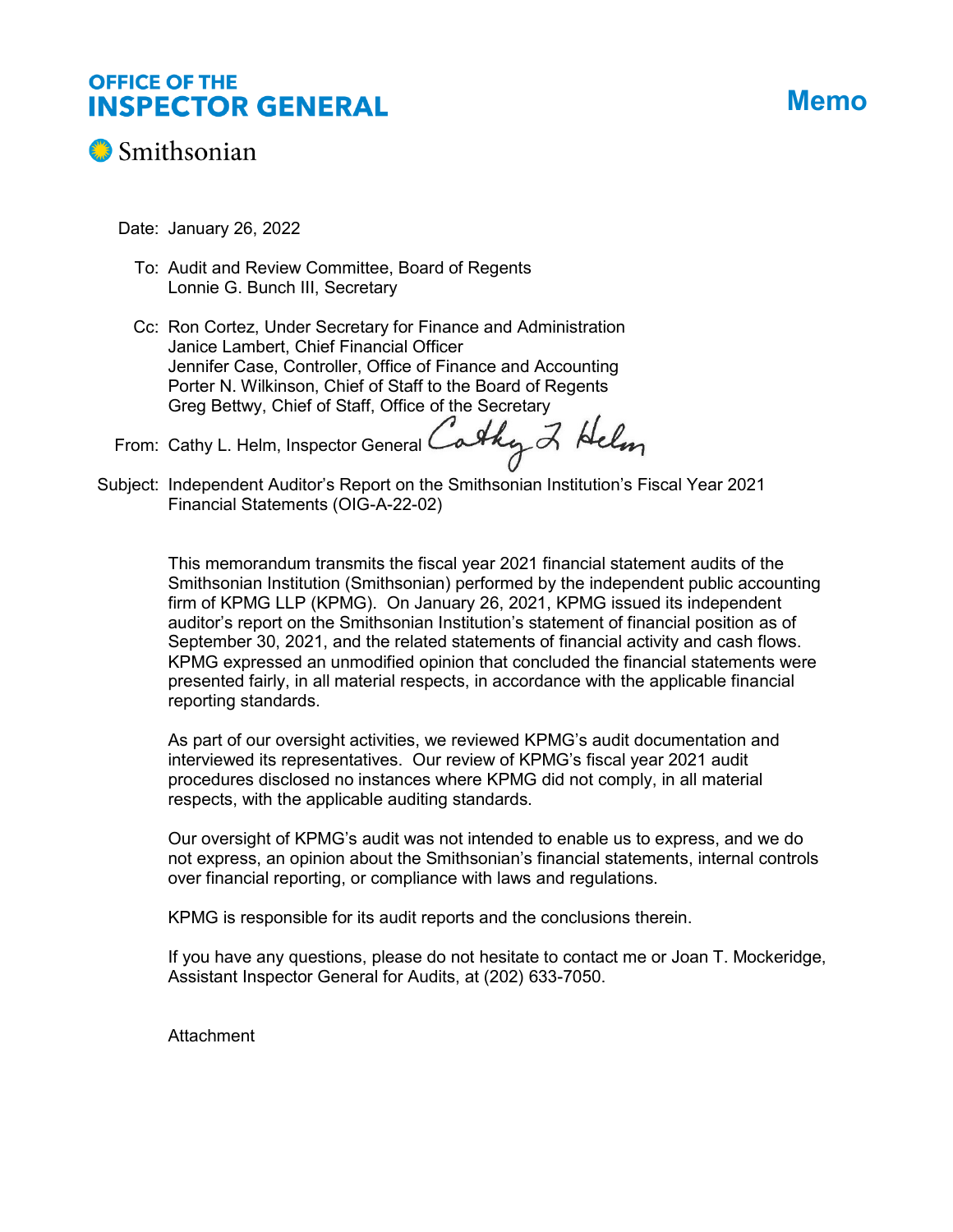

Financial Statements and Notes to Financial Statements

September 30, 2021 and 2020

(With Independent Auditors' Report Therein)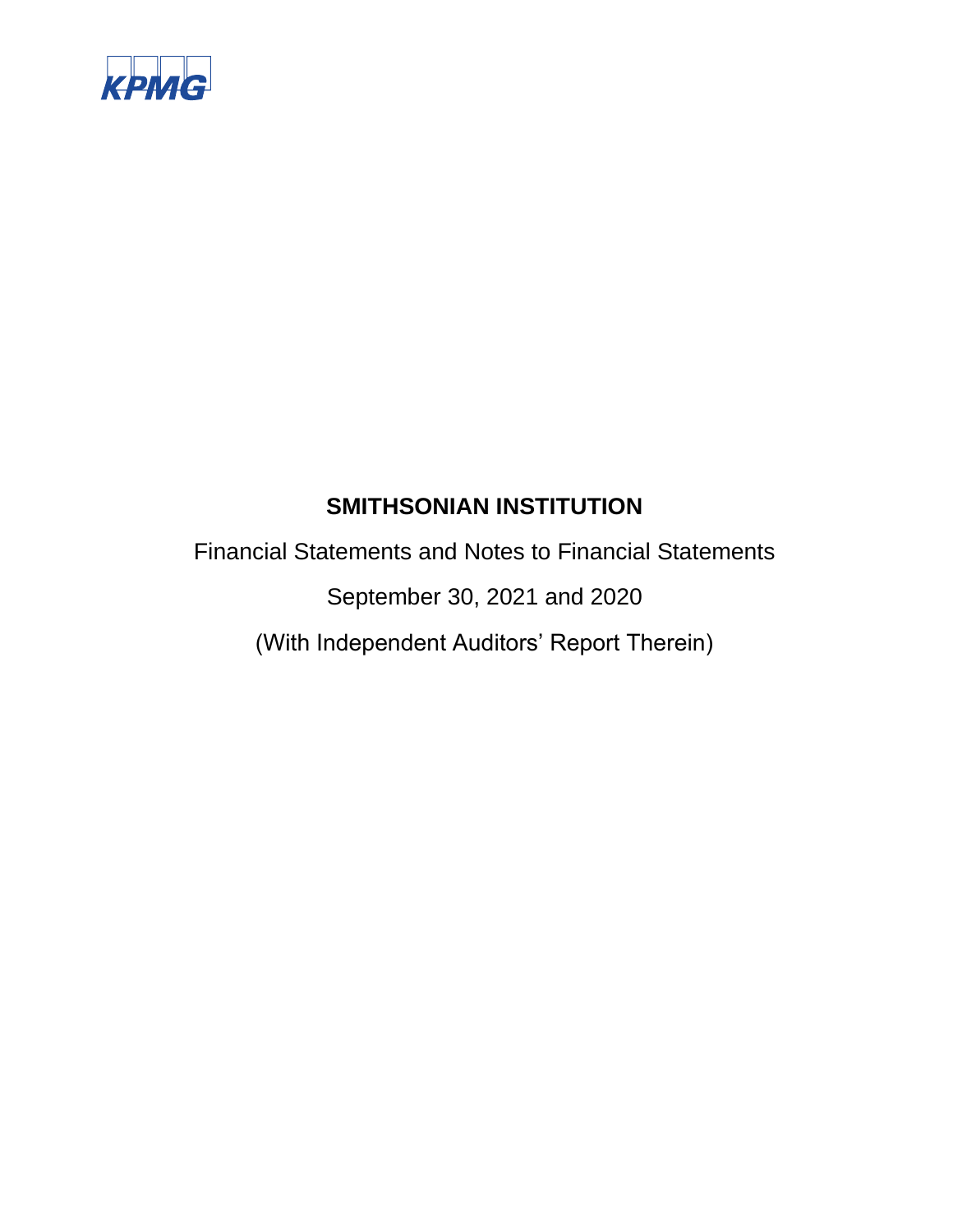

KPMG LLP Suite 12000 1801 K Street, NW Washington, DC 20006

# **Independent Auditors' Report**

The Office of the Inspector General, Audit and Review,

Committee of the Board of Regents, and the Secretary Smithsonian Institution:

# **Report on the Financial Statements**

We have audited the accompanying financial statements of Smithsonian Institution, which comprise the statements of financial position as of September 30, 2021 and 2020, the related statements of financial activities and cash flows for the years then ended, and the related notes to the financial statements.

# *Management's Responsibility for the Financial Statements*

Management is responsible for the preparation and fair presentation of these financial statements in accordance with U.S. generally accepted accounting principles; this includes the design, implementation, and maintenance of internal control relevant to the preparation and fair presentation of financial statements that are free from material misstatement, whether due to fraud or error.

# *Auditors' Responsibility*

Our responsibility is to express an opinion on these financial statements based on our audits. We conducted our audits in accordance with auditing standards generally accepted in the United States of America. Those standards require that we plan and perform the audit to obtain reasonable assurance about whether the financial statements are free from material misstatement.

An audit involves performing procedures to obtain audit evidence about the amounts and disclosures in the financial statements. The procedures selected depend on the auditors' judgment, including the assessment of the risks of material misstatement of the financial statements, whether due to fraud or error. In making those risk assessments, the auditor considers internal control relevant to the entity's preparation and fair presentation of the financial statements in order to design audit procedures that are appropriate in the circumstances, but not for the purpose of expressing an opinion on the effectiveness of the entity's internal control. Accordingly, we express no such opinion. An audit also includes evaluating the appropriateness of accounting policies used and the reasonableness of significant accounting estimates made by management, as well as evaluating the overall presentation of the financial statements.

We believe that the audit evidence we have obtained is sufficient and appropriate to provide a basis for our audit opinion.

# *Opinion*

In our opinion, the financial statements referred to above present fairly, in all material respects, the financial position of Smithsonian Institution as of September 30, 2021 and 2020, and the changes in its net assets and its cash flows for the years then ended in accordance with U.S. generally accepted accounting principles.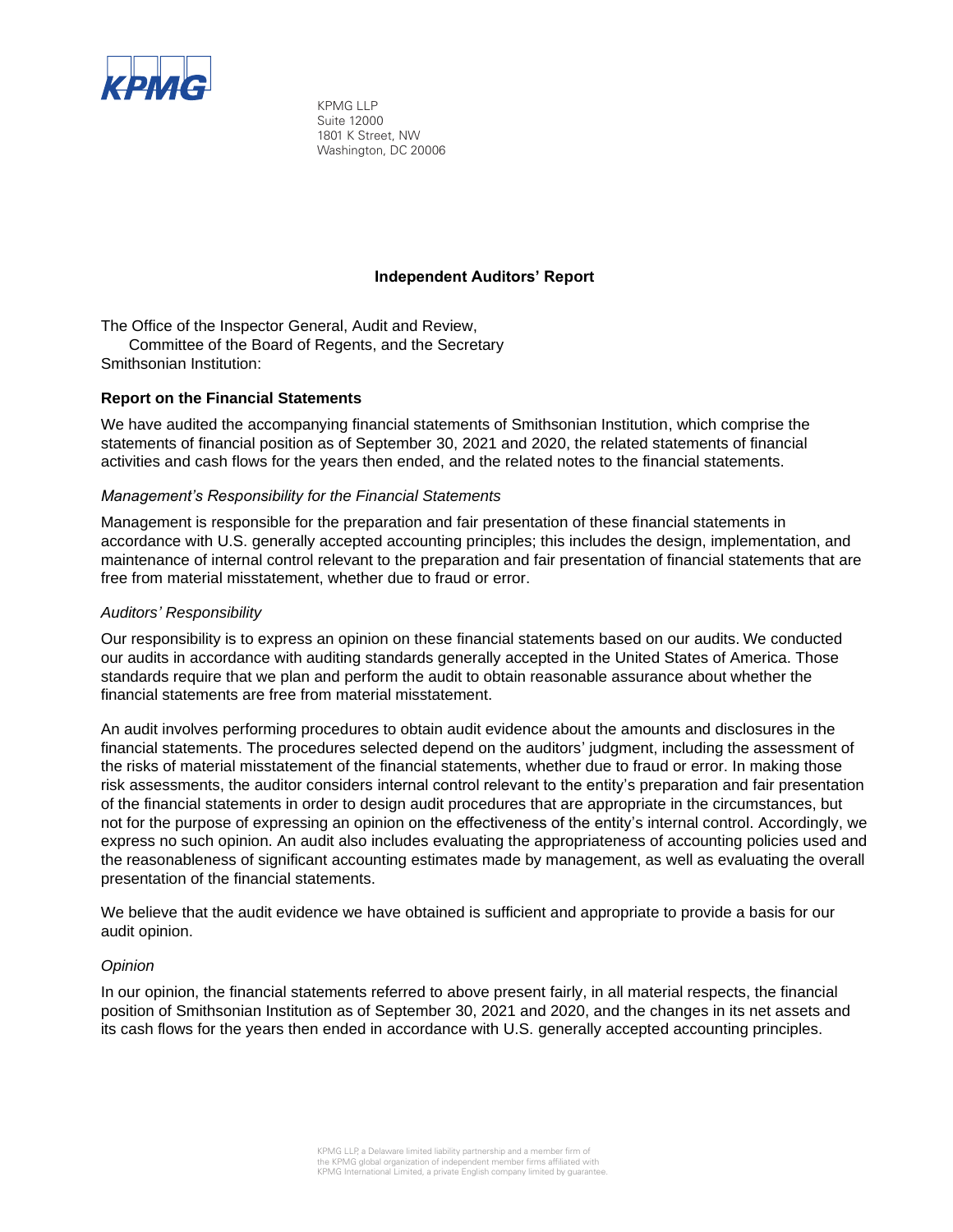

# *Emphasis of Matter*

As discussed in Note 2(t) to the financial statements, in fiscal year 2021, Smithsonian Institution adopted new accounting guidance Accounting Standards Update No. 2016-02, *Leases (Topic 842)*, as amended. Our opinion is not modified with respect to this matter.

# *Other Matter*

Our audit was conducted for the purpose of forming an opinion on the financial statements as a whole. The accompanying information regarding the presentation of Trust and Federal on the statements of financial position as of September 30, 2021 and 2020, the related statements of financial activities and cash flows for the years then ended, and the related notes to the financial statements is supplementary information for purposes of additional analysis and is not a required part of the financial statements. Such information is the responsibility of management and was derived from and relates directly to the underlying accounting and other records used to prepare the financial statements. The information has been subjected to the auditing procedures applied in the audit of the financial statements and certain additional procedures, including comparing and reconciling such information directly to the underlying accounting and other records used to prepare the financial statements or to the financial statements themselves, and other additional procedures in accordance with auditing standards generally accepted in the United States of America. In our opinion, the information is fairly stated in all material respects in relation to the financial statements as a whole.



Washington, District of Columbia January 26, 2022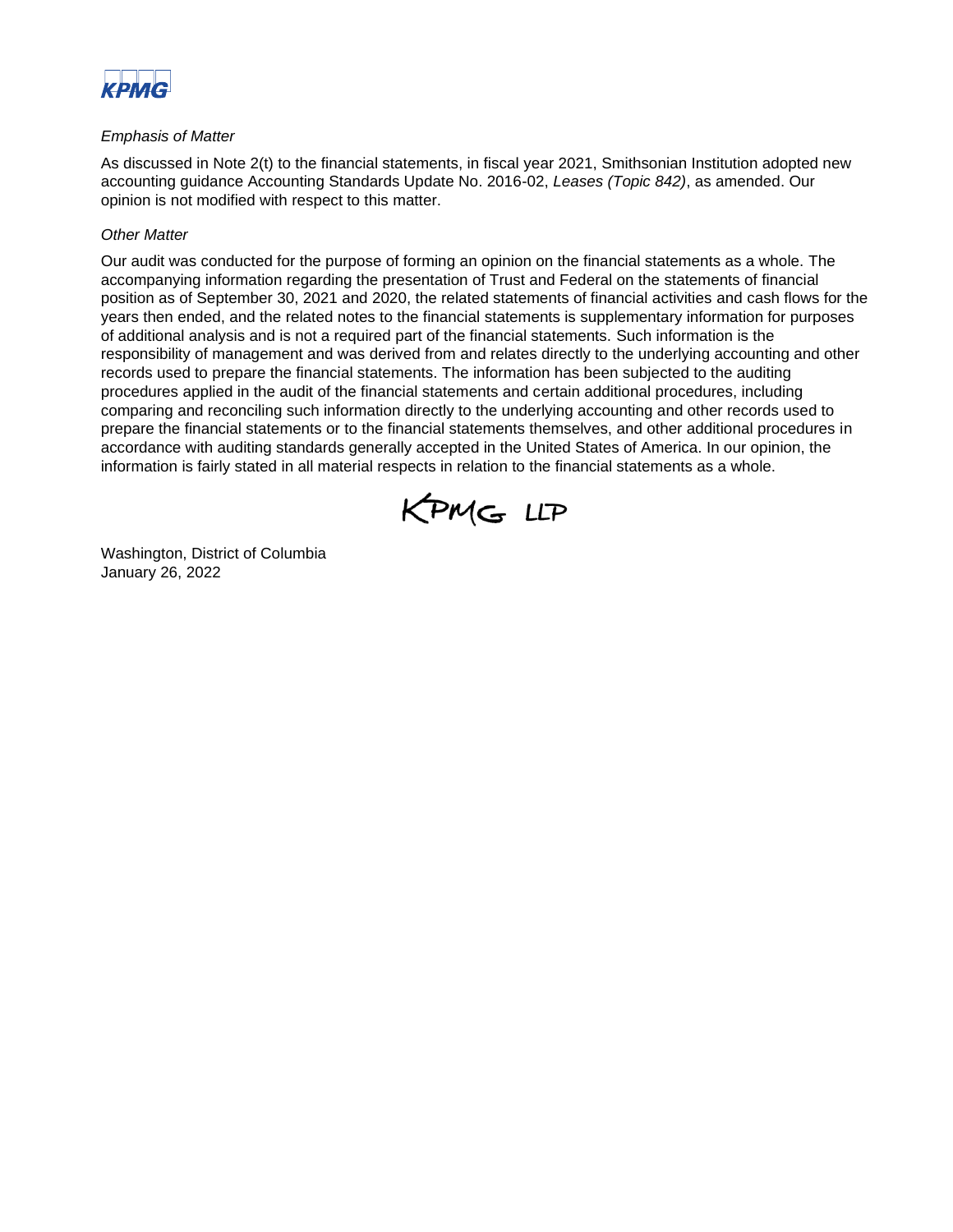#### Statements of Financial Position

September 30, 2021 and 2020

(Dollars in millions)

|                                                    | 2021          |                          |                    |                          | 2020    |                    |
|----------------------------------------------------|---------------|--------------------------|--------------------|--------------------------|---------|--------------------|
|                                                    | <b>Trust</b>  | Federal                  | <b>Total Funds</b> | <b>Trust</b>             | Federal | <b>Total Funds</b> |
| Assets:                                            |               |                          |                    |                          |         |                    |
| Cash, cash equivalents, and U.S. Treasury balances | \$<br>149.6   | 758.6                    | 908.2              | 173.8                    | 713.0   | 886.8              |
| Accounts receivable and other assets, net          | 51.8          | 3.0                      | 54.8               | 65.8                     | 1.8     | 67.6               |
| Pledges receivable, net                            | 369.1         |                          | 369.1              | 179.1                    |         | 179.1              |
| Investments                                        | 2,834.7       | $\overline{\phantom{0}}$ | 2,834.7            | 2,179.1                  |         | 2.179.1            |
| Property and equipment, net                        | 962.3         | 1,806.0                  | 2,768.3            | 981.6                    | 1,759.1 | 2,740.7            |
| Operating lease right-of-use assets                | 110.4         |                          | 110.4              |                          |         |                    |
| <b>Total assets</b>                                | \$<br>4,477.9 | 2,567.6                  | 7,045.5            | 3,579.4                  | 2,473.9 | 6,053.3            |
| Liabilities:                                       |               |                          |                    |                          |         |                    |
| Accounts payable and accrued expenses              | \$<br>99.8    | 174.4                    | 274.2              | 117.8                    | 177.1   | 294.9              |
| Operating lease liabilities                        | 133.4         | —                        | 133.4              |                          |         |                    |
| Deferred revenue                                   | 49.3          | 0.5                      | 49.8               | 55.8                     | 0.8     | 56.6               |
| Unexpended federal appropriations                  |               | 666.6                    | 666.6              | $\overline{\phantom{0}}$ | 621.4   | 621.4              |
| Deferred gain on sale of real estate               |               |                          |                    | 0.4                      |         | 0.4                |
| Environmental remediation obligations              |               | 46.6                     | 46.6               | —                        | 51.7    | 51.7               |
| Long-term debt                                     | 378.9         |                          | 378.9              | 391.3                    | --      | 391.3              |
| <b>Total liabilities</b>                           | 661.4         | 888.1                    | 1,549.5            | 565.3                    | 851.0   | 1,416.3            |
| Net assets:                                        |               |                          |                    |                          |         |                    |
| Without donor restriction                          |               |                          |                    |                          |         |                    |
| Board designated                                   | 1,048.5       |                          | 1,048.5            | 804.7                    |         | 804.7              |
| Undesignated                                       | 603.8         | 1,152.9                  | 1,756.7            | 641.4                    | 1,209.8 | 1,851.2            |
| Net assets without donor restriction               | 1,652.3       | 1,152.9                  | 2,805.2            | 1,446.1                  | 1,209.8 | 2,655.9            |
| With donor restriction                             |               |                          |                    |                          |         |                    |
| Purpose and time restrictions                      | 1,529.4       | 526.6                    | 2,056.0            | 973.0                    | 413.1   | 1,386.1            |
| Endowments                                         | 634.8         |                          | 634.8              | 595.0                    |         | 595.0              |
| Net assets with donor restriction                  | 2,164.2       | 526.6                    | 2,690.8            | 1,568.0                  | 413.1   | 1,981.1            |
| Total net assets                                   | 3,816.5       | 1,679.5                  | 5,496.0            | 3,014.1                  | 1,622.9 | 4,637.0            |
| Total liabilities and net assets                   | \$<br>4,477.9 | 2.567.6                  | 7.045.5            | 3.579.4                  | 2,473.9 | 6.053.3            |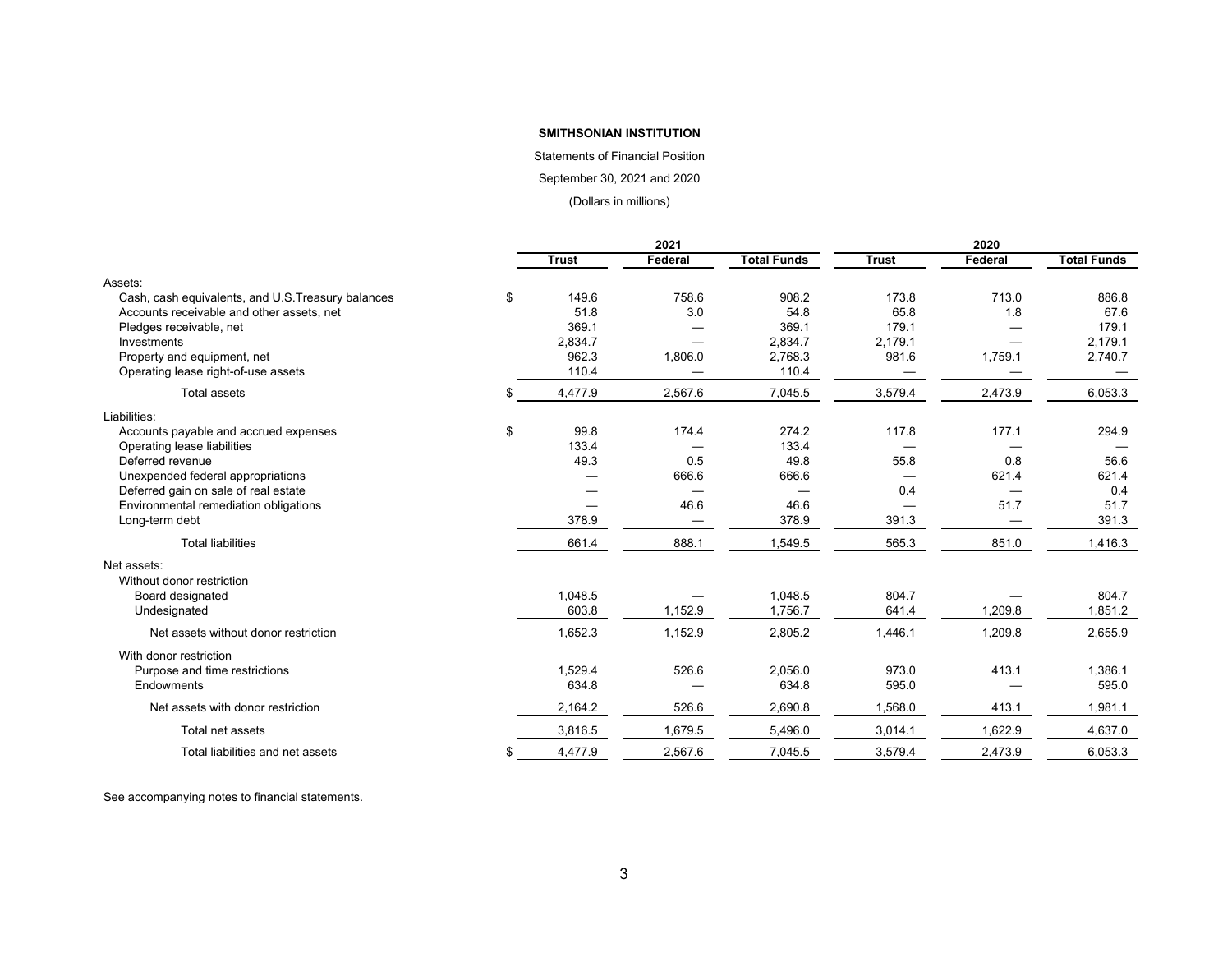Statements of Financial Activities

Year ended September 30, 2021

(Dollars in millions)

|                                                                                  |          | 2021                     |                                   |               |                                   |                               |                                   |                                   |                                   |                          |
|----------------------------------------------------------------------------------|----------|--------------------------|-----------------------------------|---------------|-----------------------------------|-------------------------------|-----------------------------------|-----------------------------------|-----------------------------------|--------------------------|
|                                                                                  |          |                          | <b>Without Donor Restriction</b>  |               |                                   | <b>With Donor Restriction</b> |                                   |                                   | <b>Total Funds</b>                |                          |
|                                                                                  |          | <b>Trust</b>             | Federal                           | Total         | <b>Trust</b>                      | Federal                       | Total                             | <b>Trust</b>                      | Federal                           | Total                    |
| Operating:                                                                       |          |                          |                                   |               |                                   |                               |                                   |                                   |                                   |                          |
| Support and revenues:                                                            | <b>S</b> | $\overline{\phantom{m}}$ | 773.9                             | 773.9         |                                   |                               |                                   |                                   | 773.9                             | 773.9                    |
| Federal appropriations<br>Contributions                                          |          | 60.0                     | $\overline{\phantom{0}}$          | 60.0          | $\overline{\phantom{0}}$<br>220.2 | -                             | $\overline{\phantom{0}}$<br>220.2 | $\overline{\phantom{m}}$<br>280.2 | $\overline{\phantom{0}}$          | 280.2                    |
| Grants and contracts                                                             |          | 81.0                     |                                   | 81.0          | 64.8                              | -                             | 64.8                              | 145.8                             |                                   | 145.8                    |
| <b>Business activities</b>                                                       |          | 86.0                     |                                   | 86.0          | $\overline{\phantom{0}}$          |                               | $\sim$                            | 86.0                              | $\overline{\phantom{0}}$          | 86.0                     |
| Endowment payout                                                                 |          | 42.2                     | $\overline{\phantom{a}}$          | 42.2          | 40.6                              |                               | 40.6                              | 82.8                              |                                   | 82.8                     |
| Imputed benefit revenue                                                          |          | $\overline{\phantom{m}}$ | 107.1                             | 107.1         |                                   |                               | $\overline{\phantom{0}}$          | $\overline{\phantom{m}}$          | 107.1                             | 107.1                    |
| Short-term investment income and other revenue                                   |          | 16.2                     | 10.6                              | 26.8          | 0.7                               |                               | 0.7                               | 16.9                              | 10.6                              | 27.5                     |
| Total operating revenues                                                         |          | 285.4                    | 891.6                             | 1,177.0       | 326.3                             | $\overline{\phantom{0}}$      | 326.3                             | 611.7                             | 891.6                             | 1,503.3                  |
| Net assets released from restrictions                                            |          | 148.1                    | 58.0                              | 206.1         | (148.1)                           | (58.0)                        | (206.1)                           | $\overline{\phantom{m}}$          |                                   | $\overline{\phantom{0}}$ |
| Total support and revenues                                                       |          | 433.5                    | 949.6                             | 1,383.1       | 178.2                             | (58.0)                        | 120.2                             | 611.7                             | 891.6                             | 1,503.3                  |
| Expenses:                                                                        |          |                          |                                   |               |                                   |                               |                                   |                                   |                                   |                          |
| Program activities:<br>Research                                                  |          | 141.6                    | 189.0                             | 330.6         |                                   |                               |                                   |                                   | 189.0                             |                          |
| Collections management                                                           |          | 18.8                     | 252.0                             | 270.8         |                                   |                               |                                   | 141.6<br>18.8                     | 252.0                             | 330.6<br>270.8           |
| Education, public programs, and exhibitions                                      |          | 69.7                     | 288.3                             | 358.0         |                                   |                               |                                   | 69.7                              | 288.3                             | 358.0                    |
| <b>Business activities</b>                                                       |          | 75.5                     | $\overline{\phantom{a}}$          | 75.5          | $\overline{\phantom{0}}$          |                               |                                   | 75.5                              | $\overline{\phantom{m}}$          | 75.5                     |
| Total program activities                                                         |          | 305.6                    | 729.3                             | 1,034.9       |                                   |                               |                                   | 305.6                             | 729.3                             | 1,034.9                  |
| Supporting activities:                                                           |          |                          |                                   |               |                                   |                               |                                   |                                   |                                   |                          |
| Administration                                                                   |          | 51.7                     | 204.5                             | 256.2         |                                   |                               | -                                 | 51.7                              | 204.5                             | 256.2                    |
| Advancement                                                                      |          | 63.1                     | 0.7                               | 63.8          |                                   |                               | $\overline{\phantom{0}}$          | 63.1                              | 0.7                               | 63.8                     |
| Total supporting activities                                                      |          | 114.8                    | 205.2                             | 320.0         |                                   |                               |                                   | 114.8                             | 205.2                             | 320.0                    |
| Total expenses                                                                   |          | 420.4                    | 934.5                             | 1,354.9       |                                   |                               | $\overline{\phantom{m}}$          | 420.4                             | 934.5                             | 1,354.9                  |
| Change in net assets before depreciation and amortization                        |          | 13.1                     | 15.1                              | 28.2          | 178.2                             | (58.0)                        | 120.2                             | 191.3                             | (42.9)                            | 148.4                    |
| Depreciation, amortization, and changes in environmental remediation obligations |          | 58.9                     | 109.6                             | 168.5         |                                   | $\overline{\phantom{0}}$      | $\overline{\phantom{0}}$          | 58.9                              | 109.6                             | 168.5                    |
| Change in net assets from operating activities                                   |          | (45.8)                   | (94.5)                            | (140.3)       | 178.2                             | (58.0)                        | 120.2                             | 132.4                             | (152.5)                           | (20.1)                   |
| Nonoperating activities:                                                         |          |                          |                                   |               |                                   |                               |                                   |                                   |                                   |                          |
| Federal capital appropriations                                                   |          | $\overline{\phantom{0}}$ |                                   |               | $\overline{\phantom{0}}$          | 213.3                         | 213.3                             | $\overline{\phantom{m}}$          | 213.3                             | 213.3                    |
| Endowment gifts<br>Gifts for construction projects                               |          | $\equiv$                 |                                   |               | 37.3<br>79.9                      | $\overline{\phantom{0}}$<br>- | 37.3<br>79.9                      | 37.3<br>79.9                      | $\overline{\phantom{0}}$          | 37.3<br>79.9             |
| Investment return, net of endowment payout                                       |          | 243.9                    | $\overline{\phantom{0}}$          | 243.9         | 314.2                             |                               | 314.2                             | 558.1                             |                                   | 558.1                    |
| Gain on sale of real estate                                                      |          | 0.4                      | $\overline{\phantom{0}}$          | 0.4           |                                   |                               |                                   | 0.4                               |                                   | 0.4                      |
| Rent revenue                                                                     |          | 7.2                      |                                   | 7.2           |                                   |                               |                                   | 7.2                               |                                   | 7.2                      |
| Unrelated income tax expense                                                     |          | 0.1                      | $\overline{\phantom{0}}$          | 0.1           | $\overline{\phantom{m}}$          |                               | $\overline{\phantom{m}}$          | 0.1                               | $\overline{\phantom{0}}$          | 0.1                      |
| Change in net assets of related organization and other                           |          | (4.8)                    | $\overline{\phantom{a}}$          | (4.8)         | (2.2)                             | $\overline{\phantom{0}}$      | (2.2)                             | (7.0)                             |                                   | (7.0)                    |
| Losses on disposition of assets                                                  |          | (0.3)                    | (0.8)                             | (1.1)         | $\overline{\phantom{0}}$          |                               |                                   | (0.3)                             | (0.8)                             | (1.1)                    |
| Collection items not capitalized:                                                |          |                          |                                   |               |                                   |                               |                                   |                                   |                                   |                          |
| Collection items purchased<br>Collection items sold                              |          | (7.1)<br>1.4             | (3.4)<br>$\overline{\phantom{a}}$ | (10.5)<br>1.4 |                                   | $\overline{\phantom{0}}$      | $\overline{\phantom{a}}$          | (7.1)<br>1.4                      | (3.4)<br>$\overline{\phantom{0}}$ | (10.5)<br>1.4            |
| Net assets released from restrictions                                            |          | 11.2                     | 41.8                              | 53.0          | (11.2)                            | (41.8)                        | (53.0)                            | $\overline{\phantom{a}}$          | $\overline{\phantom{0}}$          | $\overline{\phantom{0}}$ |
| Change in net assets from nonoperating activities                                |          | 252.0                    | 37.6                              | 289.6         | 418.0                             | 171.5                         | 589.5                             | 670.0                             | 209.1                             | 879.1                    |
| Change in net assets                                                             |          | 206.2                    | (56.9)                            | 149.3         | 596.2                             | 113.5                         | 709.7                             | 802.4                             | 56.6                              | 859.0                    |
| Net assets, beginning of year                                                    |          | 1,446.1                  | 1,209.8                           | 2,655.9       | 1,568.0                           | 413.1                         | 1,981.1                           | 3,014.1                           | 1,622.9                           | 4,637.0                  |
| Net assets, end of year                                                          |          | 1,652.3                  | 1,152.9                           | 2,805.2       | 2,164.2                           | 526.6                         | 2,690.8                           | 3,816.5                           | 1,679.5                           | 5,496.0                  |
|                                                                                  |          |                          |                                   |               |                                   |                               |                                   |                                   |                                   |                          |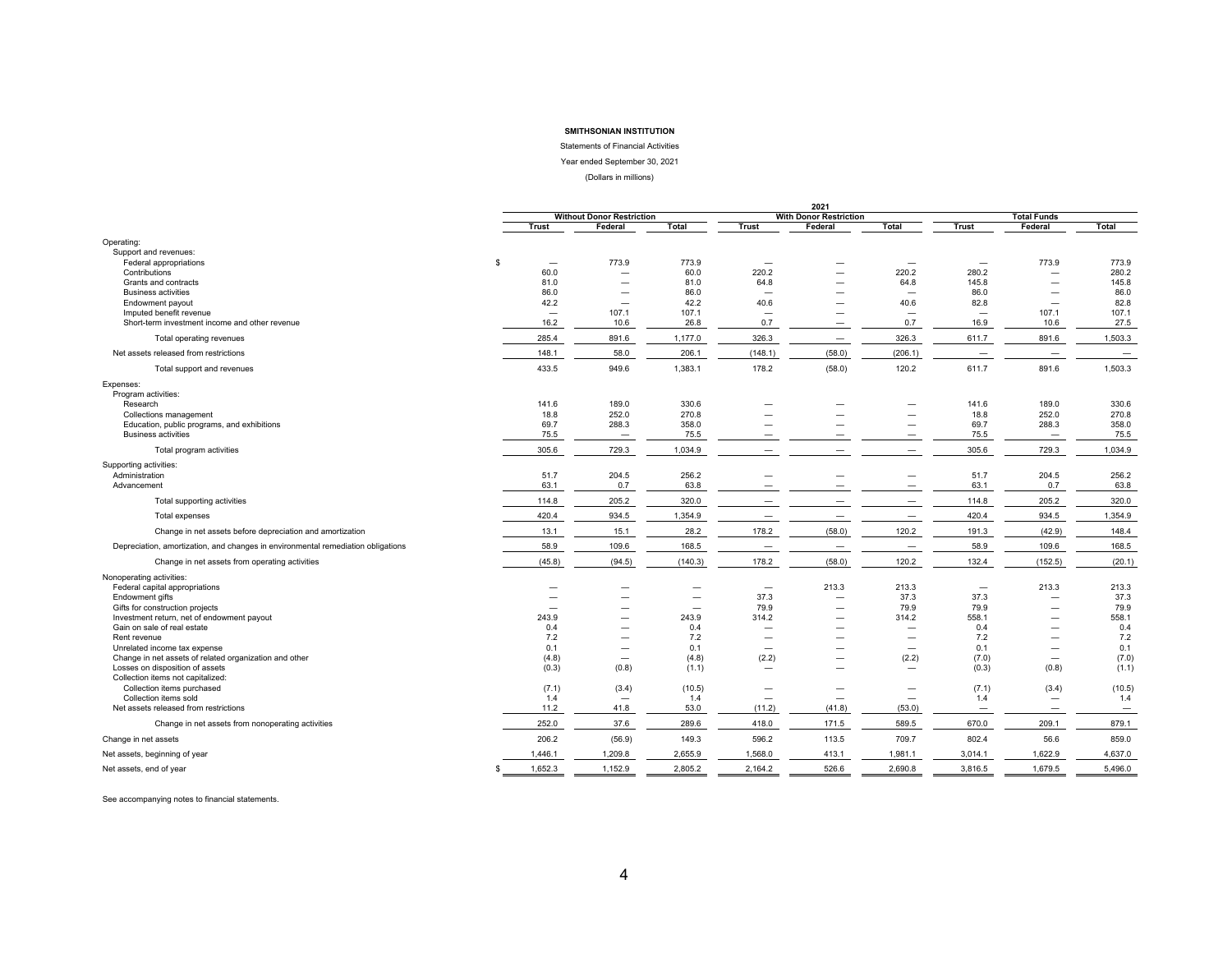Statements of Financial Activities

Year ended September 30, 2020

(Dollars in millions)

|                                                                                           |              | 2020                             |                                   |                |                                 |                               |                                  |                                  |                                   |                          |
|-------------------------------------------------------------------------------------------|--------------|----------------------------------|-----------------------------------|----------------|---------------------------------|-------------------------------|----------------------------------|----------------------------------|-----------------------------------|--------------------------|
|                                                                                           |              |                                  | <b>Without Donor Restriction</b>  |                |                                 | <b>With Donor Restriction</b> |                                  |                                  | <b>Total Funds</b>                |                          |
|                                                                                           | <b>Trust</b> |                                  | Federal                           | Total          | <b>Trust</b>                    | Federal                       | Total                            | <b>Trust</b>                     | Federal                           | Total                    |
| Operating:                                                                                |              |                                  |                                   |                |                                 |                               |                                  |                                  |                                   |                          |
| Support and revenues:                                                                     |              |                                  |                                   |                |                                 |                               |                                  |                                  |                                   |                          |
| Federal appropriations                                                                    | -\$          | $\overline{\phantom{0}}$         | 765.7                             | 765.7          |                                 |                               |                                  |                                  | 765.7                             | 765.7                    |
| Contributions                                                                             |              | 47.7                             |                                   | 47.7           | 134.7                           |                               | 134.7                            | 182.4                            |                                   | 182.4                    |
| Grants and contracts                                                                      |              | 78.0                             | $\overline{\phantom{0}}$          | 78.0           | 57.8                            | -                             | 57.8                             | 135.8                            | $\overline{\phantom{0}}$          | 135.8                    |
| <b>Business activities</b>                                                                |              | 108.6                            | $\overline{\phantom{0}}$          | 108.6          |                                 |                               | $\overline{\phantom{0}}$         | 108.6                            | $\overline{\phantom{0}}$          | 108.6                    |
| Endowment payout<br>Imputed benefit revenue                                               |              | 39.1<br>$\overline{\phantom{m}}$ | 87.2                              | 39.1<br>87.2   | 37.8                            |                               | 37.8<br>$\overline{\phantom{m}}$ | 76.9<br>$\overline{\phantom{a}}$ | 87.2                              | 76.9<br>87.2             |
| Short-term investment income and other revenue                                            |              | 21.0                             | 10.7                              | 31.7           | 0.8                             | $\overline{\phantom{0}}$      | 0.8                              | 21.8                             | 10.7                              | 32.5                     |
|                                                                                           |              | 294.4                            | 863.6                             | 1,158.0        | 231.1                           |                               | 231.1                            | 525.5                            | 863.6                             | 1,389.1                  |
| Total operating revenues                                                                  |              |                                  |                                   |                |                                 | $\overline{\phantom{0}}$      |                                  |                                  |                                   |                          |
| Net assets released from restrictions                                                     |              | 155.1                            | 23.5                              | 178.6          | (155.1)                         | (23.5)                        | (178.6)                          | $\overline{\phantom{m}}$         | $\overline{\phantom{a}}$          | $\qquad \qquad -$        |
| Total support and revenues                                                                |              | 449.5                            | 887.1                             | 1,336.6        | 76.0                            | (23.5)                        | 52.5                             | 525.5                            | 863.6                             | 1,389.1                  |
| Expenses:                                                                                 |              |                                  |                                   |                |                                 |                               |                                  |                                  |                                   |                          |
| Program activities:<br>Research                                                           |              | 140.6                            | 182.9                             | 323.5          |                                 |                               |                                  | 140.6                            | 182.9                             | 323.5                    |
| Collections management                                                                    |              | 17.0                             | 241.8                             | 258.8          |                                 |                               | $\overline{\phantom{0}}$         | 17.0                             | 241.8                             | 258.8                    |
| Education, public programs, and exhibitions                                               |              | 81.1                             | 269.4                             | 350.5          |                                 |                               | $\overline{\phantom{0}}$         | 81.1                             | 269.4                             | 350.5                    |
| <b>Business activities</b>                                                                |              | 98.6                             | $\overline{\phantom{a}}$          | 98.6           |                                 |                               |                                  | 98.6                             | $\overline{\phantom{0}}$          | 98.6                     |
| Total program activities                                                                  |              | 337.3                            | 694.1                             | 1,031.4        |                                 |                               | $\overline{\phantom{0}}$         | 337.3                            | 694.1                             | 1,031.4                  |
| Supporting activities:                                                                    |              |                                  |                                   |                |                                 |                               |                                  |                                  |                                   |                          |
| Administration                                                                            |              | 35.7                             | 175.6                             | 211.3          |                                 |                               | $\overline{\phantom{0}}$         | 35.7                             | 175.6                             | 211.3                    |
| Advancement                                                                               |              | 66.7                             | 0.5                               | 67.2           |                                 |                               |                                  | 66.7                             | 0.5                               | 67.2                     |
| Total supporting activities                                                               |              | 102.4                            | 176.1                             | 278.5          |                                 |                               |                                  | 102.4                            | 176.1                             | 278.5                    |
| Total expenses                                                                            |              | 439.7                            | 870.2                             | 1,309.9        | $\overline{\phantom{0}}$        | $\overline{\phantom{0}}$      | $\overline{\phantom{0}}$         | 439.7                            | 870.2                             | 1,309.9                  |
| Change in net assets before depreciation and amortization                                 |              | 9.8                              | 16.9                              | 26.7           | 76.0                            | (23.5)                        | 52.5                             | 85.8                             | (6.6)                             | 79.2                     |
| Depreciation, amortization, and changes in environmental remediation obligations          |              | 58.9                             | 118.0                             | 176.9          | $\overline{\phantom{m}}$        | $\qquad \qquad -$             | $\overline{\phantom{m}}$         | 58.9                             | 118.0                             | 176.9                    |
| Change in net assets from operating activities                                            |              | (49.1)                           | (101.1)                           | (150.2)        | 76.0                            | (23.5)                        | 52.5                             | 26.9                             | (124.6)                           | (97.7)                   |
| Nonoperating activities:                                                                  |              |                                  |                                   |                |                                 |                               |                                  |                                  |                                   |                          |
| Federal capital appropriations                                                            |              |                                  |                                   |                | $\overline{\phantom{0}}$        | 197.5                         | 197.5                            | $\overline{\phantom{m}}$         | 197.5                             | 197.5                    |
| Endowment gifts                                                                           |              |                                  |                                   |                | 16.8                            | $\overline{\phantom{0}}$      | 16.8                             | 16.8                             | $\overline{\phantom{0}}$          | 16.8                     |
| Gifts for construction projects                                                           |              |                                  | -                                 |                | 7.8                             | $\overline{\phantom{0}}$      | 7.8                              | 7.8                              |                                   | 7.8                      |
| Investment return, net of endowment payout                                                |              | 73.3                             |                                   | 73.3           | 110.4                           |                               | 110.4                            | 183.7                            |                                   | 183.7                    |
| Gain on sale of real estate                                                               |              | 3.9                              | $\overline{\phantom{0}}$          | 3.9            | $\overline{\phantom{0}}$        |                               |                                  | 3.9                              | $\overline{\phantom{0}}$          | 3.9                      |
| Rent revenue                                                                              |              | 2.9                              |                                   | 2.9            | $\overline{\phantom{0}}$        |                               |                                  | 2.9                              |                                   | 2.9                      |
| Unrelated income tax expense                                                              |              |                                  |                                   |                | $\overline{\phantom{0}}$        |                               |                                  |                                  |                                   | $\overline{\phantom{m}}$ |
| Change in net assets of related organization and other<br>Losses on disposition of assets |              | (1.3)<br>(0.5)                   | $\overline{\phantom{m}}$<br>(0.1) | (1.3)<br>(0.6) | 0.2<br>$\overline{\phantom{0}}$ | —<br>$\overline{\phantom{0}}$ | 0.2<br>$\overline{\phantom{m}}$  | (1.1)<br>(0.5)                   | $\overline{\phantom{m}}$<br>(0.1) | (1.1)<br>(0.6)           |
| Collection items not capitalized:                                                         |              |                                  |                                   |                |                                 |                               |                                  |                                  |                                   |                          |
| Collection items purchased                                                                |              | (8.7)                            | (2.3)                             | (11.0)         |                                 |                               | $\overline{\phantom{0}}$         | (8.7)                            | (2.3)                             | (11.0)                   |
| Collection items sold                                                                     |              | 0.6                              |                                   | 0.6            | $\overline{\phantom{0}}$        | $\overline{\phantom{0}}$      | $\overline{\phantom{0}}$         | 0.6                              |                                   | 0.6                      |
| Net assets released from restrictions                                                     |              | 13.3                             | 125.8                             | 139.1          | (13.3)                          | (125.8)                       | (139.1)                          | $\overline{\phantom{m}}$         | $\overline{\phantom{0}}$          | $\overline{\phantom{m}}$ |
| Change in net assets from nonoperating activities                                         |              | 83.5                             | 123.4                             | 206.9          | 121.9                           | 71.7                          | 193.6                            | 205.4                            | 195.1                             | 400.5                    |
| Change in net assets                                                                      |              | 34.4                             | 22.3                              | 56.7           | 197.9                           | 48.2                          | 246.1                            | 232.3                            | 70.5                              | 302.8                    |
| Net assets, beginning of year                                                             |              | 1,411.7                          | 1,187.5                           | 2,599.2        | 1,370.1                         | 364.9                         | 1,735.0                          | 2,781.8                          | 1,552.4                           | 4,334.2                  |
| Net assets, end of year                                                                   |              | 1,446.1                          | 1,209.8                           | 2,655.9        | 1,568.0                         | 413.1                         | 1,981.1                          | 3,014.1                          | 1,622.9                           | 4,637.0                  |
|                                                                                           |              |                                  |                                   |                |                                 |                               |                                  |                                  |                                   |                          |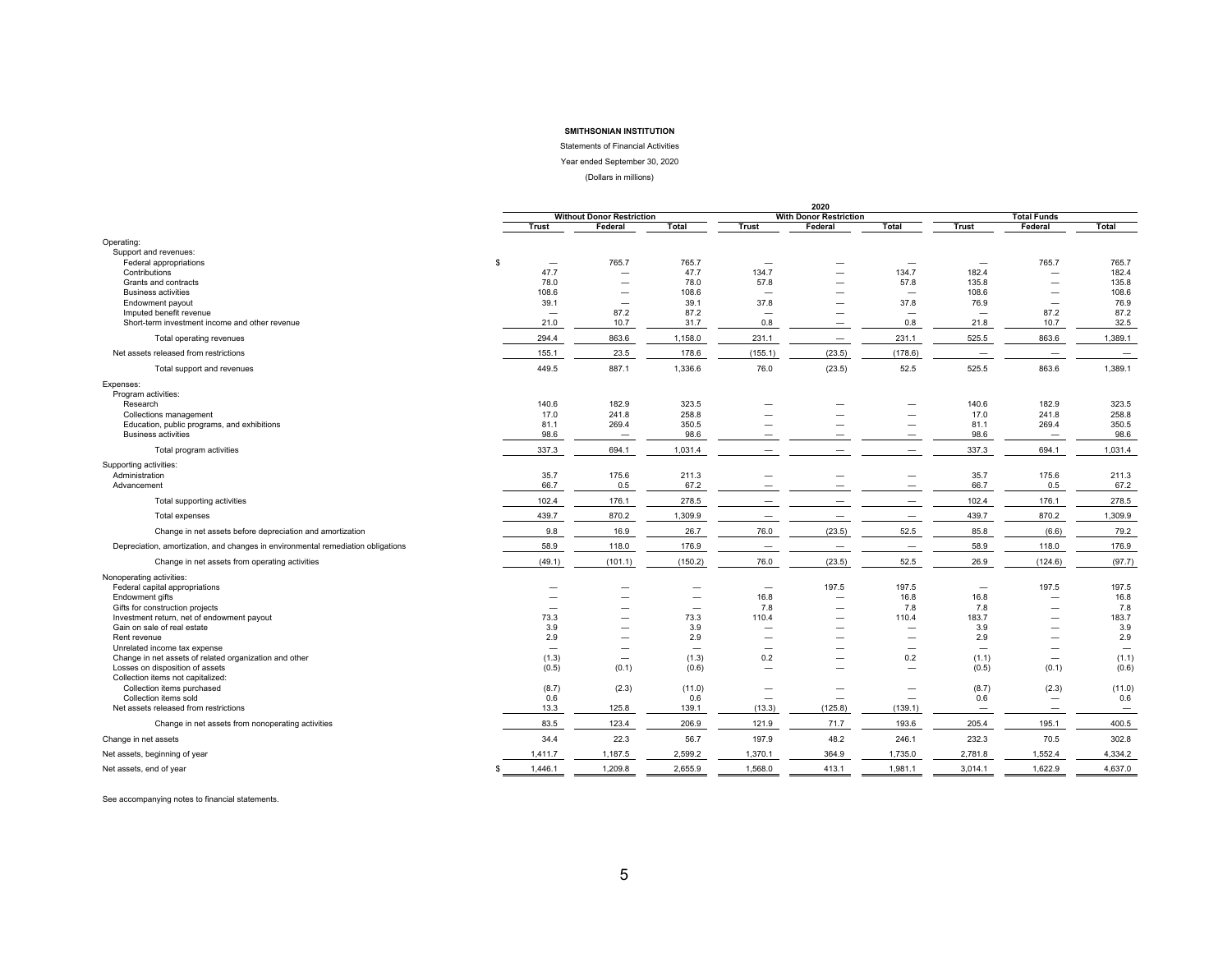Statements of Cash Flows

September 30, 2021 and 2020

(Dollars in millions)

|                                                                                                       |     |                          | 2021                     |                   |                          | 2020<br>Federal<br><b>Total</b> |                          |  |
|-------------------------------------------------------------------------------------------------------|-----|--------------------------|--------------------------|-------------------|--------------------------|---------------------------------|--------------------------|--|
|                                                                                                       |     | <b>Trust</b>             | Federal                  | Total             | <b>Trust</b>             |                                 |                          |  |
| Cash flows from operating activities:                                                                 |     |                          |                          |                   |                          |                                 |                          |  |
| Change in net assets                                                                                  | \$. | 802.4                    | 56.6                     | 859.0             | 232.3                    | 70.5                            | 302.8                    |  |
| Adjustments to reconcile change in net assets to net cash provided by (used in) operating activities: |     |                          |                          |                   |                          |                                 |                          |  |
| Gain / loss on disposition of assets and other                                                        |     | 0.3                      | 8.1                      | 8.4               |                          | $\overline{\phantom{0}}$        | $\overline{\phantom{a}}$ |  |
| Collection items purchased                                                                            |     | 7.1                      | 3.4                      | 10.5              | 8.7                      | 2.3                             | 11.0                     |  |
| Proceeds from sales of collection items                                                               |     | (1.4)                    | $\overline{\phantom{0}}$ | (1.4)             | (0.6)                    |                                 | (0.6)                    |  |
| Depreciation, amortization, and changes in environmental remediation obligations                      |     | 58.9                     | 109.6                    | 168.5             | 58.9                     | 118.0                           | 176.9                    |  |
| Amortization of operating lease right-of-use assets                                                   |     | 23.5                     |                          | 23.5              |                          |                                 | $\overline{\phantom{0}}$ |  |
| Present value discount and accretion                                                                  |     | (0.1)                    | 1.1                      | 1.0               | (1.4)                    | 1.1                             | (0.3)                    |  |
| Contributions for endowments                                                                          |     | (37.3)                   | $\overline{\phantom{0}}$ | (37.3)            | (16.8)                   | $\overline{\phantom{0}}$        | (16.8)                   |  |
| Contributions for construction of facilities                                                          |     | (79.9)                   | $\overline{\phantom{a}}$ | (79.9)            | (7.8)                    | $\overline{\phantom{0}}$        | (7.8)                    |  |
| Appropriations for repair, restoration, and construction                                              |     | -                        | (213.3)                  | (213.3)           | $\overline{\phantom{0}}$ | (197.5)                         | (197.5)                  |  |
| Net investment gains                                                                                  |     | (638.4)                  |                          | (638.4)           | (259.1)                  | $\overline{\phantom{0}}$        | (259.1)                  |  |
| Decrease (increase) in assets:                                                                        |     |                          |                          |                   |                          |                                 |                          |  |
| Accounts receivables and other assets                                                                 |     | 14.0                     | (1.2)                    | 12.8              | 13.2                     | 1.4                             | 14.6                     |  |
| Pledges receivable, net                                                                               |     | (105.8)                  | $\overline{\phantom{m}}$ | (105.8)           | (16.7)                   |                                 | (16.7)                   |  |
| Increase (decrease) in liabilities:                                                                   |     |                          |                          |                   |                          |                                 |                          |  |
| Accounts payable and accrued expenses                                                                 |     | 6.0                      | (9.4)                    | (3.4)             | (10.8)                   | 1.3                             | (9.5)                    |  |
| Operating lease liabilities                                                                           |     | (25.2)                   | $\overline{\phantom{0}}$ | (25.2)            | -                        | $\overline{\phantom{0}}$        |                          |  |
| Deferred revenue                                                                                      |     | (6.5)                    | (0.3)                    | (6.8)             | $\overline{\phantom{0}}$ | 0.8                             | 0.8                      |  |
| Unexpended federal appropriations                                                                     |     |                          | 44.0                     | 44.0              |                          | 34.7                            | 34.7                     |  |
| Deferred gain on sale of real estate                                                                  |     | (0.4)                    | $\overline{\phantom{m}}$ | (0.4)             | (3.9)                    |                                 | (3.9)                    |  |
| Net cash provided by (used in) operating activities                                                   |     | 17.2                     | (1.4)                    | 15.8              | (4.0)                    | 32.6                            | 28.6                     |  |
| Cash flows from investing activities:                                                                 |     |                          |                          |                   |                          |                                 |                          |  |
| Purchases of property and equipment                                                                   |     | (39.3)                   | (164.1)                  | (203.4)           | (304.9)                  | (216.3)                         | (521.2)                  |  |
| Purchases of investment securities                                                                    |     | (563.0)                  | $\qquad \qquad -$        | (563.0)           | (645.4)                  |                                 | (645.4)                  |  |
| Proceeds from sales/maturities of investment securities                                               |     | 545.8                    |                          | 545.8             | 671.6                    |                                 | 671.6                    |  |
| Collection items purchased                                                                            |     | (7.1)                    | (3.4)                    | (10.5)            | (8.7)                    | (2.3)                           | (11.0)                   |  |
| Proceeds from sales of collection items                                                               |     | 1.4                      | $\overline{\phantom{0}}$ | 1.4               | 0.6                      |                                 | 0.6                      |  |
| Net cash used in investing activities                                                                 |     | (62.2)                   | (167.5)                  | (229.7)           | (286.8)                  | (218.6)                         | (505.4)                  |  |
| Cash flows from financing activities:                                                                 |     |                          |                          |                   |                          |                                 |                          |  |
| Appropriations for repair, restoration, and construction                                              |     | $\overline{\phantom{0}}$ | 214.5                    | 214.5             |                          | 253.7                           | 253.7                    |  |
| Contributions for endowments                                                                          |     | 28.7                     | $\overline{\phantom{0}}$ | 28.7              | 22.2                     | -                               | 22.2                     |  |
| Contributions for construction of facilities                                                          |     | 4.4                      | -                        | 4.4               | 7.4                      | $\overline{\phantom{0}}$        | 7.4                      |  |
| Principal from bond issuance, net                                                                     |     |                          | -                        | $\qquad \qquad -$ | 298.9                    | -                               | 298.9                    |  |
| Principal payments on long-term debt                                                                  |     | (12.3)                   | $\qquad \qquad -$        | (12.3)            | (3.8)                    |                                 | (3.8)                    |  |
| Net cash provided by financing activities                                                             |     | 20.8                     | 214.5                    | 235.3             | 324.7                    | 253.7                           | 578.4                    |  |
| Net change in cash, cash equivalents and U.S. Treasury balances                                       |     | (24.2)                   | 45.6                     | 21.4              | 33.9                     | 67.7                            | 101.6                    |  |
| Cash, cash equivalents and U.S. Treasury balances:                                                    |     |                          |                          |                   |                          |                                 |                          |  |
| Beginning of year                                                                                     |     | 173.8                    | 713.0                    | 886.8             | 139.9                    | 645.3                           | 785.2                    |  |
| End of year                                                                                           | \$. | 149.6                    | 758.6                    | 908.2             | 173.8                    | 713.0                           | 886.8                    |  |
| Noncash investing activities:                                                                         |     |                          |                          |                   |                          |                                 |                          |  |
| Construction cost accruals                                                                            | \$  | 6.6                      | 38.5                     | 45.1              | 6.0                      | 31.8                            | 37.8                     |  |
| Cash paid for interest                                                                                | \$  | 7.1                      | -                        | 7.1               | 2.8                      |                                 | 2.8                      |  |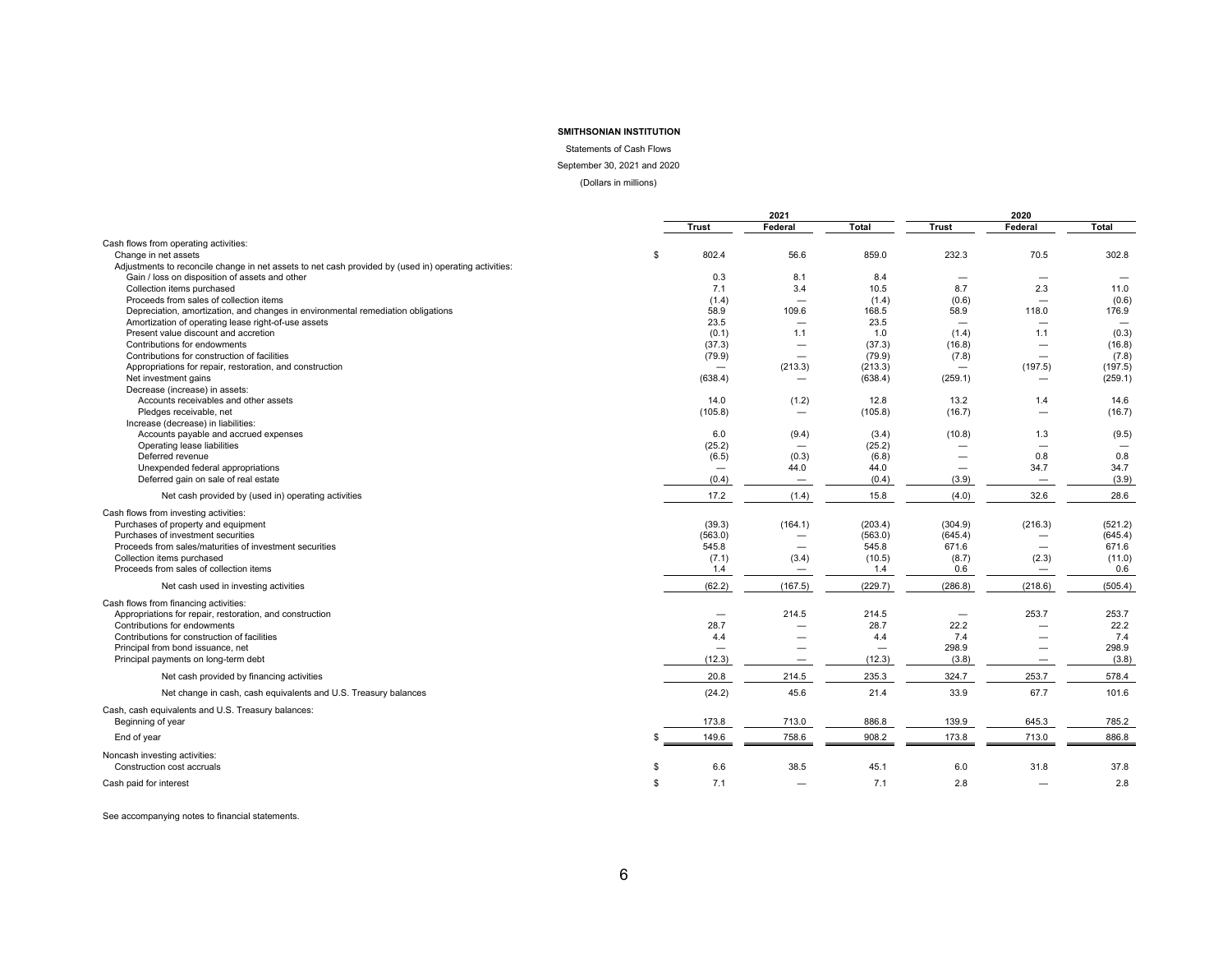Notes to Financial Statements September 30, 2021 and 2020 (Dollars in millions)

# **(1) Organization**

The Smithsonian Institution (Smithsonian) was created by an act of Congress in 1846 in accordance with the terms of the will of James Smithson of England, who, in 1826, bequeathed property to the United States of America "to found at Washington, under the name of the Smithsonian Institution, an establishment for the increase and diffusion of knowledge among men." Congress established the Smithsonian as a trust of the United States of America and vested responsibility for its administration in the Smithsonian Board of Regents (Board).

The Smithsonian is a museum and an education and research complex consisting of 19 museums and the National Zoological Park in Washington, DC, and two museums in New York City. Additional facilities and programs are operated in five states and Panama. Research is carried out at nine research centers, in the museums and other facilities throughout the world. Millions of individuals visit Smithsonian museums and other facilities annually: 3.1 million in fiscal year 2021 and 7.7 million in fiscal year 2020.

As of September 30, 2021, the Smithsonian's extensive collection contained approximately 157.1 million objects: 0.4 million works of arts, 8.7 million historical artifacts, and 148.0 million natural and physical science specimens (living and nonliving). The Smithsonian also maintained 144,600 cubic feet of archival holdings and 2.2 million library volumes. During fiscal year 2021, 1.6 million collection items were acquired, and 6,598 items were deaccessioned.

By comparison, as of September 30, 2020, the Smithsonian's extensive collection contained approximately 155.6 million objects: 0.4 million works of arts, 8.8 million historical artifacts, and 146.4 million natural and physical science specimens (living and nonliving). The Smithsonian also maintained 164,800 cubic feet of archival holdings and 2.4 million library volumes. During fiscal year 2020, 61,386 collection items were acquired, and 5,643 items were deaccessioned.

A substantial portion of the Smithsonian's operations is funded by annual Federal appropriations from the U.S. Congress to cover its core programs. The Smithsonian also receives Federal appropriations for the construction or repair and restoration of its facilities. Certain facilities have been constructed entirely by Federal appropriations, while others have constructed with a combination of Federal and private funds. All monies, related activities, and balances from Federal appropriations are referred to herein as "Federal".

In addition to Federal appropriations, the Smithsonian receives private support in the form of contributions, grants, and contracts, and earns income from investments and various business activities to support current operations. Business activities include Smithsonian magazines, the Smithsonian channel in partnership with Viacom/CBS, other publications, online catalogs, and retail operations located in its museums and centers. All other monies, related activities, and balances not considered Federal are referred to herein as "trust", including all operating right-of-use assets and operating lease liabilities, regardless of whether the rent payments are paid from Federal appropriations.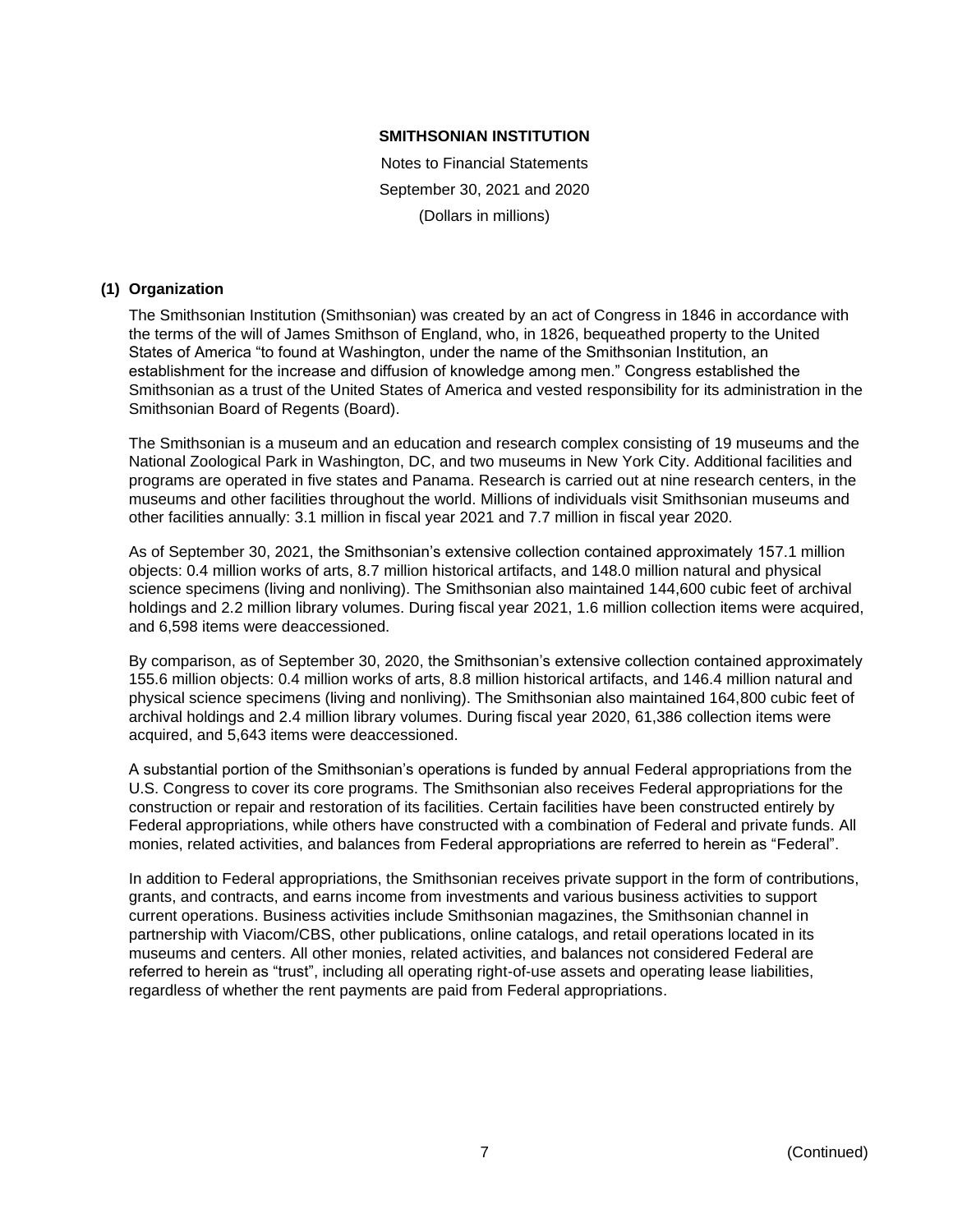Notes to Financial Statements September 30, 2021 and 2020 (Dollars in millions)

# **(2) Summary of Significant Accounting Policies**

# *(a) General*

The financial statements are prepared in accordance with U.S. generally accepted accounting principles (U.S. GAAP) under Financial Accounting Standards Board (*FASB) Accounting Standards Codification (ASC) 958, Not-For-Profit Presentation of Financial Statements.*

These financial statements do not include the accounts of the National Gallery of Art, the John F. Kennedy Center for the Performing Arts, or the Woodrow Wilson International Center for Scholars, which were established by Congress within the Smithsonian, but are governed by independent boards of trustees and not controlled by the Smithsonian.

# *(b) Measure of Operations*

The Smithsonian includes in its measure of operations Federal and trust support and revenues and expenses that are integral to its core programs services: research; collections management; education, public programs, and exhibitions; and business activities. The measure of operations excludes certain nonoperating activities, including Federal capital appropriations, gifts for capital and endowment, investment return in excess of amounts designated for operations, collection proceeds and acquisitions, and other nonrecurring items.

The Board approves a portion of the Smithsonian's cumulative investment return for support of current operations. The remainder is retained to support operations in future years and to offset potential market declines. The amount is computed under the Smithsonian's spending policy and is allocated for use based on the underlying donor-imposed restrictions (see notes 12, 13 and 14). The annual allocation is referred to as the "endowment payout."

# *(c) Net Assets*

The Smithsonian's net assets, support and revenues, expenses, and gains and losses are classified and reported based on the existence or absence of donor-imposed restrictions as follows:

*Without donor restrictions* – Net assets without donor restrictions consist of the Smithsonian's net investment in property and equipment less any unfunded liabilities, and all other sources which are not subject to donor-imposed restrictions or other legal stipulations. At the discretion of the Smithsonian's Board of Regents, trust funds which are not expended for operating activities may be set aside for designated purposes.

*With donor restrictions* – Net assets with donor restrictions carry specific donor-imposed stipulations on the use of the contributed funds, including Federal appropriations received for specific capital projects. Donor-imposed restrictions may expire by the passage of time or fulfillment of the donor's stipulations. Unconditional contributions restricted to the acquisition or construction of long-lived assets are recorded as nonoperating revenue with donor restrictions in the period received. Donor restrictions are generally considered met and the net assets released from restriction when the related long-lived asset is placed in service.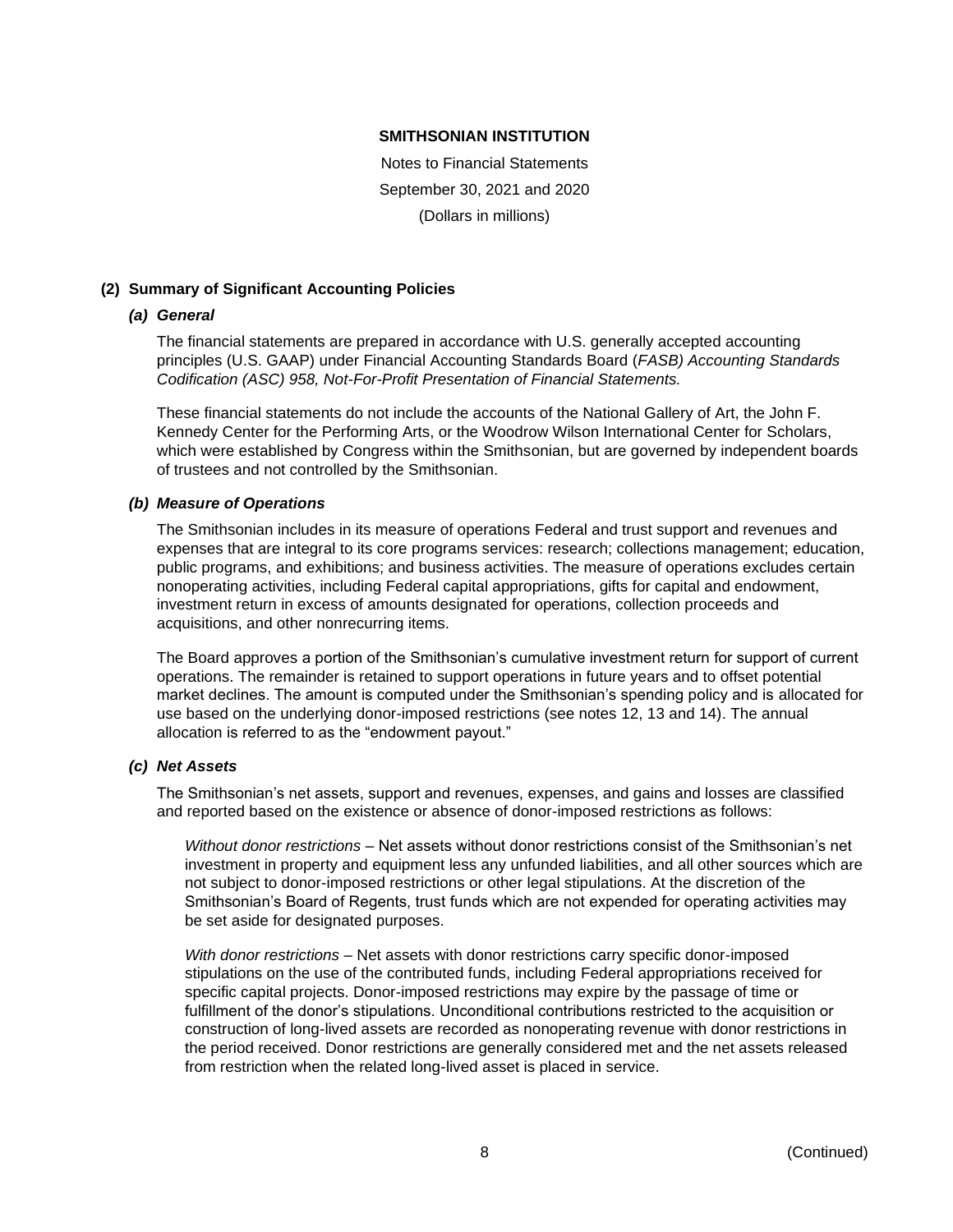Notes to Financial Statements September 30, 2021 and 2020 (Dollars in millions)

Other net assets with donor restrictions include net assets with stipulations that require the corpus of the gift be maintained with only the income to be used to support operations or other specified purpose.

# *(d) Cash, Cash Equivalents, Cash Equivalents, and U.S. Treasury Balances*

Cash, cash equivalents, and U.S. Treasury balances include interest-bearing demand deposits and appropriated amounts yet to be disbursed remaining on deposit with the U.S. Department of Treasury (U.S. Treasury). The Smithsonian considers all highly liquid investments with an original maturity of three months or less at the date of purchase to be cash equivalents, except where such cash equivalents are held as part of a long-term investment strategy (see note 6). For purposes of the statements of cash flow, cash equivalents held within the investments are excluded from cash and cash equivalents.

U.S. Treasury balances of \$758.6 at September 30, 2021 and \$713.0 at September 30, 2020 consist of appropriated funds that are available to pay current liabilities and finance authorized purchase commitments of the Smithsonian. U.S. Treasury balances are carried forward until such time as goods or services are received and payments made, or until the funds are returned to the U.S. Treasury.

# *(e) Contracts with Customers and Accounts Receivable*

Business activities, including advertising, subscriptions, licensing, and other revenues are generally recognized as the services are provided over the period of performance. Revenues from magazines and long-term contracts are deferred and recognized ratably over the period of the underlying agreement. Concessions and retail sales are recognized when goods or services are sold at a point in time.

Customer receivables are invoiced based upon contractual terms. The Smithsonian maintains allowances for doubtful accounts to reflect management's best estimate of probable losses inherent in receivable balances. Management determines the allowances for doubtful accounts based on known troubled accounts, historical experience, and other currently available evidence.

# *(f) Contributions, including Government Grants and Contracts, and Pledges Receivable*

Contributions, including unconditional promises to give, are recognized as revenue in the period received. Unconditional promises to give are recognized initially at fair value with consideration given to anticipated future cash receipts and discounting such amounts at a risk-adjusted rate. Amortization of the discount is included in contributions revenue. Conditional promises to give are not recognized until they become unconditional, that is, when the barriers on which they depend are substantially met. Contributions of assets other than cash are recorded at their estimated fair value.

Allowance is made, if necessary, for uncollectible pledges receivable based upon management's judgment and analysis of the creditworthiness of the donors, past collection experience, and other relevant factors.

The Smithsonian conducts sponsored program activity with various sponsors, including agencies and departments of the Federal government, local government entities, and foundations. Such grants and contracts revenue are recognized as the related qualifying expenses are incurred.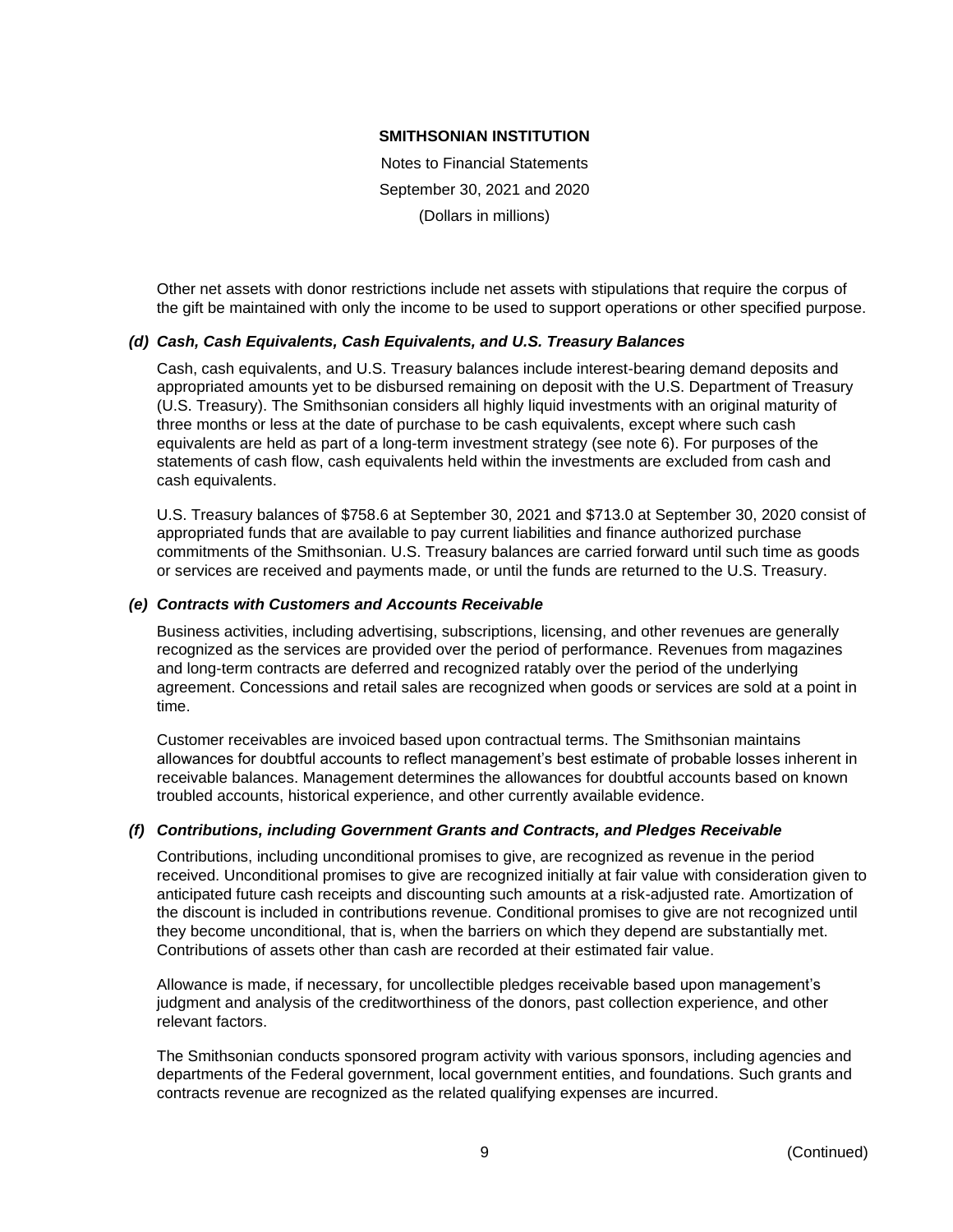Notes to Financial Statements September 30, 2021 and 2020 (Dollars in millions)

# *(g) Investments and Trusts Held by Others*

Smithsonian employs an investment strategy that is designed to achieve returns that support Smithsonian's mission and fulfill its fiduciary responsibility to its donors and constituents.

Investments are generally reported at fair value. Publicly traded fixed income, global equities, natural resources, and cash and cash equivalents are reported and valued using readily determinable market prices. Nearly all the valuations reported by marketable alternative investments and public equities held in commingled funds rely upon third party administrators to objectively value positions and calculate net asset value (NAV) based on the funds' net asset value as a practical expedient. Investments in private equity structured funds (private equity, venture capital, real estate, natural resources) (collectively, nonmarketable investments) are valued at estimated fair value based on the funds' net asset value, or their equivalents, as a practical expedient, unless it is probable that all or a portion of the investment will be sold for an amount different from NAV. At September 30, 2021 and 2020, the Smithsonian had no plans or intentions to sell investments at amounts different from NAV. These estimated fair values may differ from the values that would have been used had a ready market existed for these investments, and the differences could be significant.

Equity hedge is an exchange traded option that seeks to reduce potential downside equity risk. Option contracts require payment of premiums in exchange for the right to purchase or sell underlying investments at a contracted strike price and maturity. The equity hedge is a put option with a notional value of \$180 million, expiring on 1/21/2022, and is classified as level 2 in the fair value hierarchy.

Purchases and sales of investments are reflected on the trade-date basis using average historical cost. Dividend and interest income are recorded when earned on an accrual basis. In accordance with the policy of stating investments at fair value, the net change in unrealized appreciation or depreciation for the year is reflected in the statements of financial activities (see note 6).

The Smithsonian is also party to various split interest agreements with donors consisting primarily of irrevocable charitable remainder trusts and gift annuities.

*Charitable remainder trusts held by others* – Assets are reflected in pledges receivable, net with contribution revenues recognized at the date the trust is established based on the net present value of the estimated future payments to be made to the donors and/or other beneficiaries. Income distributions from these trusts are recorded as investment income and changes in the fair value of these trusts are recorded as unrealized gains or losses in the statement of financial activities.

*Charitable gift annuities –* Assets are included in investments and recognized at fair value at the date of the annuity agreement. An annuity liability is also recognized for the present value of future cash flows expected to be paid to the donor. Contribution revenue recognized is equal to the difference between the assets and the annuity liabilities. The annuity liabilities are adjusted during the term of the annuity for payments to donors, accretion of discounts, and changes in the life expectancies of the donors.

# *(h) Property and Equipment*

Certain land occupied by Smithsonian buildings, located primarily in the District of Columbia, Maryland, and Virginia, were appropriated and reserved by Congress for the Smithsonian's use. The Smithsonian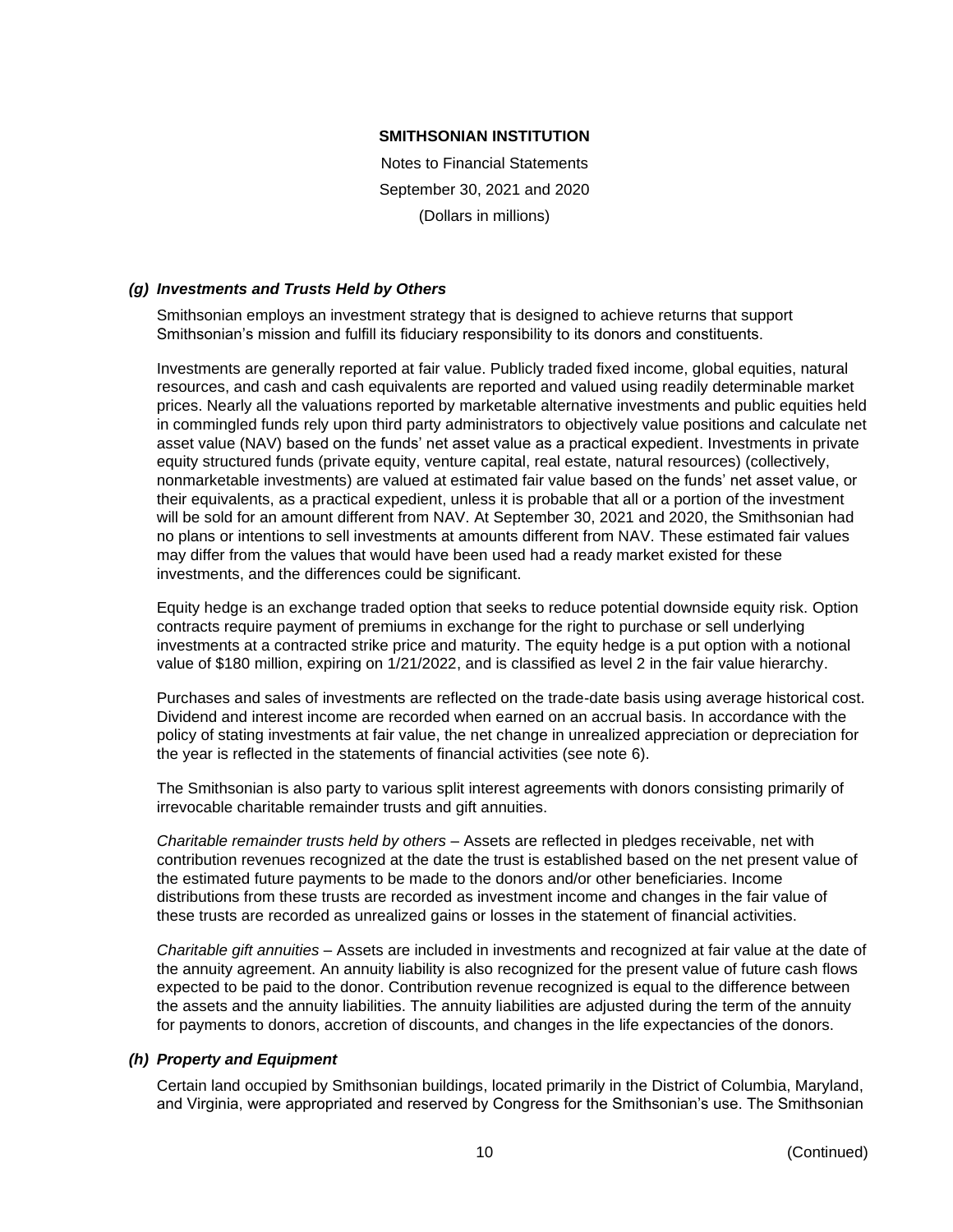Notes to Financial Statements September 30, 2021 and 2020 (Dollars in millions)

serves as trustee of the land for as long as they are used to carry out its mission. The land is titled in the name of the U.S. government and no value has been assigned in the accompanying financial statements.

Property and equipment purchased with Federal or trust funds are recorded at cost. Property and equipment acquired through transfers from government agencies are recorded at net book value or fair value at the date of transfer, whichever is more readily determinable. Property and equipment acquired through donation are recorded at estimated fair value at the date of the gift.

Property and equipment assets are depreciated on a straight-line basis over their estimated useful lives as follows:

| <b>Buildings</b>       | 30 years       |
|------------------------|----------------|
| Capital improvements   | 15 years       |
| Equipment and software | $3 - 10$ years |
| Exhibit costs          | 10 years       |

Leasehold improvements are amortized over the shorter of the lease term or their useful lives.

# *(i) Collections – Stewardship Assets*

The Smithsonian acquires its collections by purchase or donation. Collections are held for public exhibition, education, or research. The Smithsonian's collections management policy includes guidance on the preservation, care, and maintenance of the collections and procedures relating to the accession/deaccession of collection items.

In conformity with the practice generally followed by museums, no value is assigned to the collections in the statement of financial position. Purchases of collection items are recognized as reductions in the appropriate net asset class in the period of acquisition. Proceeds from deaccessions or insurance recoveries for lost or destroyed collection items are recognized as increases in net assets without donor restrictions and designated for future collection acquisitions.

Noncash deaccessions of collection items result from the exchange, donation, or destruction due to deterioration, a lack of mission relation, or duplicate other objects. During the fiscal year, noncash deaccessions included works of art, animals, historical objects, and natural specimens.

Items that are acquired with the intent to sell, exchange, or otherwise be used for financial gain are not considered collection items and are recorded as other assets at their fair value at the date of acquisition.

# *(j) Federal Appropriations and Funds*

Federal appropriations are provided by the U.S. Federal Government to support the general operations of the Smithsonian and the construction, repair, and restoration of its facilities. Appropriated funds are to be spent in accordance with applicable law and revenue is recognized ratably over the fiscal year as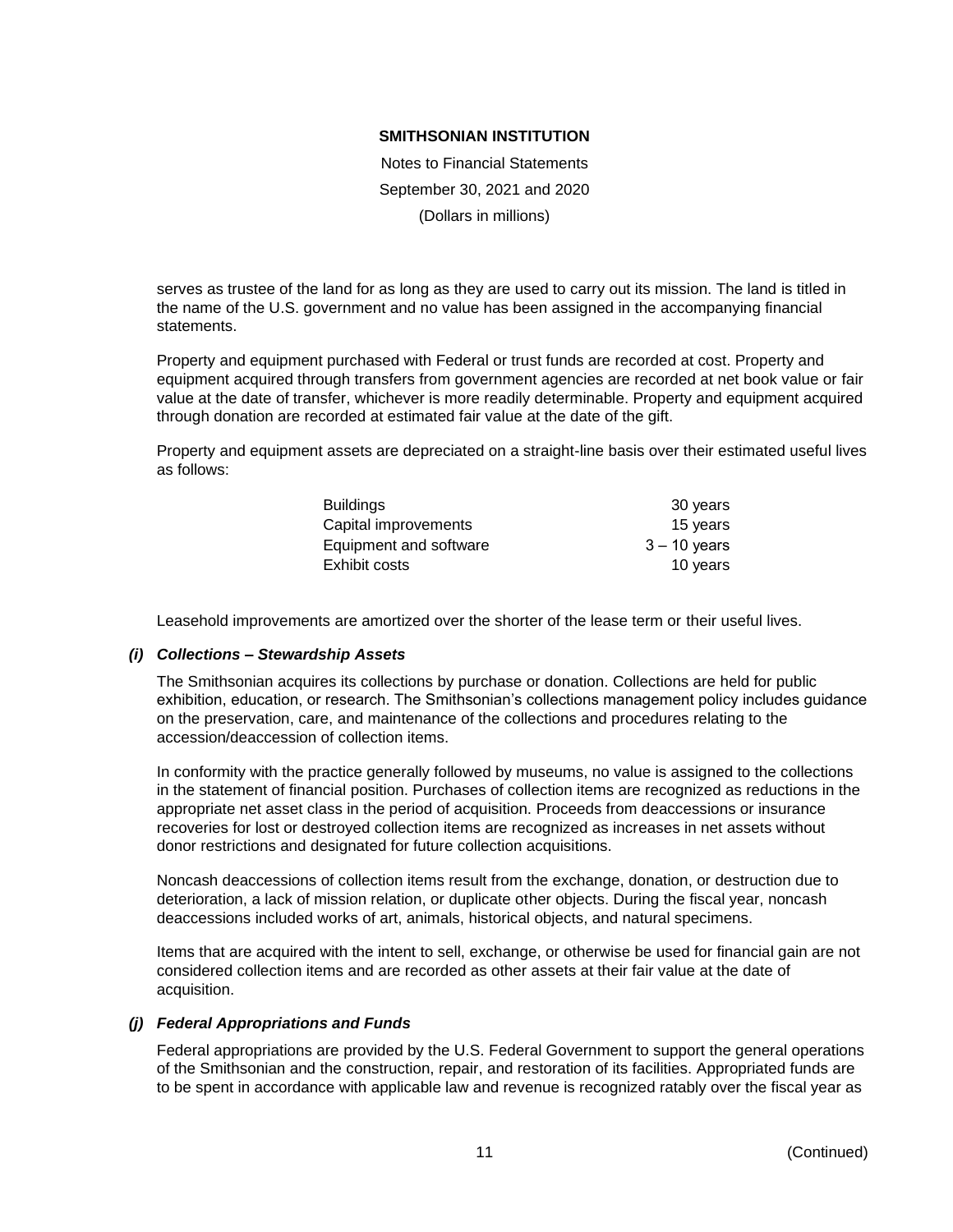Notes to Financial Statements September 30, 2021 and 2020 (Dollars in millions)

the qualifying expenses are incurred. Unexpended appropriation balances are classified as a liability in the statements of financial position.

Federal appropriations for general operations are recognized as operating revenue without donor restrictions, as qualifying expenses are incurred, and generally available for two years. The portion of these appropriations which are not obligated or expended are retained by the Smithsonian in accordance with Federal guidelines and returned to the U.S. Department of Treasury five years after the expiration of the obligation period. During fiscal year 2021, \$0.6 related to the fiscal year 2015 appropriation was returned. During fiscal year 2020, \$0.8 related to the fiscal year 2014 appropriation was returned.

Amounts appropriated for construction or repair and restoration of facilities are recognized as nonoperating revenues with donor restrictions as capital is expended and generally available for obligation until expended. Such amounts remain purpose restricted until the capital project is completed and placed in service, at which time the net assets are released from restrictions.

Net assets of Federal funds without donor restrictions consist primarily of cash held at U.S. Treasury and net investment in property and equipment acquired or constructed with Federal funds less unfunded liabilities for environmental remediation obligations, annual leave, and estimated Federal Employees Compensation Act liabilities for workers compensation claims. Net assets of Federal funds with donor restrictions consist of U.S. Treasury cash balances and construction in progress.

# *(k) Annual Leave*

Annual leave is accrued as it is earned by employees and is included in compensation and benefit costs. The liability for unused annual leave of \$59.6 at September 30, 2021 and \$56.8 at September 30, 2020 is included in accounts payable and accrued expenses within the statements of financial position.

# *(l) Employee Benefit Plans*

The Smithsonian offers its employees a comprehensive set of benefits including pension, health and life insurance, and workers compensation for injuries sustained on the job. The Smithsonian's contributions to the retirement, health, and life insurance plans described below are recognized in the statement of financial activities.

# *Federal Funded Pension, Health and Life Insurance Benefits, including Imputed Benefits*

Federal employees hired after January 1, 1984, participate in the Federal Employees' Retirement System (FERS). Federal employees hired prior to January 1, 1984, had the option of remaining under the Civil Service Retirement System (CSRS) or electing FERS. The terms of both these plans are defined in Federal regulations. Under both systems, a specified percentage is withheld from each Federal employee's salary. The Smithsonian also contributes specified percentages of employees' salaries. The Smithsonian's expenses for these plans were \$53.2 for fiscal year 2021 and \$48.3 for fiscal year 2020, respectively.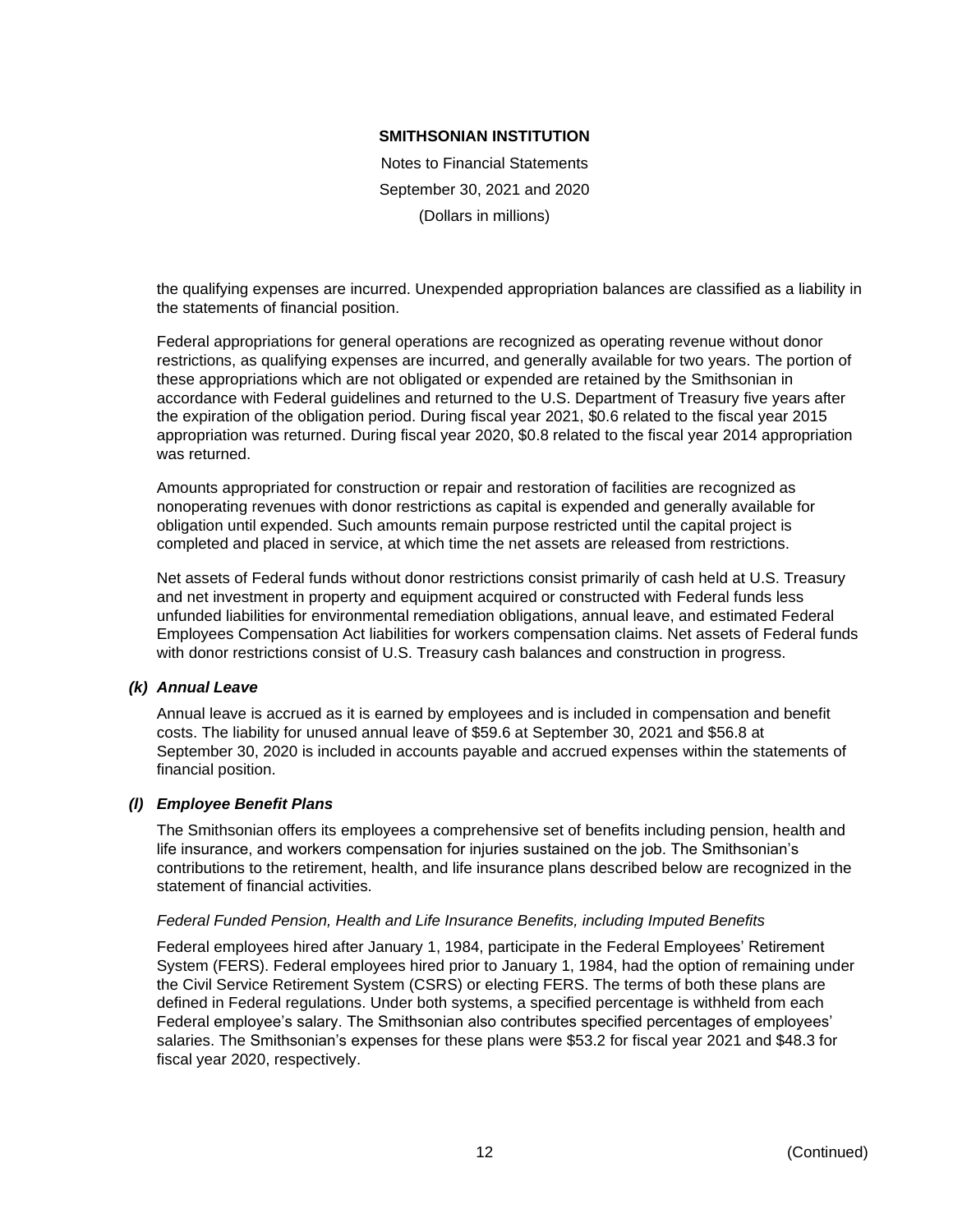Notes to Financial Statements September 30, 2021 and 2020 (Dollars in millions)

Additional costs associated with these plans are borne by the U.S. government, and are recorded as imputed benefit revenue and expense in the statements of financial activities. The Smithsonian recognized \$107.1 in fiscal year 2021 and \$87.2 in fiscal year 2020, respectively.

The Smithsonian's current year contributions to the pension plans are recognized in the statement of financial activities using rates established by the Office of Personnel Management (OPM), the agency with U.S. government-wide responsibility for the oversight and administration of the plans. Consistent with reporting under multi-employer pension plans, the Smithsonian does not report CFRS and FERS assets, accumulated plan benefits, or future liabilities, if any, applicable to its covered employees. This data is reported for plan participants by OPM.

Federal employees covered by CSRS or FERS are eligible to contribute to the Thrift Savings Plan (TSP), a defined contribution plan similar to a 401(k). The TSP is administered by the Federal Retirement Thrift Investment Board, an independent agency of the U.S. government. For FERScovered employees, the Smithsonian is required to match contributions of specified percentages of base pay. No matching contributions are made for CSRS-covered employees. Expense recognized for the TSP was \$14.2 and \$13.7 in fiscal year 2021 and 2020, respectively, in the statements of financial activities.

Most Federal employees are also eligible to participate in the Federal Employees Group Life Insurance (FEGLI) Program. Participating employees can obtain basic term life insurance, with the employee paying two-thirds of the cost and the Smithsonian paying one-third. Additional coverage is optional, to be paid fully by the employee. The basic life coverage may be continued into retirement if certain requirements are met. OPM administers this program and is responsible for the reporting of liabilities. Expense recognized for the FEGLI was \$0.7 and \$0.6 in fiscal year 2021 and 2020, respectively, in the statements of financial activities.

Most Federal employees are eligible to enroll in the Federal Employees Health Benefit (FEHB) Program, which provides post-retirement health benefits if certain conditions are met. OPM administers this plan and Smithsonian is not obligated under this plan.

# *Trust Funded Pension, Health and Life Insurance Benefits*

Substantially all trust fund employees are eligible to participate in defined contribution retirement plan under which the Smithsonian contributes specified percentages of employees' salaries. Such contributions are used to purchase individual annuities, the rights to which are immediately vested with the employees. Employees may also make voluntary contributions, subject to certain limitations. The Smithsonian's expense for this plan was \$21.5 for fiscal year 2021 and \$21.4 for fiscal year 2020, within the statements of financial activities.

In addition to the retirement plans, certain health care and life insurance benefits are made available to active and retired trust fund employees. The plan is contributory for retirees and requires payment of premiums and deductibles. Retiree contributions for premiums are established by an insurance carrier based on the average per capita cost of benefit coverage for all participants. At year-end, the accrued benefit obligation under this plan was \$20.6 and \$19.2 as of September 30, 2021 and 2020,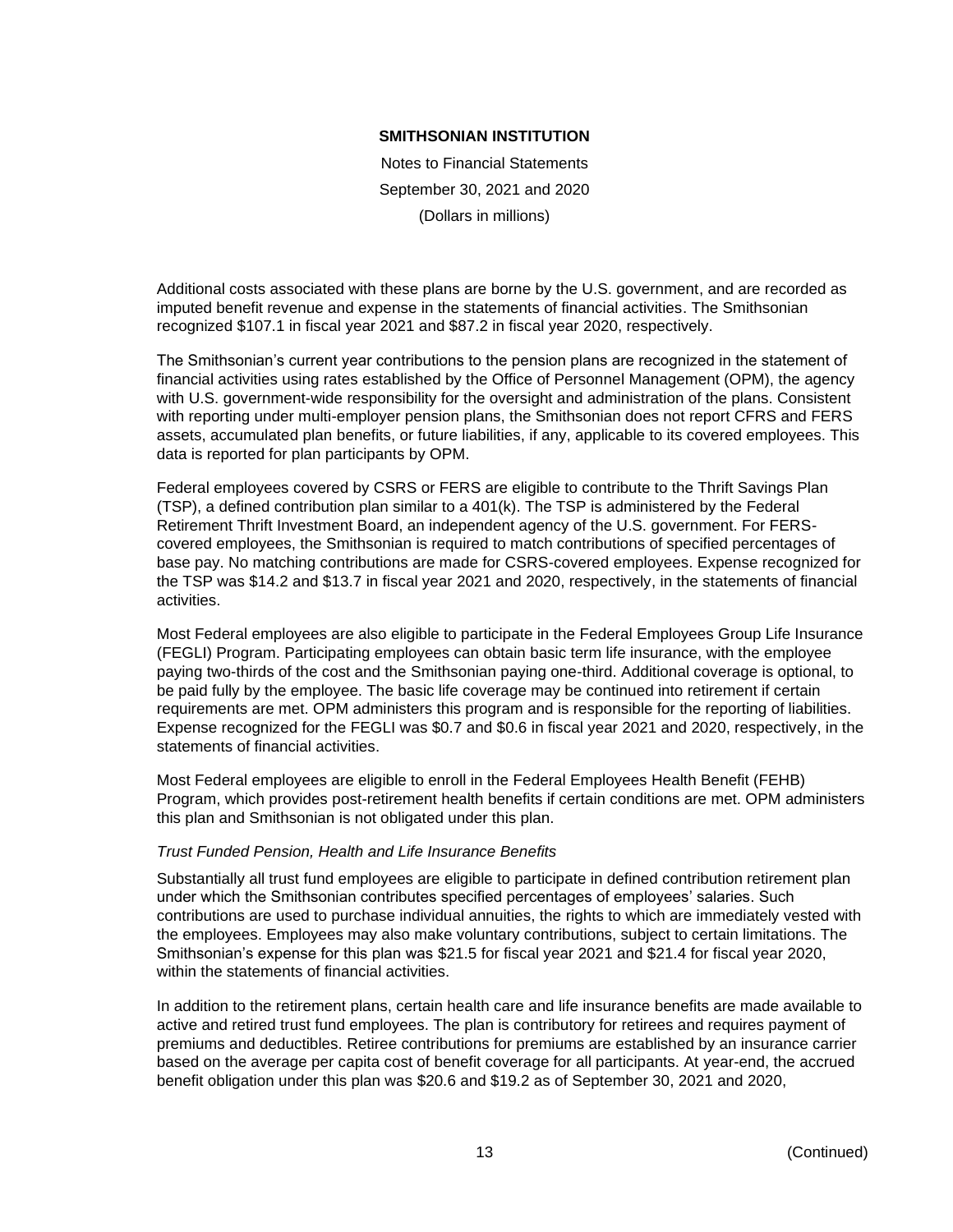Notes to Financial Statements September 30, 2021 and 2020 (Dollars in millions)

respectively, and is included in accounts payable and accrued expenses in the statement of financial position.

# *Workers' Compensation*

The Federal Employees Compensation Act (FECA) provides income and medical cost protection to Smithsonian employees injured on the job, who have incurred work-related occupational diseases, and to beneficiaries of employees whose deaths are attributable to job-related or occupational diseases. The FECA program is administered by the U.S. Department of Labor (DOL) which pays claims and subsequently seeks reimbursement from the Smithsonian.

FECA expense is recognized based on amounts invoiced or expected to be invoiced by DOL and changes in the actuarially determined value of expected future benefits. The actuarially determined FECA liability represents the liability for expected future benefits for death, disability, medical, and miscellaneous costs for approved cases. The actuarial liability is calculated by DOL and evaluated by Smithsonian management annually, as of September 30, using a method utilizing historical benefit patterns related to specific incurred period, wage inflation factors, medical inflation factors and other variables. This liability constitutes an extended future estimate of cost which will not be obligated against budgetary resources until the fiscal year in which DOL bills the cost to the Smithsonian. Expense recognized for the FECA was \$2.7 and \$3.0 in fiscal year 2021 and 2020, respectively, in the statements of financial activities.

# *(m) Contributed Services and Donated Assets*

Each year volunteers make significant contributions of time to the Smithsonian, enhancing its programs and activities in the museums and with its collections. The services provided do not meet the criteria for recognition of contributed services, and accordingly, are not reflected in the statements of financial activities.

Donated assets, other than donations of cash or collection items, are recorded at estimated fair value at the date of gift.

In kind contributions such as donated space, equipment, services, and various other items totaled \$10.4 in fiscal year 2021 and \$11.8 in fiscal year 2020, and are recognized as program support revenues (within other revenue) and program activities expenses in the statements of financial activities.

# *(n) Functional Allocation of Expenses*

The cost of providing various programs and other activities summarized on a functional and natural basis is shown in note 17.

- Research includes personnel, travel, and other costs associated with the Smithsonian's worldwide research programs.
- Collections management includes the care, storage, transportation, digitization, and other costs of managing the collections.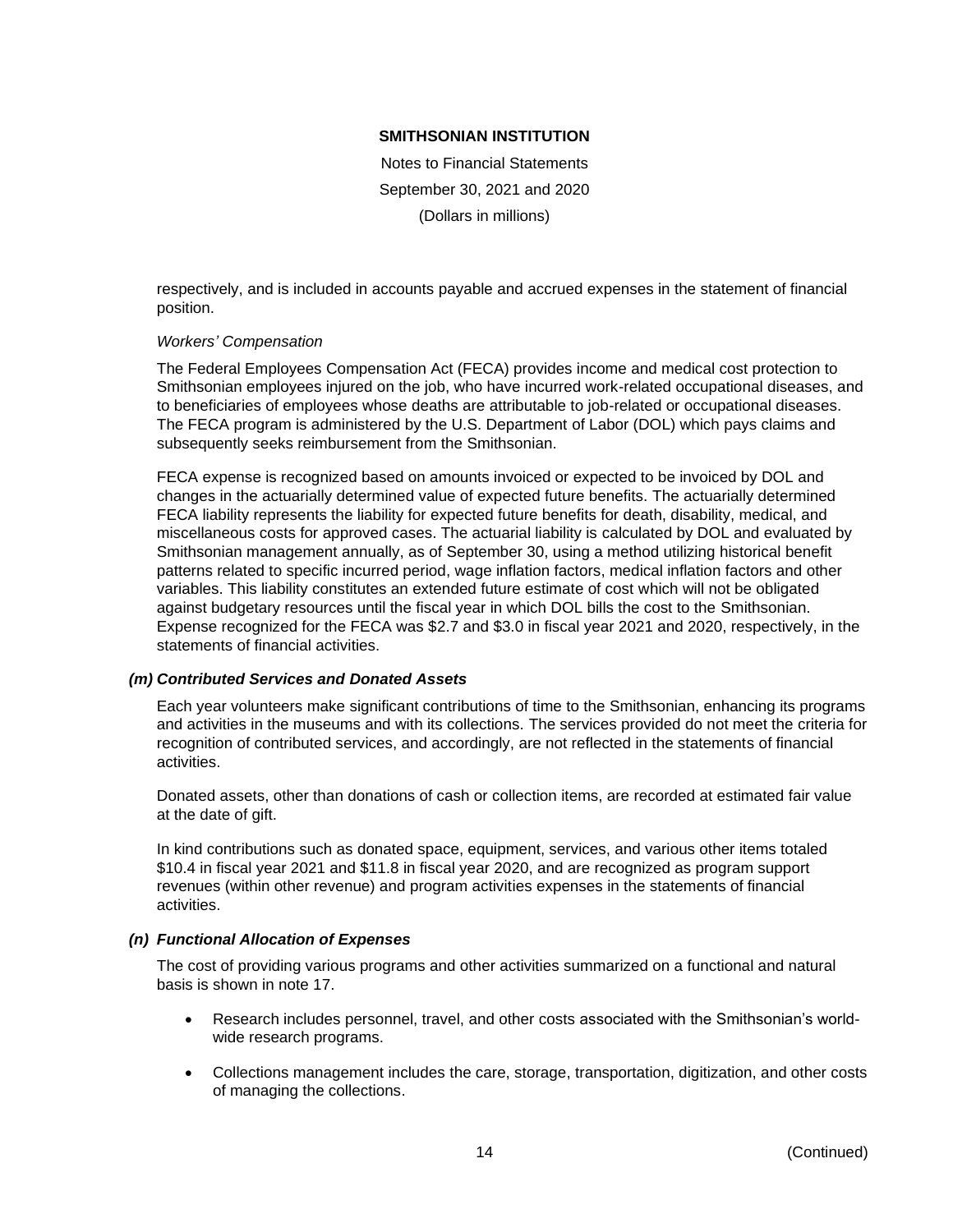Notes to Financial Statements September 30, 2021 and 2020 (Dollars in millions)

- Education, public programs and exhibitions includes costs of providing a wide array of programing and outreach to academia and the general public as well as costs to display, manage, and transport exhibits.
- Business activities includes personnel, cost of goods sold and related expenses.
- Administration includes costs for executive management, financial administration, human resources, and legal services.
- Advancement includes costs associated with individual and corporate gifts and grants, annual appeals and other fund-raising efforts.

Costs that benefit more than one program, such as security, facilities, depreciation, and amortization, are allocated across programs based on relative square feet, or direct costs as a percentage of total costs, before allocations.

# *(o) Related Organizations*

The Smithsonian recognizes its interest in the net assets of organizations that are financially interrelated and the changes in its interest as other nonoperating activities. During fiscal year 2021 the Smithsonian and the Friends of the National Zoo, as well as the UK Charitable Trust, were dissolved. The net asset balances were written-off and the losses are reflected in nonoperating activities within the statements of financial activities. There are no other related organizations of the Smithsonian.

# *(p) Income Taxes*

The Smithsonian is a tax-exempt organization as described in Section  $501(c)(3)$  of the Internal Revenue Code of 1986, as amended (the Code). As such, the Smithsonian is generally exempt from Federal income taxes to the extent provided under Section 501 of the Code, except for unrelated business income.

The Tax Cuts and Jobs Act (the Act) was enacted in December 2017. Among other things, the Act imposes new taxes and established new rules for calculating unrelated business taxable income. The Smithsonian has reflected an estimate in its financial statements for unrelated trade or business income tax using the current proposed regulatory guidance and will continue to evaluate the impact of the Act on current and future tax positions.

The Smithsonian accounts for uncertain tax positions, when applicable. The tax years that remain subject to examination by the major tax jurisdictions under the statute are from the year 2016 and forward.

# *(q) Use of Estimates*

The preparation of financial statements in conformity with U.S. generally accepted accounting principles requires management to make estimates and assumptions that affect the reported amounts of assets and liabilities and disclosure of contingent assets and liabilities at the date of the financial statements and the reported amounts of revenues and expenses during the reporting period. Actual results could differ from those estimates.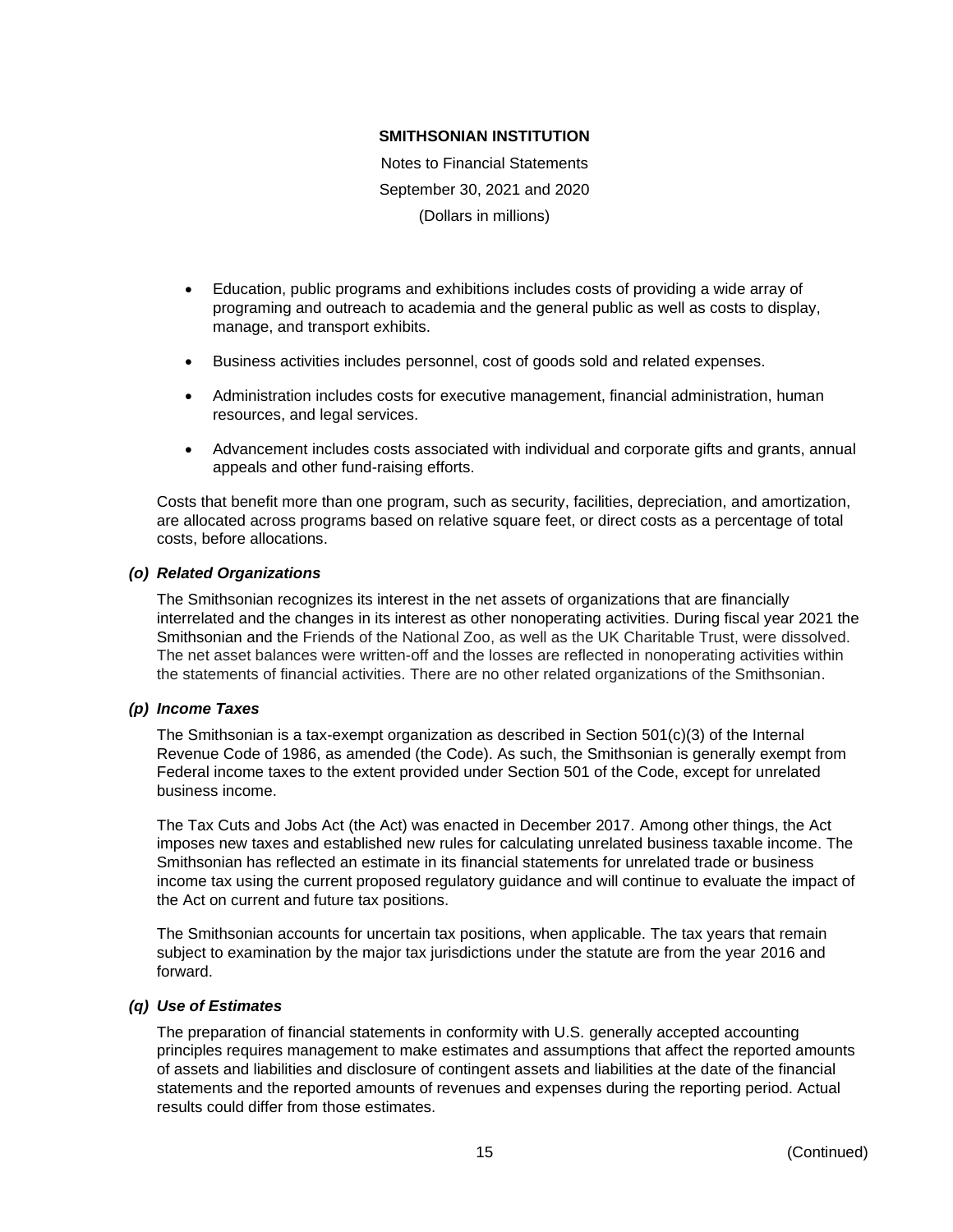Notes to Financial Statements September 30, 2021 and 2020 (Dollars in millions)

# *(r) Risks and Uncertainties*

The Smithsonian invests in a variety of investment securities. Investment securities are exposed to such risks as interest rate, market, and credit risks. As a result, changes in the values of investment securities may occur that could materially affect the value of the Smithsonian's investments and its financial position.

# *(s) COVID-19 Pandemic*

On March 13, 2020, the President of the United States declared a national emergency with respect to COVID-19, a respiratory disease declared to be a pandemic by the World Health Organization (Pandemic). The Pandemic is affecting the capital markets and the economy, and the museum, research and education sectors. The threat from the Pandemic is being addressed on the national, Federal, state and local levels in various forms, including executive orders, state and local orders, and legislative actions.

The United States Congress enacted several COVID-19-related bills, including the Coronavirus Aid, Relief, and Economic Security Act (CARES Act), signed into law on March 27, 2020, which provided over \$2 trillion of direct financial aid to American families, payroll and operating expense support for small businesses, and loan assistance for distressed industries, as well as providing funds to and directing the Federal Reserve System to support the capital markets. In fiscal year 2020, the CARES Act provided the Smithsonian with \$ 7.5 million in direct support to respond to the Pandemic.

The Pandemic is an ongoing situation. The Smithsonian's museums and galleries in the District of Columbia and New York and the Smithsonian's National Zoo were closed in March 2020 to support the effort to contain the spread of COVID-19. Select museums, galleries, and the National Zoo were reopened in a phased approach over the summer of 2020. However, due to the resurgence of COVID-19, they were closed again in November 2020. Starting in the summer of 2021, all museums have opened again, although with reduced capacity.

All business activities of the Smithsonian were negatively affected by the Pandemic. Due primarily to the decline in visitors at the museums and other facilities, significant declines in revenues from retail, concessions, theaters, in-person classes and parking operations occurred. The continued impact of the Pandemic on the Smithsonian's operating results and financial condition are uncertain.

# *(t) Recently Adopted Accounting Pronouncements*

#### *Leases*

In February 2016, FASB issued Accounting Standards Update (ASU) No. 2016-02, *Leases (Topic 842)*, as amended, which, along with related amendments, replaced existing capital and operating lease reporting and disclosure requirements.

ASU No. 2016-02 requires, among other changes to the lease accounting guidance, lessees to recognize most leases on the statement of financial position through both a right-of-use asset and a corresponding lease liability, and additional qualitative and quantitative disclosures. The Smithsonian adopted Topic 842 using a modified retrospective transition approach effective October 1, 2020, which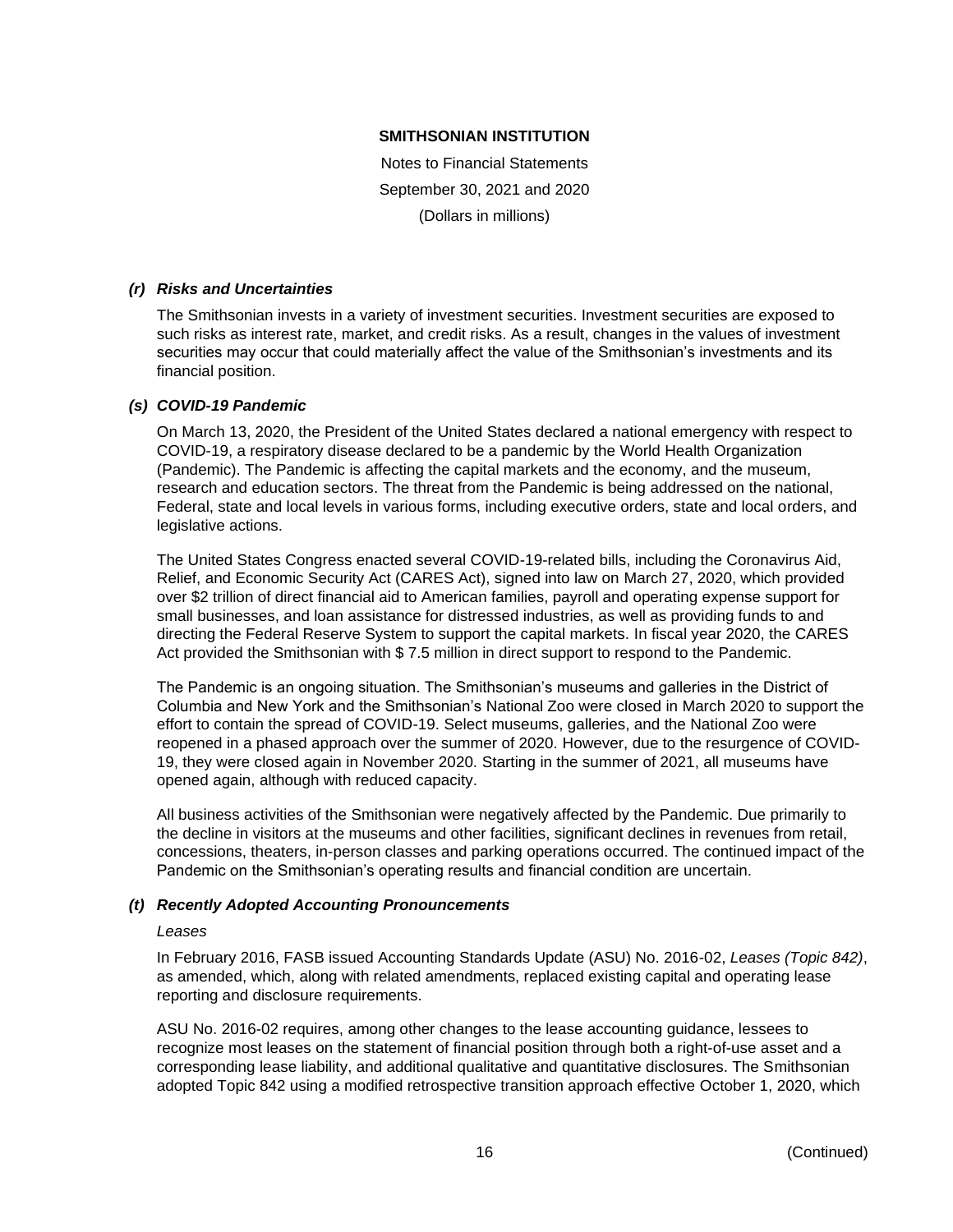Notes to Financial Statements September 30, 2021 and 2020 (Dollars in millions)

resulted in the recognition of operating lease liabilities and right-of-use assets of approximately \$110.4. As a result, there was no cumulative effect adjustment recognized.

The Smithsonian elected to adopt the package of transition practical expedients and, therefore, did not reassess (1) whether existing or expired contracts contained a lease, (2) lease classification for existing or expired leases, or (3) the accounting for initial direct costs that were previously capitalized. Additionally, the Smithsonian has adopted the lease-related disclosures in note 8.

# *Collections*

In March 2019 FASB issued ASU No. 2019-03, *Not-for-Profit Entities (Topic 958): Updating the Definition of Collections.* The FASB issued this ASU to modify one of the three criteria in the GAAP definition of the term collection that required an entity to have an organizational policy that requires the proceeds from collection items that are sold to be used to acquire collection items. This criterion has been expanded to permit the proceeds to also be used for direct care of existing collections. The ASU also requires that a collection-holding entity disclose its policy for the use of proceeds from when collection items are deaccessioned. If an entity permits that proceeds be used for direct care, an entity must disclose how it defines direct care.

The Smithsonian updated its collected policy on October 1, 2020 to allow proceeds from deaccessioned collection items to be used for direct care. The adoption of ASU 2019-03 did not have a material impact on the Smithsonian's financial statements.

# *(u) Recent Accounting Pronouncements*

In September 2020, the FASB issued ASU No. 2020-07, Presentation and Disclosures by Not-for-Profit Entities for Contributed Nonfinancial Assets, Not-For-Profit Entities (Topic 958). This ASU is expected to increase transparency around contributed nonfinancial assets (also known as "gifts-in-kind") received by not-for-profit (organizations, including transparency on how those assets are used and how they are valued. It also addresses presentation and disclosure of contributed nonfinancial assets. ASU 2020-07 is effective for the Smithsonian in fiscal year 2022 and is not expected to have a material impact on its financial statements.

# **(3) Financial Assets and Liquidity Resources**

Federal appropriations provide a significant funding for the Smithsonian's various programs and general operating costs, in addition to capital support for the repair, renovation and construction of its facilities. At the date of appropriation, an equal amount of cash is deposited and held by the U.S. Treasury on Smithsonian's behalf until expended.

To meet immediate and longer-term cash needs, the Smithsonian has a working capital investment policy. The policy requires excess funds be invested in short term, high quality instruments allowing for required liquidity and providing a maximum return within defined risk constraints. At September 30, 2021, the working capital investment fund totals \$338.7 and is comprised of cash equivalents of \$63.7 and short-term investments of \$275.0. At September 30, 2020, the working capital investment fund totals \$321.6 and is comprised of cash equivalents of \$103.0 and short-term investments of \$218.6.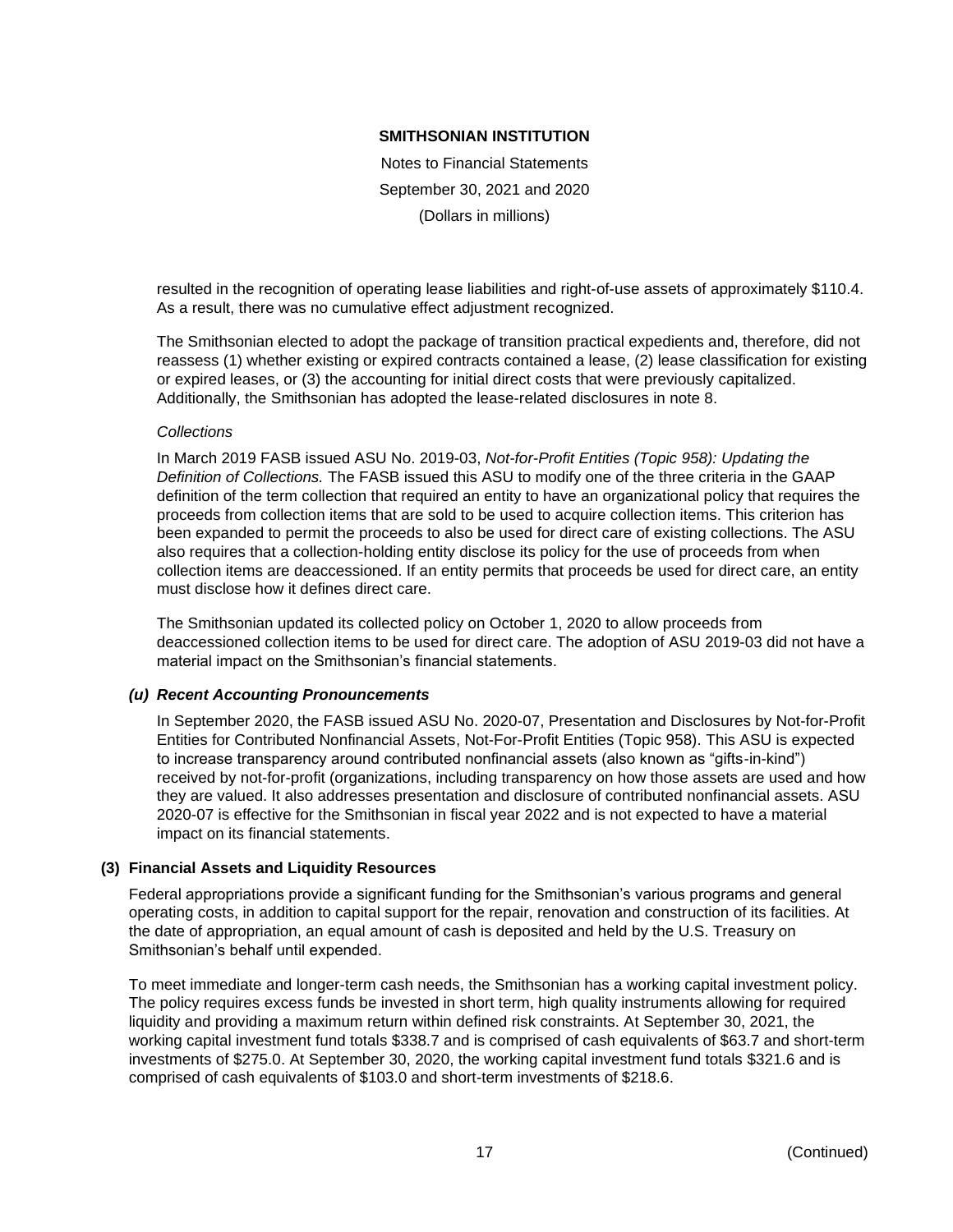Notes to Financial Statements September 30, 2021 and 2020 (Dollars in millions)

The Smithsonian had a \$50.0 line of credit available to provide additional resources if needed. Borrowings under the line bear annual interest at LIBOR plus 0.55%. The line expired on October 31, 2020 and was not renewed. There were no outstanding borrowings at September 30, 2021 and 2020.

Financial assets available for general expenditures (operating expenses, capital and debt service), without donor or other restrictions limiting their use, consist of the following at September 30:

|                                                                                 | 2021        |         |         | 2020         |         |         |  |
|---------------------------------------------------------------------------------|-------------|---------|---------|--------------|---------|---------|--|
|                                                                                 | Trust       | Federal | Total   | <b>Trust</b> | Federal | Total   |  |
| Financial assets available within one year:<br>Cash, cash equivalents, and U.S. |             |         |         |              |         |         |  |
| Treasury balances                                                               | \$<br>149.6 | 758.6   | 908.2   | 173.8        | 713.0   | 886.8   |  |
| Accounts receivable and other assets                                            | 26.4        | 2.7     | 29.1    | 24.2         | 1.6     | 25.8    |  |
| Pledges receivable, net                                                         | 165.7       |         | 165.7   | 94.8         |         | 94.8    |  |
| Investments                                                                     | 275.0       |         | 275.0   | 218.6        |         | 218.6   |  |
| Total financial assets                                                          | 616.7       | 761.3   | 1.378.0 | 511.4        | 714.6   | 1.226.0 |  |
| Plus endowment payout approved for                                              |             |         |         |              |         |         |  |
| for fiscal years 2022 and 2021                                                  | 79.7        |         | 79.7    | 80.4         |         | 80.4    |  |
|                                                                                 | 696.4       | 761.3   | 1.457.7 | 591.8        | 714.6   | 1,306.4 |  |
|                                                                                 |             |         |         |              |         |         |  |

Quasi-endowment assets include funds without donor restrictions designated by the Board to function as endowment funds supporting the Smithsonian's programs and operations, including the directors of certain museums and centers and various operating costs. Although the Smithsonian does not intend to spend from its board designated endowment funds, other than amounts approved, these funds could be made available, if necessary (see note 13).

# **(4) Accounts Receivable and Other Assets**

Accounts receivable and other assets consist of the following as of September 30:

|                                           | 2021       |         |              | 2020         |         |       |
|-------------------------------------------|------------|---------|--------------|--------------|---------|-------|
|                                           | Trust      | Federal | <b>Total</b> | <b>Trust</b> | Federal | Total |
| Grants and contracts                      | \$<br>12.4 | 2.7     | 15.1         | 11.9         | 1.6     | 13.5  |
| Trade accounts, net of allowance          |            |         |              |              |         |       |
| for doubtful accounts of \$0.3 in 2021    |            |         |              |              |         |       |
| and \$0.4 in 2020                         | 14.0       |         | 14.0         | 17.7         |         | 17.7  |
| Inventory                                 | 10.6       | 0.3     | 10.9         | 12.0         | 0.2     | 12.2  |
| Deferred expenses                         | 5.4        |         | 5.4          | 7.8          |         | 7.8   |
| Accrued interest and dividends receivable | 0.2        |         | 0.2          | 0.1          |         | 0.1   |
| Other assets                              | 9.2        |         | 9.2          | 16.3         |         | 16.3  |
| Total receivables and other assets        | 51.8       | 3.0     | 54.8         | 65.8         | 1.8     | 67.6  |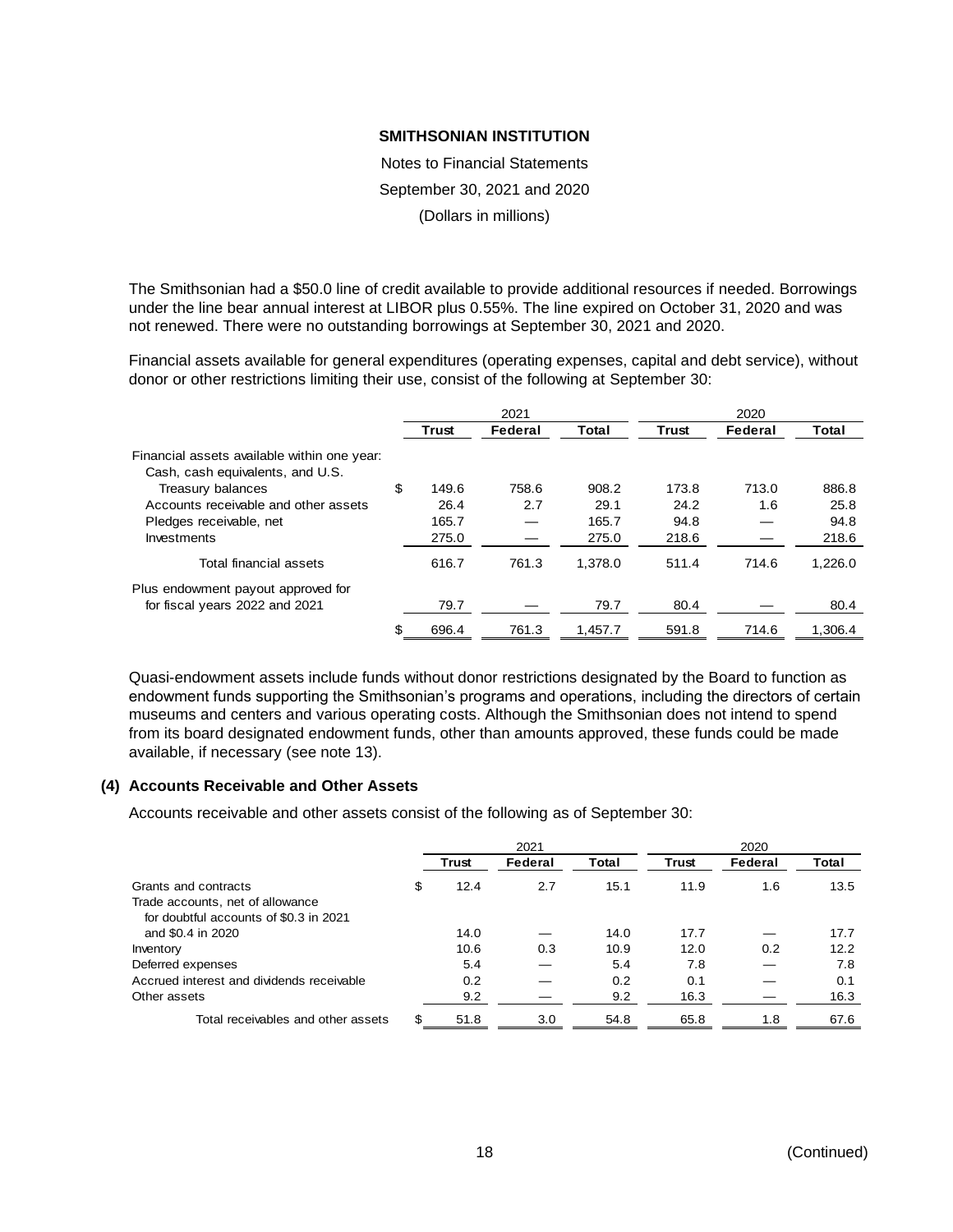Notes to Financial Statements September 30, 2021 and 2020 (Dollars in millions)

# **(5) Pledges Receivable**

Pledges receivable consist of the following as of September 30:

|                                                           | 2021        | 2020  |
|-----------------------------------------------------------|-------------|-------|
| Due within:                                               |             |       |
| Less than 1 year                                          | \$<br>165.7 | 94.8  |
| 1 to 5 years                                              | 186.3       | 72.9  |
| 5 years and beyond                                        | 10.4        | 0.7   |
|                                                           | 362.4       | 168.4 |
| Less:                                                     |             |       |
| Allowance for uncollectible contributions                 | (5.6)       | (2.6) |
| Unamortized discount (at rates ranging from 1.1% to 2.9%) | (7.7)       | (2.9) |
| Contributions receivable, net                             | 349.1       | 162.9 |
| Charitable remainder trusts                               | 20.0        | 16.2  |
| Pledges receivable, net                                   | \$<br>369.1 | 179.1 |

# **(6) Investments and Fair Value Measurements**

Investments are comprised of the following at September 30:

|                                             |     | 2021    | 2020    |
|---------------------------------------------|-----|---------|---------|
| Endowment, including Board designated funds | \$. | 2,532.5 | 1,937.8 |
| Working capital short-term investments      |     | 275.0   | 218.6   |
| Charitable gift annuity investments         |     | 27.2    | 22.7    |
| Total investments                           | S   | 2,834.7 | 2,179.1 |

The three levels of the fair value hierarchy for recurring fair value measurements are prioritized based on the inputs to valuation techniques used to measure fair value and are as follows:

- Level 1 Quoted or published prices in active markets for identical assets or liabilities, as of the reporting date.
- Level 2 Observable inputs other than Level 1 prices such as quoted prices for similar assets or liabilities; quoted prices in markets that are not active; or other inputs that are observable or can be corroborated by observable market data for substantially the full term of the assets or liabilities.
- Level 3 Unobservable inputs that are supported by little or no market activity and that are significant to the fair value of the assets or liabilities.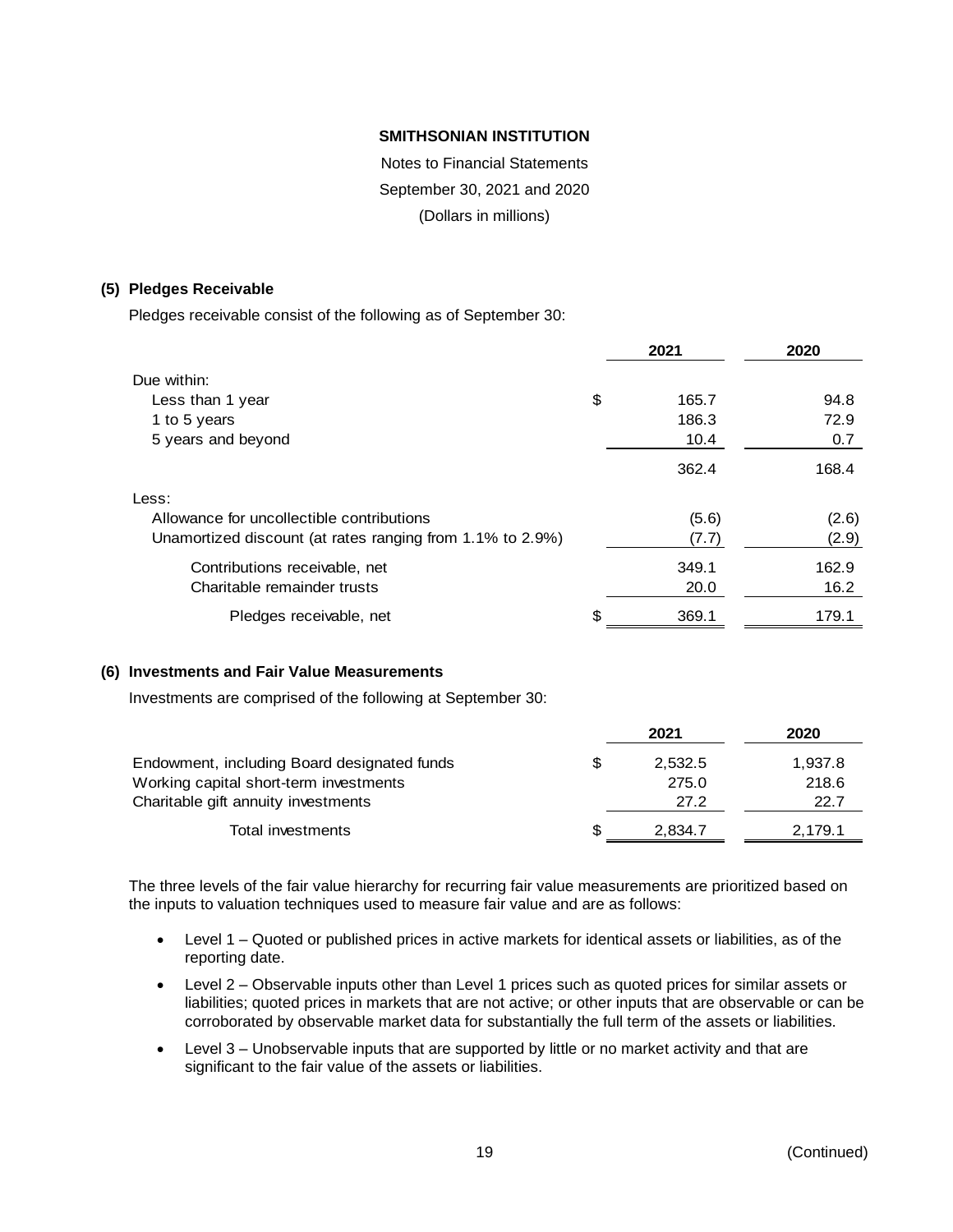Notes to Financial Statements September 30, 2021 and 2020 (Dollars in millions)

The following summarizes Smithsonian's investments at fair value as of September 30, 2021 and 2020:

|                                     | 2021          |         |         |         |                           |  |
|-------------------------------------|---------------|---------|---------|---------|---------------------------|--|
|                                     | <b>Total</b>  | Level 1 | Level 2 | Level 3 | <b>NAV</b> <sup>(1)</sup> |  |
| Endowment investments:              |               |         |         |         |                           |  |
| Global equities:                    |               |         |         |         |                           |  |
| Developed markets                   | \$<br>452.1   | 58.6    |         |         | 393.5                     |  |
| Emerging markets                    | 147.3         |         |         |         | 147.3                     |  |
| Marketable alternatives             | 357.2         |         |         |         | 357.2                     |  |
| Private equity:                     |               |         |         |         |                           |  |
| Private equity                      | 225.1         |         |         |         | 225.1                     |  |
| Venture capital                     | 936.5         | 27.2    |         |         | 909.3                     |  |
| Real assets:                        |               |         |         |         |                           |  |
| Energy and natural resources        | 92.1          |         |         |         | 92.1                      |  |
| Real estate funds                   | 182.6         | 20.8    |         |         | 161.8                     |  |
| Equity hedge                        | 5.5           |         | 5.5     |         |                           |  |
| Fixed income                        | 23.0          |         |         |         | 23.0                      |  |
| Cash and equivalents                | 110.1         | 110.1   |         |         |                           |  |
| Pooled investments                  | 2,531.5       | 216.7   | 5.5     |         | 2,309.3                   |  |
| U.S. Treasury deposits              | 1.0           | 1.0     |         |         |                           |  |
| Total endowment                     | 2,532.5       | 217.7   | 5.5     |         | 2,309.3                   |  |
| Fixed income (working capital fund) | 275.0         | 275.0   |         |         |                           |  |
| Gift annuities, primarily equities  | 27.2          | 27.2    |         |         |                           |  |
| <b>Total investments</b>            | 2,834.7       | 519.9   | 5.5     |         | 2,309.3                   |  |
| Charitable remainder trusts         | 20.0          |         |         | 20.0    |                           |  |
|                                     | \$<br>2,854.7 | 519.9   | 5.5     | 20.0    | 2,309.3                   |  |

*(1) Certain investments that are measured at fair value using the net asset value per share (or its equivalent) as a practical expedient have not been categorized within the fair value heirarchy. The fair value amounts presented in this table are intended to permit reconciliation of the fair value heirarchy to the amounts presented within the statement of financial position.*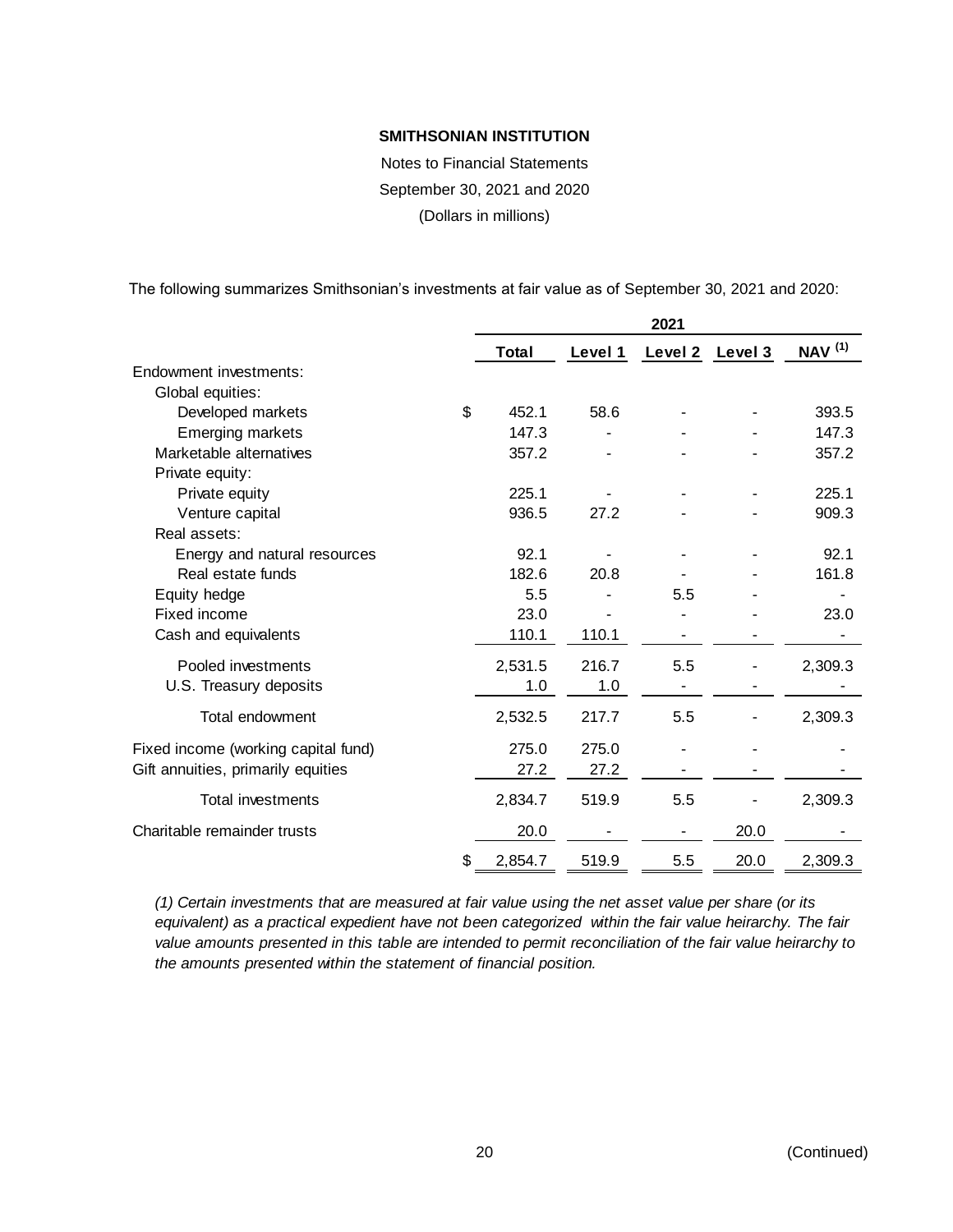Notes to Financial Statements September 30, 2021 and 2020

(Dollars in millions)

|                                     |    |              |         | 2020    |         |                           |
|-------------------------------------|----|--------------|---------|---------|---------|---------------------------|
|                                     |    | <b>Total</b> | Level 1 | Level 2 | Level 3 | <b>NAV</b> <sup>(1)</sup> |
| Endowment investments:              |    |              |         |         |         |                           |
| Global equities:                    |    |              |         |         |         |                           |
| Developed markets                   | \$ | 344.1        | 42.7    |         |         | 301.4                     |
| <b>Emerging markets</b>             |    | 123.3        |         |         |         | 123.3                     |
| Marketable alternatives             |    | 355.3        |         |         |         | 355.3                     |
| Private equity & venture capital    |    |              |         |         |         |                           |
| Private equity                      |    | 186.4        |         |         |         | 186.4                     |
| Venture capital                     |    | 551.6        | 4.3     |         |         | 547.3                     |
| Real assets:                        |    |              |         |         |         |                           |
| Energy and natural resources        |    | 86.5         | 6.8     |         |         | 79.7                      |
| Real estate                         |    | 135.7        |         |         |         | 135.7                     |
| Fixed income                        |    | 22.1         |         |         |         | 22.1                      |
| Cash and equivalents                |    | 131.8        | 131.8   |         |         |                           |
| Pooled investments                  |    | 1,936.8      | 185.6   |         |         | 1,751.2                   |
| U.S. Treasury deposits              |    | 1.0          | 1.0     |         |         |                           |
| Total endowment                     |    | 1,937.8      | 186.6   |         |         | 1,751.2                   |
| Fixed income (working capital fund) |    | 218.6        | 218.6   |         |         |                           |
| Gift annuities, primarily equities  |    | 22.7         | 22.7    |         |         |                           |
| <b>Total investments</b>            |    | 2,179.1      | 427.9   |         |         | 1,751.2                   |
| Charitable remainder trusts         |    | 16.2         |         |         | 16.2    |                           |
|                                     | S  | 2,195.3      | 427.9   |         | 16.2    | 1,751.2                   |
|                                     |    |              |         |         |         |                           |

*(1) Certain investments that are measured at fair value using the net asset value per share (or its equivalent) as a practical expedient have not been categorized within the fair value heirarchy. The fair value amounts presented in this table are intended to permit reconciliation of the fair value heirarchy to the amounts presented within the statement of financial position.*

The changes in Level 3 assets, charitable reminder trusts held by others, relate to valuation changes of the underlying assets. There were no transfers between levels during fiscal year 2021 or 2020.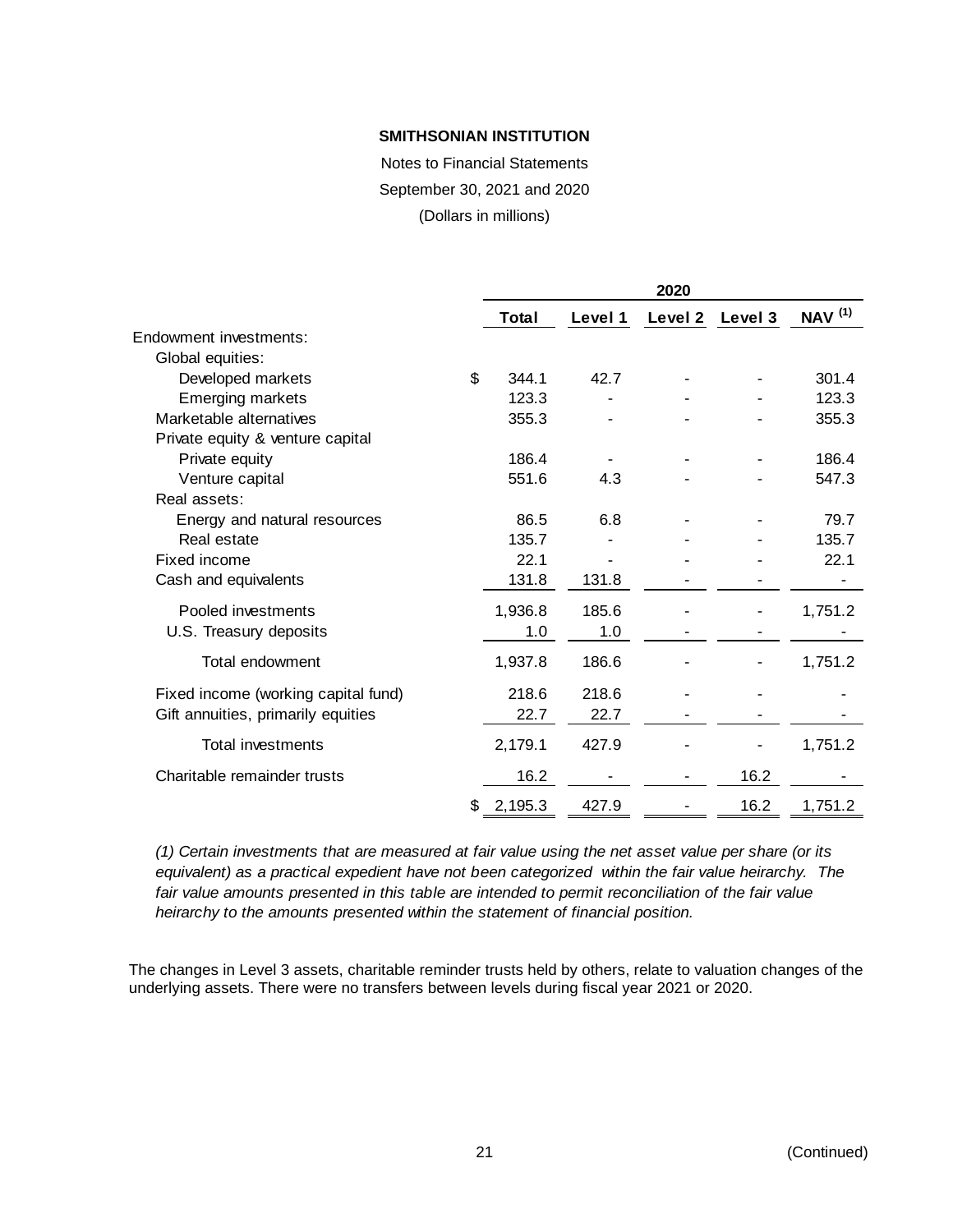Notes to Financial Statements September 30, 2021 and 2020 (Dollars in millions)

The following table summarizes the changes in Level 3 assets, charitable remainder trusts held by others, measured at fair value on a recurring basis for the years ended September 30:

|                                                     |   | 2021  | 2020  |  |
|-----------------------------------------------------|---|-------|-------|--|
| Fair value of Level 3 assets, beginning of the year | S | 16.2  | 17.9  |  |
| Unrealized gains (losses)                           |   | 4.1   | (1.4) |  |
| Proceeds from distributions                         |   | (0.3) | (0.3) |  |
| Fair value of Level 3 assets, end of the year       | S | 20.0  | 16.2  |  |

The following summarizes information relating to the investments, which are stated at NAV as practical expedient for fair value and includes information about the nature, strategies, and risks of these major classes of nonmarketable investments as of September 30:

|                              |     |               |                                       | 2021                     |                                   |
|------------------------------|-----|---------------|---------------------------------------|--------------------------|-----------------------------------|
|                              |     | <b>NAV</b>    | <b>Unfunded</b><br><b>Commitments</b> | Redemption<br>terms      | <b>Notice</b><br>Period<br>(Days) |
| Global equity:               | (a) |               |                                       |                          |                                   |
| Developed markets            |     | \$<br>393.5   | $\overline{\phantom{a}}$              | Weekly to annually       | $9 - 90$                          |
| <b>Emerging markets</b>      |     | 147.3         | $\overline{\phantom{a}}$              | Monthly to semi-annually | 14 - 90                           |
| Marketable alternatives      | (b) | 357.2         | 48.2                                  | Monthly to at maturity   | 45 - N/A                          |
| Private equity:              | (c) |               |                                       |                          |                                   |
| Private equity               |     | 225.1         | 64.3                                  | N/A                      | N/A                               |
| Venture capital              |     | 909.3         | 122.8                                 | N/A                      | N/A                               |
| Real assets:                 | (d) |               |                                       |                          |                                   |
| Energy and natural resources |     | 92.1          | 25.2                                  | N/A                      | N/A                               |
| Real estate funds            |     | 161.8         | 117.2                                 | Quarterly to at maturity | 60 - N/A                          |
| Fixed income                 | (e) | 23.0          | $\blacksquare$                        | Quarterly                | 90                                |
|                              |     | 2,309.3<br>\$ | 377.7                                 |                          |                                   |
|                              |     |               |                                       |                          |                                   |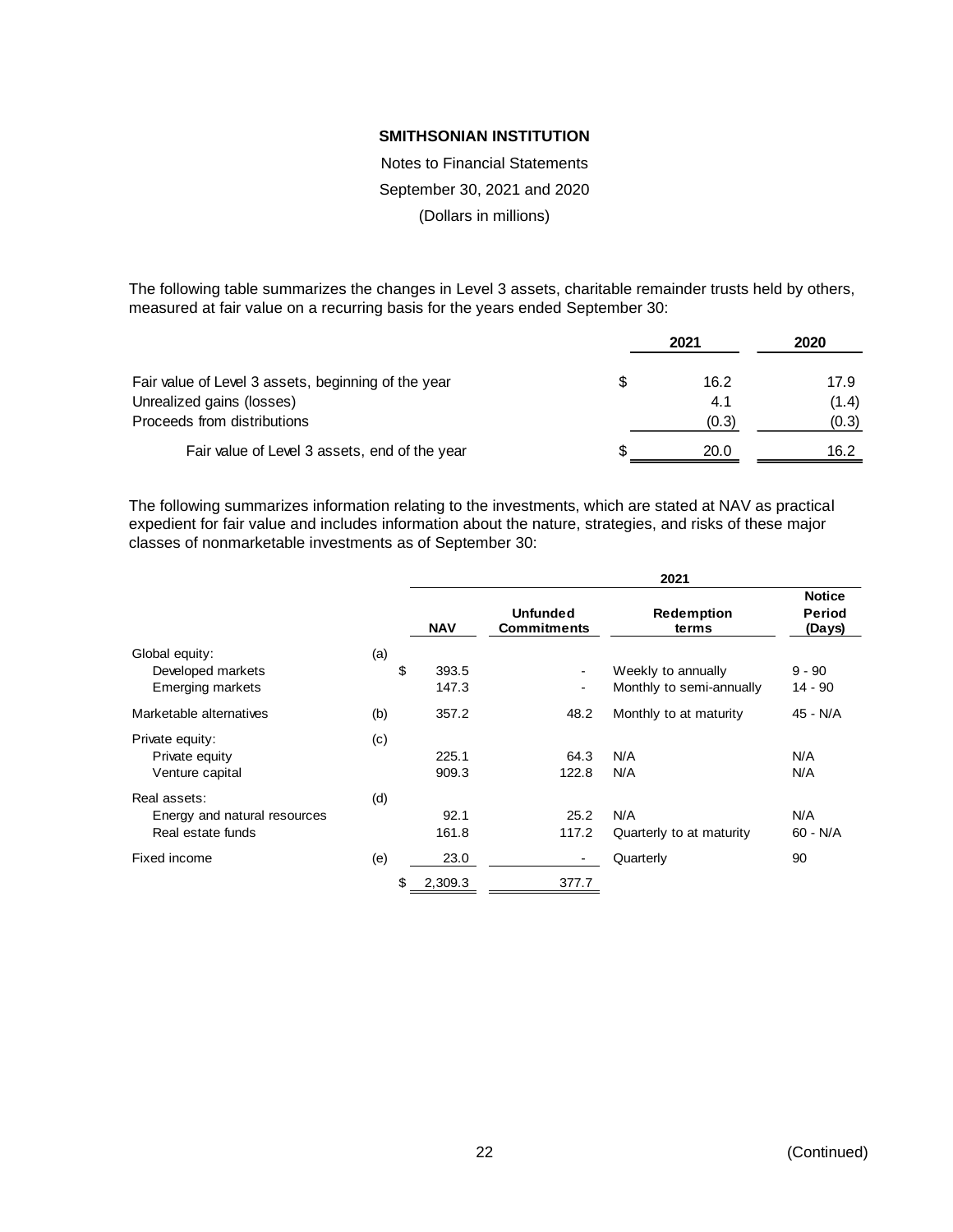Notes to Financial Statements September 30, 2021 and 2020

(Dollars in millions)

|                              |     | 2020       |                                       |                            |                                   |  |  |
|------------------------------|-----|------------|---------------------------------------|----------------------------|-----------------------------------|--|--|
|                              |     | <b>NAV</b> | <b>Unfunded</b><br><b>Commitments</b> | <b>Redemption</b><br>terms | <b>Notice</b><br>Period<br>(Days) |  |  |
| Global equity:               | (a) |            |                                       |                            |                                   |  |  |
| Developed markets            | \$  | 301.4      |                                       | Weekly to annually         | $6 - 90$                          |  |  |
| <b>Emerging markets</b>      |     | 123.3      | ۰.                                    | Monthly to semi-annually   | $14 - 90$                         |  |  |
| Marketable alternatives      | (b) | 355.3      | 4.3                                   | Monthly to at maturity     | 45 - N/A                          |  |  |
| Private equity:              | (c) |            |                                       |                            |                                   |  |  |
| Private equity               |     | 186.4      | 77.3                                  | N/A                        | N/A                               |  |  |
| Venture capital              |     | 547.3      | 118.4                                 | N/A                        | N/A                               |  |  |
| Real assets:                 | (d) |            |                                       |                            |                                   |  |  |
| Energy and natural resources |     | 79.7       | 28.6                                  | N/A                        | N/A                               |  |  |
| Real estate funds            |     | 135.7      | 109.5                                 | Quarterly to at maturity   | $60 - N/A$                        |  |  |
| Fixed income                 | (e) | 22.1       | $\sim$                                | Quarterly                  | 90                                |  |  |
|                              | \$  | 1,751.2    | 338.1                                 |                            |                                   |  |  |
|                              |     |            |                                       |                            |                                   |  |  |

- (a) Global equity is comprised of investments in funds and strategies invested in publicly listed equity securities in the global developed and emerging markets. Some of the funds are subject to lock-ups.
- (b) Marketable alternatives consist of investments in a broad array of securities and strategies aimed to reduce volatility and enhance returns. Smithsonian's marketable alternatives managers may follow certain investment strategies including, but not limited, to long/short equity, credit and distressed, multistrategy funds. Some of the funds are subject to soft and hard lock-ups and other funds are not eligible for redemption.
- (c) Private equity consists of limited partnerships that are organized to invest primarily in shares of operating companies that are not listed on a publicly traded stock exchange. Private equity strategies include investments in leveraged buyouts, growth capital and distressed investments. Venture capital strategies invest in start-ups and businesses with perceived long-term growth potential. Distributions to limited partners are made as soon as feasible and, in accordance with the limited partnership agreement, when realizations (sales of portfolio companies) are made, or when interest payments, dividends, or recapitalizations are generated. Certain investments are commitment based and not eligible for withdrawal through the life of the fund. Timing of liquidation of funds in unknown.
- (d) Real assets include real estate energy and natural resources investments that are made mostly in private limited partnerships as well as publicly traded securities funds. Distributions to limited partners are made as soon as feasible and, in accordance with the limited partnership agreement, when realizations (sales of portfolio companies) are made, or when interest payments, dividends, or recapitalizations are generated. Certain investments are commitment based and not eligible for withdrawal through the life of the fund. Timing of liquidation of funds in unknown.
- (e) Fixed income includes funds that invest in U.S. government, agency and municipal bonds, and other interest-bearing products.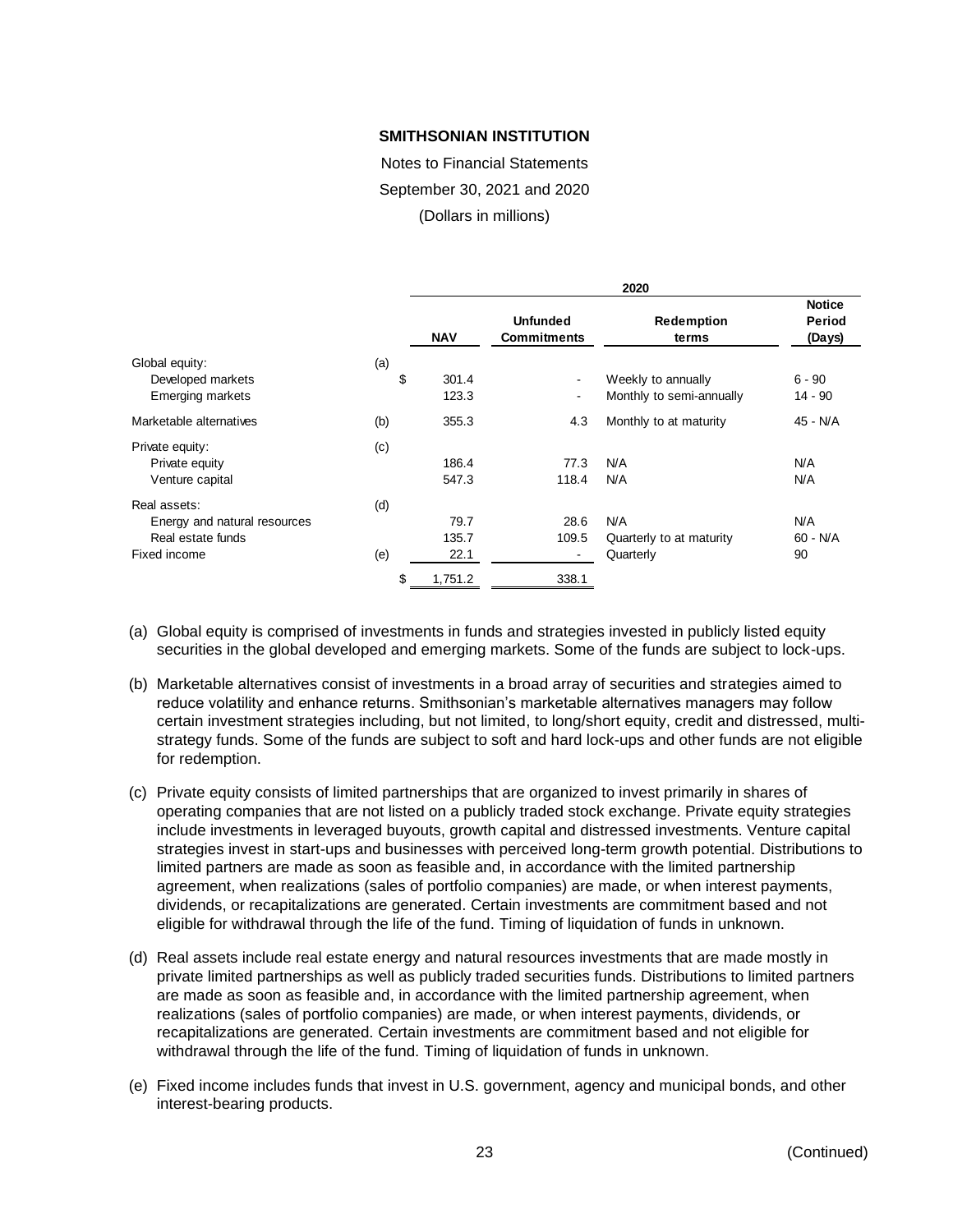Notes to Financial Statements September 30, 2021 and 2020 (Dollars in millions)

The Smithsonian is obligated under the terms of certain limited partnership agreements to remit additional funding periodically as capital calls are exercised. Such commitments are callable over the fund investment period, generally the first five years of the funds. The standard life of Smithsonian's investments in these private partnerships are between 8 and 10 years with possible one to two one-year extension periods and/or other termination clauses.

The following summarizes the investment return, net of expenses, and its classification in the statements of financial activities for the years ended September 30:

|                                                                                                                         |    | 2021                 | 2020                 |
|-------------------------------------------------------------------------------------------------------------------------|----|----------------------|----------------------|
| Dividend and interest income, net of expenses<br>Net realized and unrealized gains                                      | \$ | 7.3<br>634.8         | 6.4<br>259.1         |
| Total investment return                                                                                                 |    | 642.1                | 265.5                |
| Endowment payout allocated for operations<br>Short term investment income<br>Investment return, net of endowment payout |    | 82.8<br>1.2<br>558.1 | 76.9<br>4.9<br>183.7 |
| Total investment return                                                                                                 | S  | 642.1                | 265.5                |

# **(7) Property and Equipment**

Property and equipment consist of the following as of September 30:

|                                    | 2021       |           |           |  |  |
|------------------------------------|------------|-----------|-----------|--|--|
|                                    | Trust      | Federal   | Total     |  |  |
| Land                               | \$<br>32.8 |           | 32.8      |  |  |
| Construction in progress           | 98.8       | 531.2     | 630.0     |  |  |
| Buildings and capital improvements | 1,211.7    | 3,070.8   | 4,282.5   |  |  |
| Equipment and software             | 199.6      | 258.1     | 457.7     |  |  |
| Leasehold improvements             | 104.0      | 29.0      | 133.0     |  |  |
|                                    | 1,646.9    | 3,889.1   | 5,536.0   |  |  |
| Accumulated depreciation           | (684.6)    | (2,083.1) | (2,767.7) |  |  |
| Total property and equipment, net  | 962.3      | 1,806.0   | 2,768.3   |  |  |
| Depreciation expense               | \$<br>58.9 | 115.8     | 174.7     |  |  |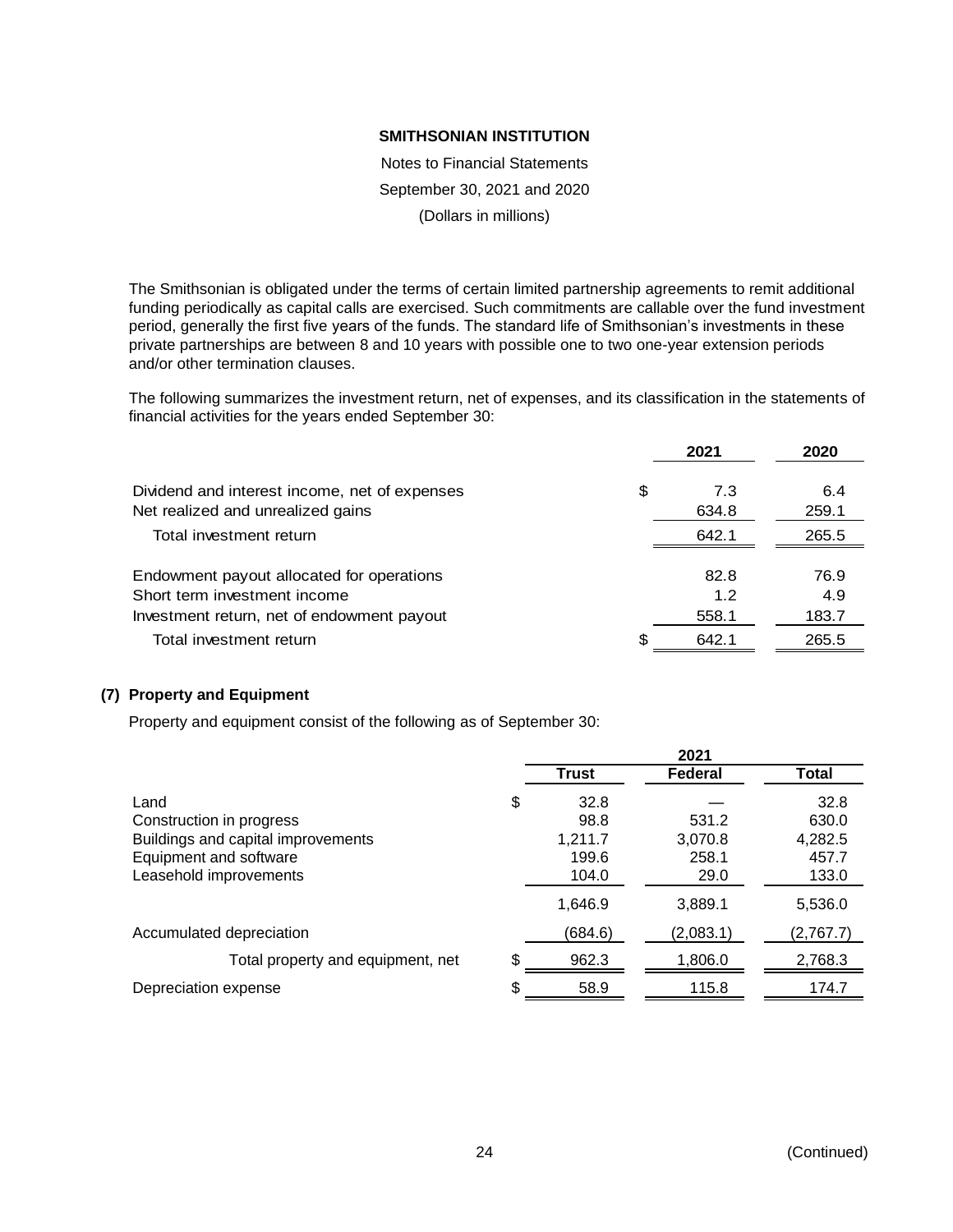Notes to Financial Statements September 30, 2021 and 2020

(Dollars in millions)

|                                    |              | 2020           |              |
|------------------------------------|--------------|----------------|--------------|
|                                    | <b>Trust</b> | <b>Federal</b> | <b>Total</b> |
| Land                               | \$<br>32.3   |                | 32.3         |
| Construction in progress           | 80.1         | 416.4          | 496.5        |
| Buildings and capital improvements | 1,226.5      | 3,035.7        | 4,262.2      |
| Equipment and software             | 196.2        | 247.7          | 443.9        |
| Leasehold improvements             | 106.0        | 25.6           | 131.6        |
|                                    | 1,641.1      | 3,725.4        | 5,366.5      |
| Accumulated depreciation           | (659.5)      | (1,966.3)      | (2,625.8)    |
| Total property and equipment, net  | \$<br>981.6  | 1,759.1        | 2,740.7      |
| Depreciation expense               | \$<br>58.9   | 128.8          | 187.7        |

# **(8) Leases**

#### *Accounting for Leases as Lessee*

The Smithsonian leases office and warehouse space as well as equipment under long-term operating leases expiring at various dates to 2032.

Operating leases as a lessee are included in operating lease right-of-use (ROU) assets and operating lease liabilities on the statements of financial position (see note 2t). Rent expense under operating leases that provide for scheduled rent increases over their terms is recognized on a straight-line basis.

Right-of-use assets represent the right to use an underlying asset for the lease term, if the expected lease term is greater than 12 months. The Smithsonian elected a policy to not recognize ROU assets and lease liabilities for short-term leases, generally comprised of leases for office and communication equipment.

Lease liabilities represent the obligation to make lease payments arising from the lease. ROU assets and related liabilities are recognized at lease commencement date based on the present value of lease payments over the lease term discounted using an appropriate incremental borrowing rate (5-Year yield established by the Department of Treasury). The commencement date is when the Smithsonian takes possession of the asset, or in the case of real estate leases, when the landlord makes the building available for use. The value of an option to extend or terminate a lease is reflected to the extent it is reasonably certain management will exercise that option.

Variable lease payments for leases are generally provided for as rent escalations based on increases in property taxes, operating expenses attributable to the leased properties. Changes in variable lease payments, other than those attributed to indexed rates estimates are recognized in the period in which they occur.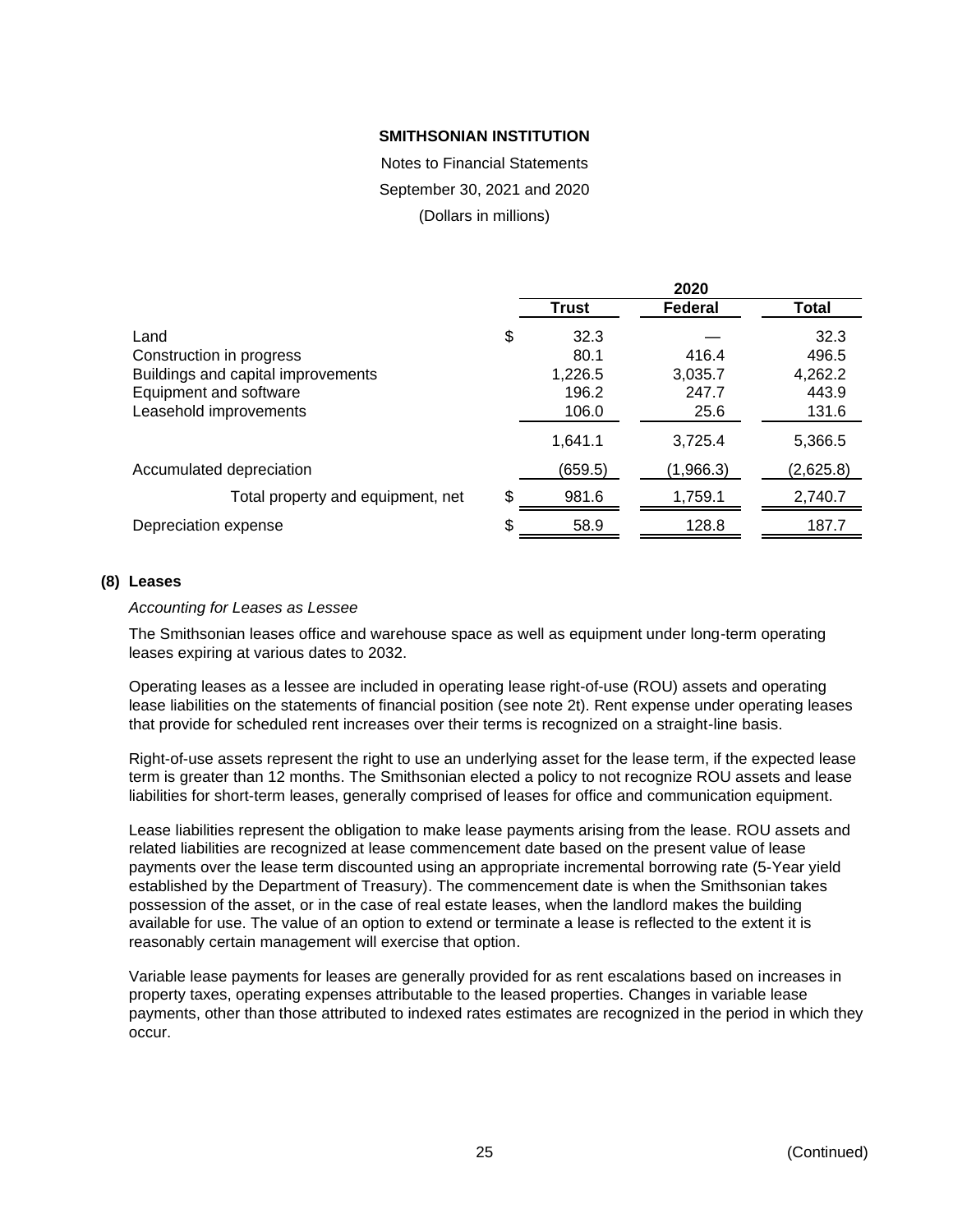Notes to Financial Statements September 30, 2021 and 2020 (Dollars in millions)

The following table presents the various components of lease expense as of September 30, 2021:

| Operating lease expense  | 25.5 |
|--------------------------|------|
| Variable lease expense   | 9.8  |
| Short-term lease expense | 3.1  |
|                          | 38.4 |

The following table presents supplemental information relating to the cash flows arising from lease transactions as of September 30, 2021. Cash payments related to variable lease costs and short-term leases are not included in the measurement of ROU assets and operating lease liabilities, as such, are excluded from the amounts below.

| Cash paid for amounts included in the measurement of lease liabilities |   |        |
|------------------------------------------------------------------------|---|--------|
| Operating cash outflows from operating leases                          | S | 21.9   |
| Non-cash right-of-use assets for lease liabilities                     |   |        |
| At adoption of ASC-Topic 842                                           |   | 89.5   |
| In exchange for new lease liabilities                                  |   | 44.5   |
| Accumulated amortization, ROU assets                                   |   | (23.6) |

The weighted-average lease term and discount rate for Smithsonian leases as of September 30, 2021 is 5 years and 7 months and 0.55%, respectively.

The Smithsonian currently limits leases using Federal funds to five years under the five-year contracting authority of the Federal Acquisition Streamlining Act. The Smithsonian still has legacy leases exceeding the current five-year authority that were executed prior to the enactment of the Federal Acquisition Streamlining Act. The table below presents a maturity analysis of expected undiscounted cash flows for leases on an annual basis for the next five years and thereafter.

| 2022                               | \$ | 30.1  |
|------------------------------------|----|-------|
| 2023                               |    | 28.6  |
| 2024                               |    | 22.8  |
| 2025                               |    | 22.6  |
| 2026                               |    | 12.0  |
| Thereafter                         |    | 19.4  |
| Undiscounted cash flows for leases |    | 135.5 |
| Less: discount                     |    | (2.1) |
| Operating lease liabilities        | S  | 133.4 |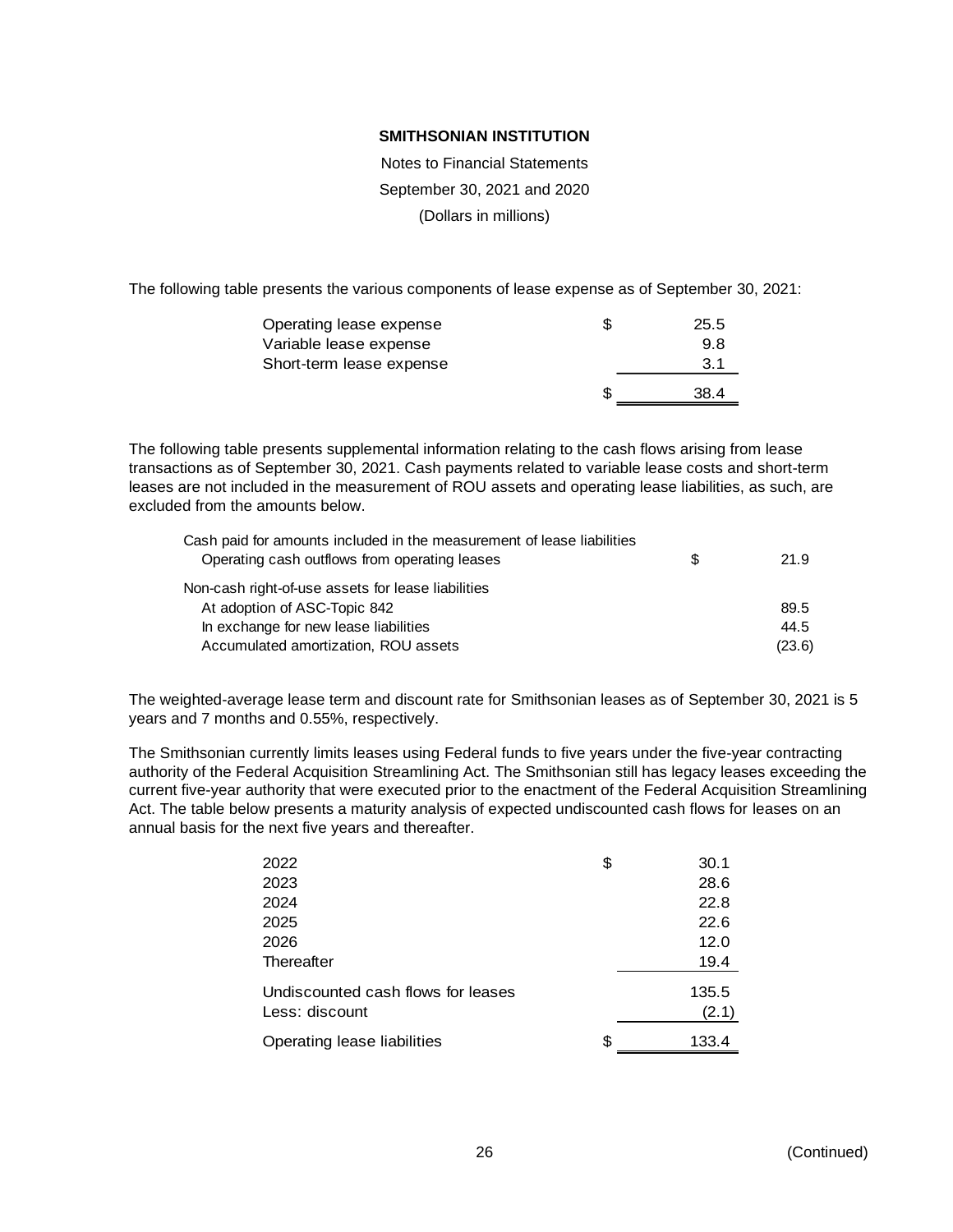Notes to Financial Statements September 30, 2021 and 2020 (Dollars in millions)

Prior to the adoption of the new lease guidance on October 1, 2020, ROU assets and lease liabilities for operating leases were not recognized in the statements of financial position. The following table depicts annual minimum lease payments under operating leases in effect as of September 30, 2020:

| 2021       | \$<br>26.8  |
|------------|-------------|
| 2022       | 26.5        |
| 2023       | 24.1        |
| 2024       | 14.0        |
| 2025       | 13.6        |
| Thereafter | 10.3        |
|            | \$<br>115.3 |

# *Accounting for Leases as a Lessor*

The Smithsonian leases certain office space to the existing tenants that were residing in the headquarters building when purchased in fiscal year 2020. Lease payments due to the Smithsonian are generally fixed and paid over the term of the lease. In general, the Smithsonian does not consider renewal periods to be reasonably certain of being exercised. Leases provided by the Smithsonian do not contain variable payments that are based on an index or rate. Variable payments are recognized as revenue as earned. The Smithsonian leases do not contain residual value guarantees or purchase options.

Rent income included in the statement of financial activities for the year ended September 30, 2021 was \$7.2.

Future undiscounted lease payments due to the Smithsonian on operating leases are as follows:

| 2022       | \$<br>3.6  |
|------------|------------|
| 2023       | 2.6        |
| 2024       | 2.4        |
| 2025       | 2.3        |
| 2026       | 2.3        |
| Thereafter | 12.0       |
|            | \$<br>25.2 |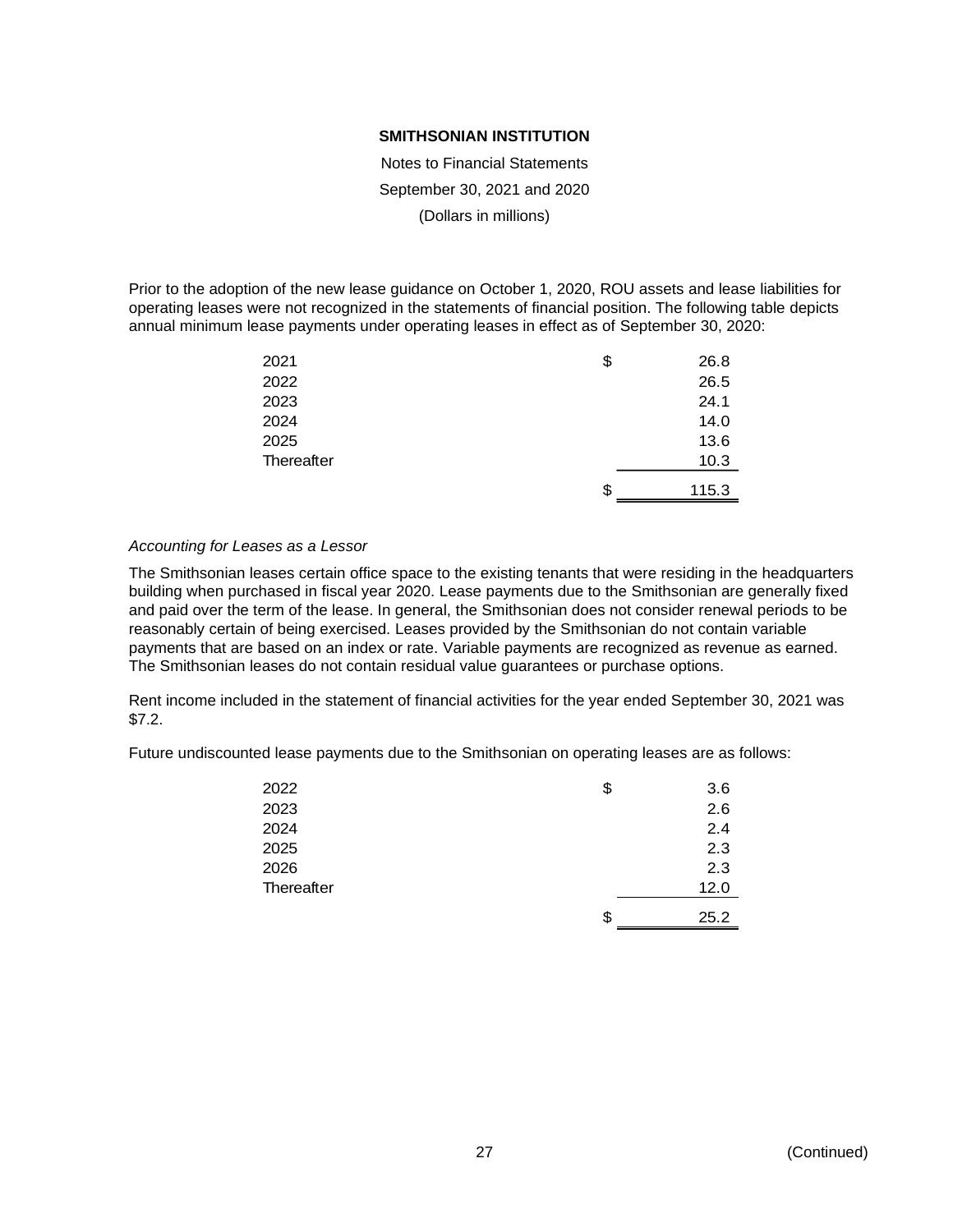Notes to Financial Statements September 30, 2021 and 2020 (Dollars in millions)

# **(9) Accounts Payable and Accrued Expenses**

Accounts payable and accrued expenses consist of the following as of September 30:

|                                             | 2021       |         |       |  |
|---------------------------------------------|------------|---------|-------|--|
|                                             | Trust      | Federal | Total |  |
| Accounts payable                            | \$<br>26.8 | 71.8    | 98.6  |  |
| Accrued salaries                            | 14.5       | 25.4    | 39.9  |  |
| Accrued annual leave                        | 19.8       | 39.8    | 59.6  |  |
| Workers' compensation (FECA)                | 2.3        | 31.0    | 33.3  |  |
| Post retirement benefits                    | 20.6       |         | 20.6  |  |
| Other accrued personnel benefits            | 0.5        | 6.1     | 6.6   |  |
| Deferred rent                               | 0.9        |         | 0.9   |  |
| Charitable gift annuity liabilities         | 13.0       |         | 13.0  |  |
| Other accrued liabilities                   | 1.4        | 0.3     | 1.7   |  |
| Total accounts payable and accrued expenses | \$<br>99.8 | 174.4   | 274.2 |  |

|                                             |    |              | 2020    |       |
|---------------------------------------------|----|--------------|---------|-------|
|                                             |    | <b>Trust</b> | Federal | Total |
| Accounts payable                            | \$ | 24.2         | 73.2    | 97.4  |
| Accrued salaries                            |    | 14.2         | 23.2    | 37.4  |
| Accrued annual leave                        |    | 18.6         | 38.2    | 56.8  |
| Workers' compensation (FECA)                |    | 2.3          | 32.1    | 34.4  |
| Post retirement benefits                    |    | 19.2         |         | 19.2  |
| Other accrued personnel benefits            |    | 0.3          | 6.6     | 6.9   |
| Deferred rent                               |    | 23.1         |         | 23.1  |
| Charitable gift annuity liabilities         |    | 13.2         |         | 13.2  |
| Other accrued liabilities                   |    | 2.7          | 3.8     | 6.5   |
| Total accounts payable and accrued expenses | S  | 117.8        | 177.1   | 294.9 |

Federal accrued annual leave, FECA, and other accrued liabilities are unfunded and cannot be met by the Smithsonian without continued annual Federal appropriations.

# **(10) Environmental Remediation Obligations**

The Smithsonian has unfunded environmental remediation obligations that are estimated based on third party studies, contractor bids and internal estimates derived from recently completed remediation projects for similar facilities and other information for similar projects. The present value of the obligation is calculated using an inflation rate of 3.0% and 1.5%, as well as a discount rate of 1.8% and 2.2% as of September 30, 2021 and 2020, respectively. Each period the obligation is accreted to its present value. Because the related properties are fully depreciated, changes in the estimated obligation are expensed. Any difference between the estimated obligation and the actual cost of remediation is also expensed.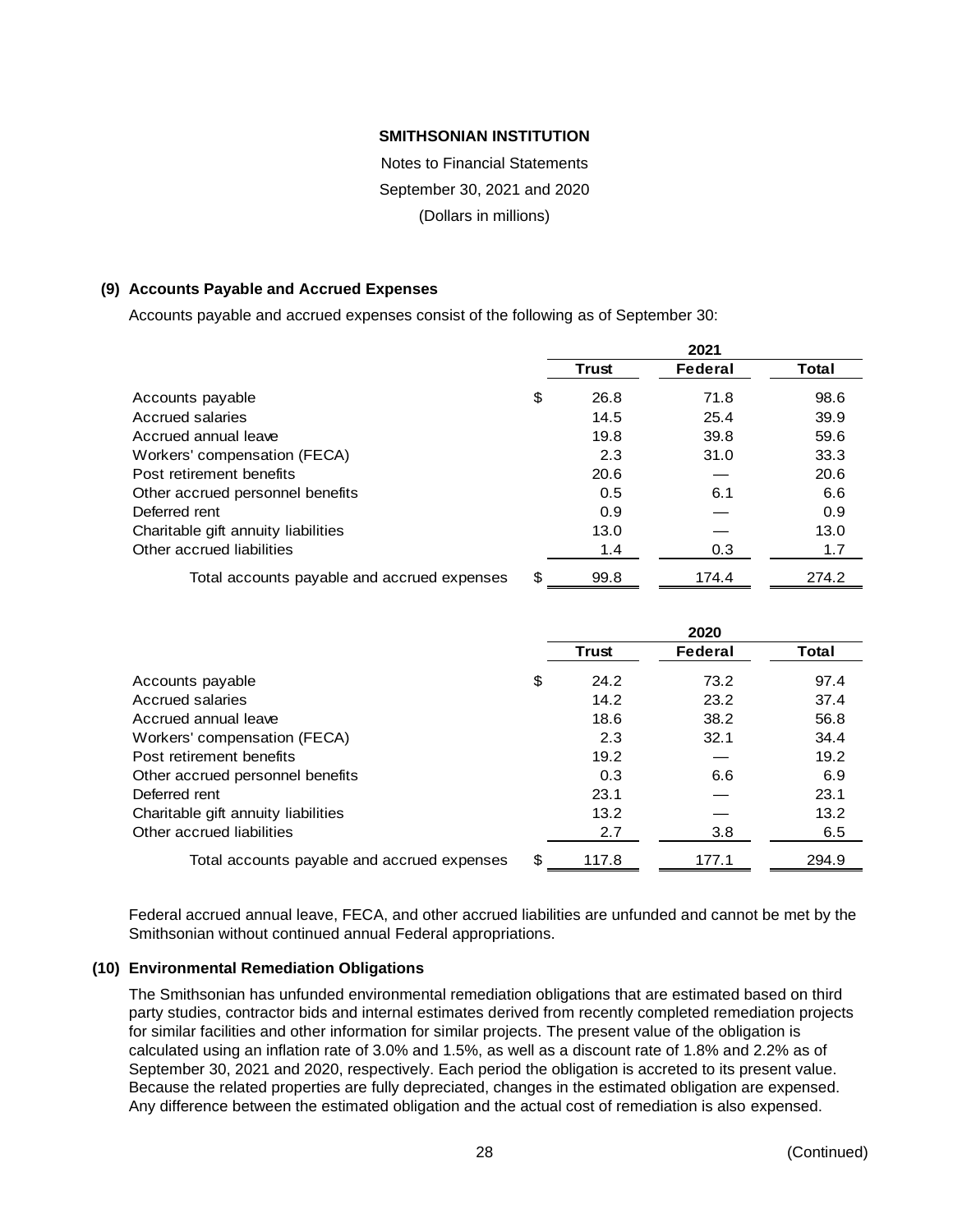Notes to Financial Statements September 30, 2021 and 2020 (Dollars in millions)

The following summarizes activity in the unfunded environmental remediation obligation for the years ended September 30:

|                                |   | 2021  | 2020   |
|--------------------------------|---|-------|--------|
| Balance, beginning of the year | S | 51.7  | 61.4   |
| Accretion                      |   | 1.1   | 1.1    |
| <b>Remediation costs</b>       |   | (8.0) |        |
| Change in estimate             |   | 1.8   | (10.8) |
| Balance, end of the year       | S | 46.6  | 51.7   |

# **(11) Long-term Debt**

The Smithsonian's long-term debt is unsecured and funded solely through trust funds without donor restrictions. Long-term debt is comprised of the following as of September 30:

|                                                                                                                                                           | 2021        | 2020  |
|-----------------------------------------------------------------------------------------------------------------------------------------------------------|-------------|-------|
| Series 2020 General Obligation Bonds, variable interest rate<br>of 0.8% to 2.1%, principal ranging $$10.7$ to $$13.0$ , due                               |             |       |
| September 1, 2022 through 2034<br>Series 2020 General Obligations Bonds, term, principal<br>amounts ranging \$13.2 to \$14.8, interest rate 2.645%,       | \$<br>151.2 | 161.8 |
| due September 1, 2035 through 2039<br>Series 2020 General Obligation Bonds, term, principal<br>amounts ranging \$15.1 to \$16.5, interest rate 2.695%,    | 70.0        | 70.0  |
| due September 1, 2040 through 2044<br>Series 2010 Revenue Bonds, serial, principal amount                                                                 | 66.0        | 66.0  |
| \$1.7, interest rate 5.0%, due February 1, 2021<br>Series 2010 Revenue Bonds, term, principal amounts<br>ranging \$1.8 to \$2.4, interest rate 5.25%, due |             | 1.7   |
| February 1, 2022 through 2028<br>Series 2003 Revenue Bonds, variable interest rate of<br>0.05% to 0.12%, due December 1, 2033                             | 14.7        | 14.7  |
| Series A                                                                                                                                                  | 52.5        | 52.5  |
| Series B                                                                                                                                                  | 25.0        | 25.0  |
|                                                                                                                                                           | 379.4       | 391.7 |
| Less: Unamortized bond issuance cost (2020 bond)                                                                                                          | (0.3)       | (0.3) |
| Less: Unamortized underwriter's discount (2020 bond)                                                                                                      | (0.7)       | (0.8) |
| Plus: Unamortized bond premium (2010 bond)                                                                                                                | 0.5         | 0.7   |
|                                                                                                                                                           | \$<br>378.9 | 391.3 |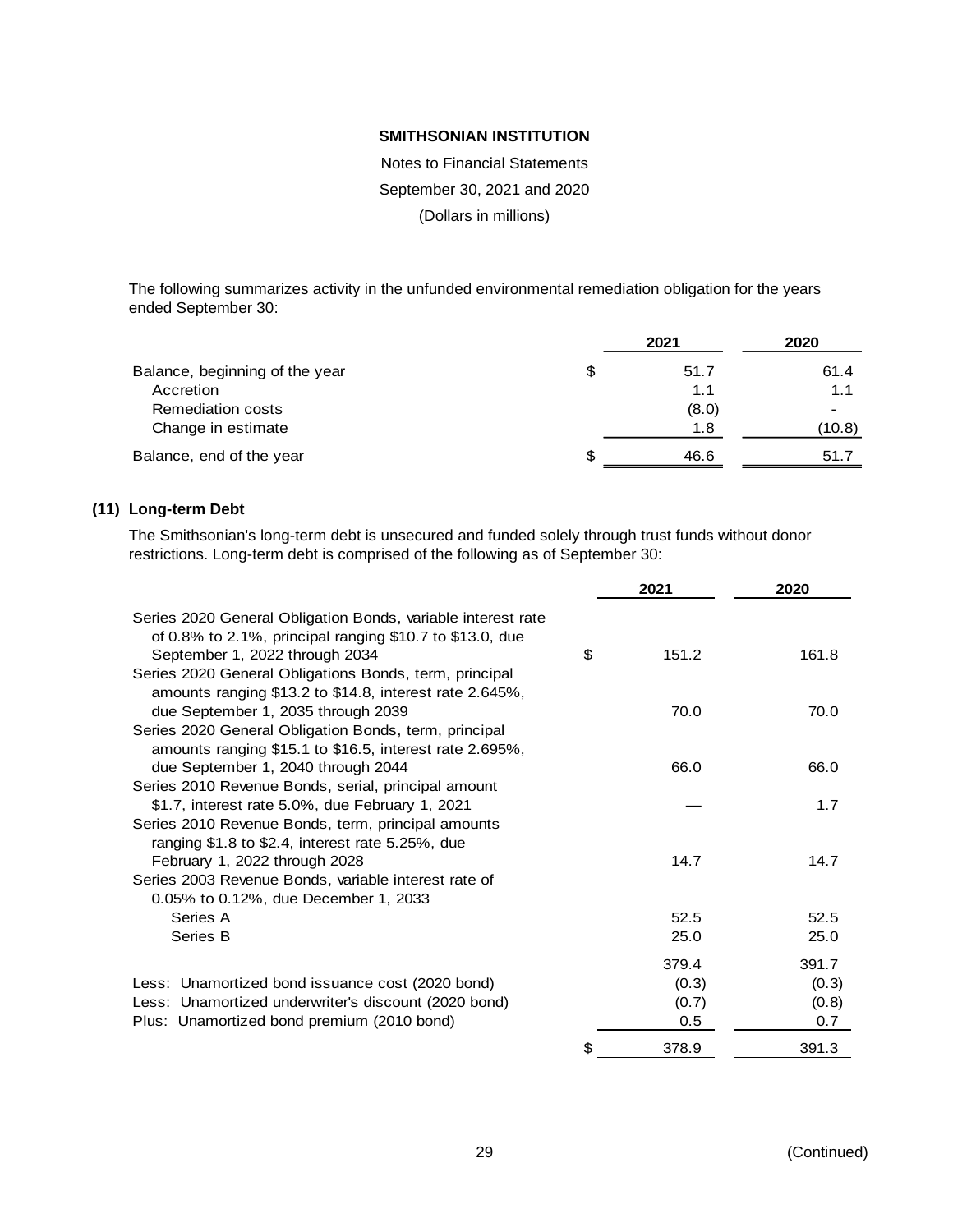Notes to Financial Statements September 30, 2021 and 2020 (Dollars in millions)

#### *Series 2020 Revenue Bonds*

The general obligation Series 2020 Federally taxable bonds were issued on June 18, 2020 to finance the costs of acquiring the Smithsonian's consolidated administrative headquarters building located at 600 Maryland Avenue, SW, of Washington D.C. Interest is payable semiannually on March 1 and September 1. The bonds are subject to optional and mandatory redemption prior to their stated maturity.

The serial bonds mature annually through September 1, 2034, with principal repayments ranging from \$10.7 to \$13.0 per year. The term bonds maturing September 1, 2034 through 2039 have a fixed interest rate of 2.645%, and the term bonds maturing September 1, 2040 through 2044 have a fixed interest rate of 2.695%.

# *Series 2010 Revenue Bonds*

The tax-exempt Series 2010 Revenue Bonds were issued by the District of Columbia on behalf of the Smithsonian to finance capital and other projects. Interest is payable semiannually on August 1 and February 1.

The term bonds maturing on February 1, 2028 are subject to mandatory redemption by sinking fund installments, which begin on February 1, 2022 and range from \$1.8 to \$2.4 per year through the maturity date.

# *Series 2003 Revenue Bonds*

The tax-exempt Series 2003 Revenue Bonds were issued by the Fairfax County Economic Development Authority (Virginia) on behalf of the Smithsonian to finance a portion of the Steven F. Udvar-Hazy Center, an extension of the National Air and Space Museum. The bonds are subject to early redemption at the option of the Smithsonian. Interest is payable monthly at a variable interest rate determined in accordance with the Indenture. Interest rates for Series A and Series B were 0.05%, as of September 30, 2021 and 0.12%, as of September 30, 2020.

The bonds are supported by a standby bond purchase agreement for both the Series A and Series B (collectively, the 2003 Liquidity Facility) with Wells Fargo (Trustee) and Northern Trust Company (Liquidity Facility provider). The 2003 Liquidity Facility provides liquidity support when the bonds are bearing interest at a daily or weekly rate and expires September 6, 2022.

Interest expense was \$6.9 in fiscal year 2021 and \$3.1 in fiscal year 2020.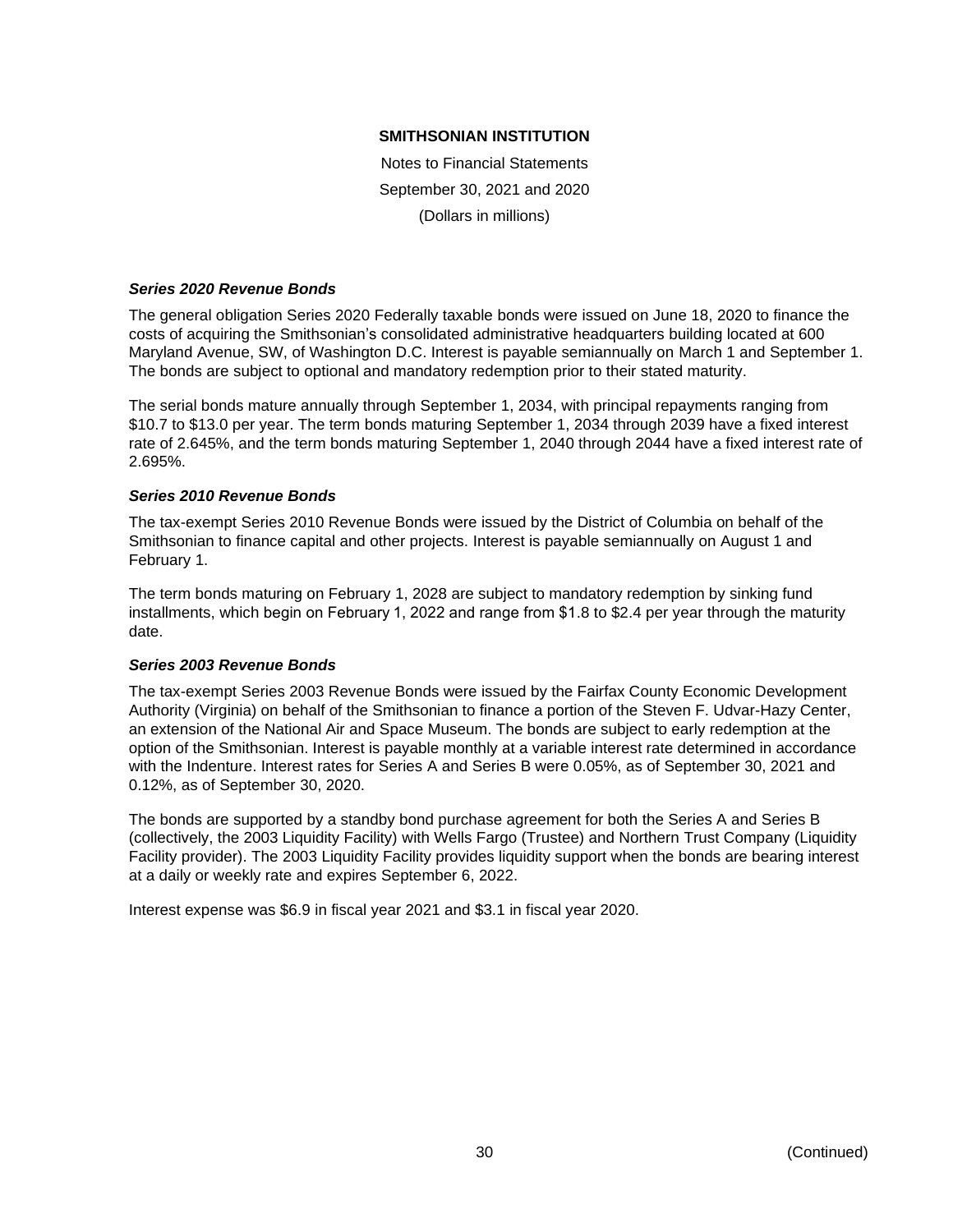Notes to Financial Statements September 30, 2021 and 2020 (Dollars in millions)

Future annual maturities of long-term debt are as follows:

| 2022       | \$ | 12.5  |
|------------|----|-------|
| 2023       |    | 12.7  |
| 2024       |    | 12.9  |
| 2025       |    | 13.1  |
| 2026       |    | 13.3  |
| Thereafter |    | 314.9 |
|            | S  | 379.4 |

# **(12) Net Assets**

Net assets consist of the following as of September 30:

|                                                                     |                                             | 2021                                     |                    |
|---------------------------------------------------------------------|---------------------------------------------|------------------------------------------|--------------------|
|                                                                     | <b>Without Donor</b><br><b>Restrictions</b> | <b>With Donor</b><br><b>Restrictions</b> | Total              |
| Endowment investment fund<br>Board designated quasi endowment funds | \$<br>1,048.5                               | 1,484.1                                  | 1,484.1<br>1,048.5 |
| Total net assets subject to payout<br>spending policy               | 1,048.5                                     | 1,484.1                                  | 2,532.6            |
| Net assets with donor restrictions available for:                   |                                             |                                          |                    |
| Programs and operations                                             |                                             | 403.7                                    | 403.7              |
| Capital repairs, renovation, and construction                       |                                             | 237.1                                    | 237.1              |
| Endowment contributions receivable and other                        |                                             | 20.6                                     | 20.6               |
| Net investment in property and equipment                            | 1,847.4                                     | 542.0                                    | 2,389.4            |
| Unfunded federal liabilities                                        | (117.7)                                     |                                          | (117.7)            |
| Undesignated, including time restrictions                           | 27.0                                        | 3.3                                      | 30.3               |
|                                                                     | \$<br>2,805.2                               | 2,690.8                                  | 5,496.0            |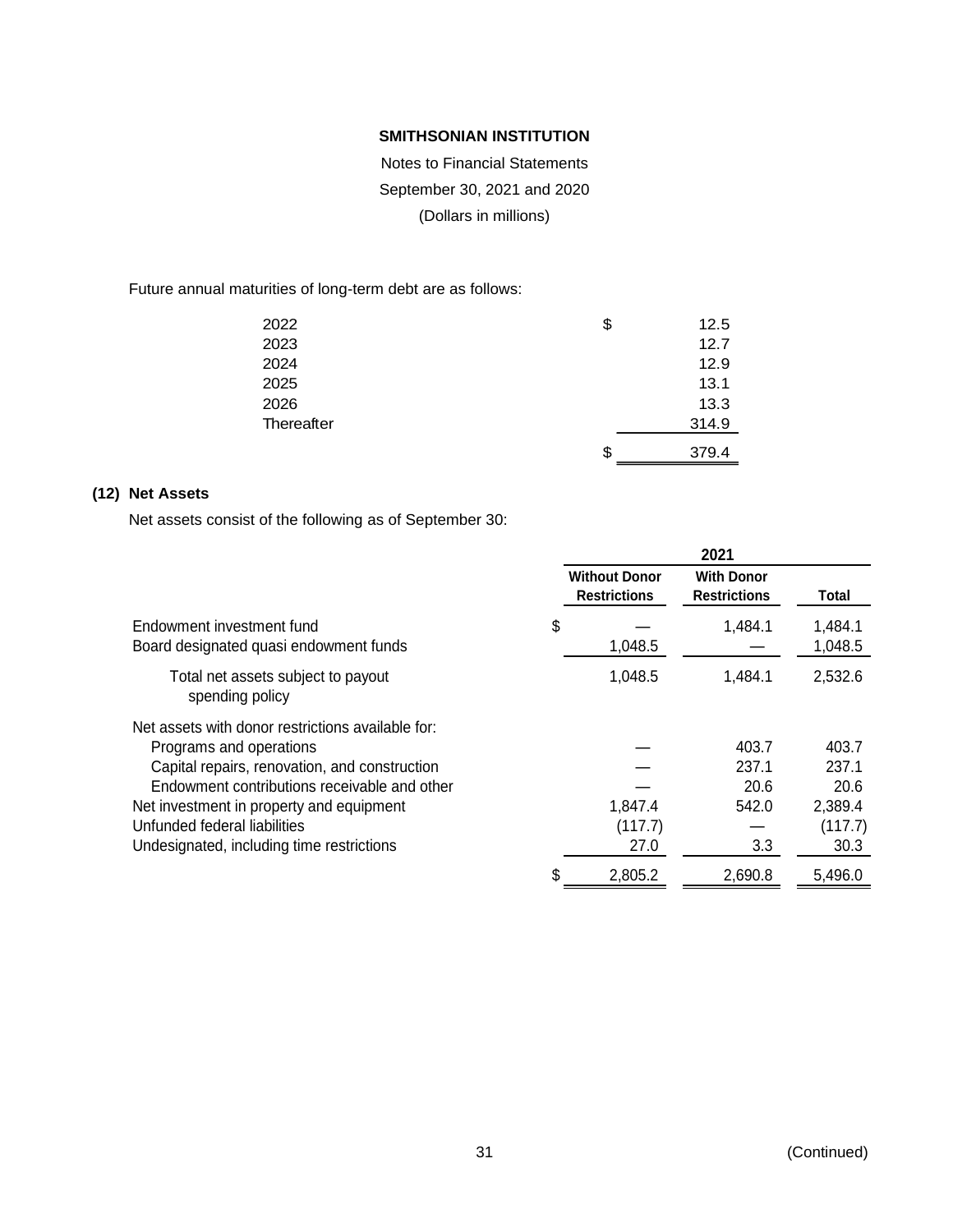Notes to Financial Statements September 30, 2021 and 2020

(Dollars in millions)

|                                                                                                                                                                                                                           |                                             | 2020                                     |                                   |
|---------------------------------------------------------------------------------------------------------------------------------------------------------------------------------------------------------------------------|---------------------------------------------|------------------------------------------|-----------------------------------|
|                                                                                                                                                                                                                           | <b>Without Donor</b><br><b>Restrictions</b> | <b>With Donor</b><br><b>Restrictions</b> | Total                             |
| Endowment investment fund<br>Board designated quasi endowment funds                                                                                                                                                       | \$<br>804.7                                 | 1,133.1                                  | 1,133.1<br>804.7                  |
| Total net assets subject to payout<br>spending policy                                                                                                                                                                     | 804.7                                       | 1,133.1                                  | 1,937.8                           |
| Net assets with donor restrictions available for:<br>Programs and operations<br>Capital repairs, renovation, and construction<br>Endowment contributions receivable and other<br>Net investment in property and equipment | 1,913.8                                     | 273.8<br>124.6<br>10.3<br>435.6          | 273.8<br>124.6<br>10.3<br>2,349.4 |
| Unfunded federal liabilities<br>Undesignated, including time restrictions                                                                                                                                                 | (125.8)<br>63.2                             | 3.7                                      | (125.8)<br>66.9                   |
|                                                                                                                                                                                                                           | 2,655.9                                     | 1,981.1                                  | 4,637.0                           |

Donor restricted endowment funds include accumulated appreciation of \$845.7 as of September 30, 2021 and \$530.5 as of September 30, 2020. Future-funded Federal liabilities include environmental remediation obligations and accrued annual leave, workers compensation, and litigation liabilities.

Net assets with donor restrictions are available for the following purposes as of September 30:

|                                         |                      | 2021        |         |                      | 2020        |         |
|-----------------------------------------|----------------------|-------------|---------|----------------------|-------------|---------|
|                                         |                      | Subject to  |         |                      | Subject to  |         |
|                                         |                      | purpose     |         |                      | purpose     |         |
|                                         | <b>Endowments at</b> | restriction |         | <b>Endowments at</b> | restriction |         |
|                                         | historical cost      | and time    | Total   | historical cost      | and time    | Total   |
| Museums and general support             | \$<br>172.3          | 346.7       | 519.0   | 158.5                | 258.5       | 417.0   |
| Education, public programs, exhibitions | 299.7                | 580.2       | 879.9   | 279.9                | 324.1       | 604.0   |
| Research                                | 100.1                | 190.3       | 290.4   | 95.0                 | 117.9       | 212.9   |
| Acquisitions and collections            | 61.0                 | 144.3       | 205.3   | 60.0                 | 111.6       | 171.6   |
| Facilities and capital                  | 1.7                  | 794.5       | 796.2   | 1.6                  | 574.0       | 575.6   |
|                                         | \$<br>634.8          | 2,056.0     | 2,690.8 | 595.0                | 1,386.1     | 1,981.1 |

Endowments at historical costs above includes charitable remainder trusts and endowment pledge receivables.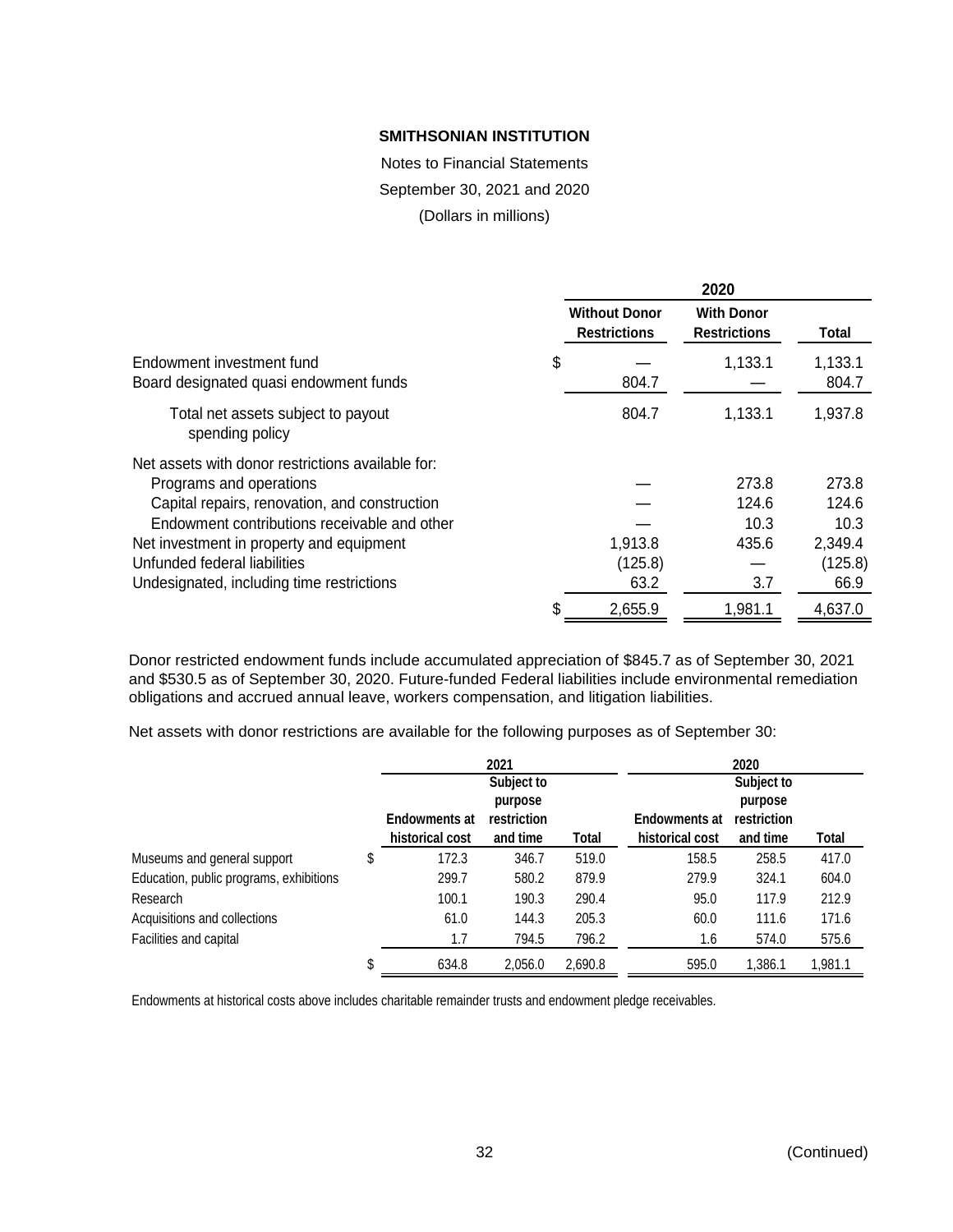Notes to Financial Statements September 30, 2021 and 2020 (Dollars in millions)

# **(13) Endowment Funds**

The Smithsonian endowment consists of approximately 700 individual funds established for a variety of purposes. The endowment includes both donor-restricted endowment funds and funds designated by the Board to function as endowments supporting the Smithsonian's programs and operations. Net assets associated with endowment funds, including funds designated by the Board to function as endowments, are classified and reported based on the existence or absence of donor-imposed restrictions.

# *Interpretation of Relevant Law*

Management has resolved to be guided by the standards of the Uniform Prudent Management of Institutional Funds Act (UPMIFA) in the management, investment, and expenditure of endowment funds although it is not required to do so as a matter of law. Management has interpreted UPMIFA, as allowing the Smithsonian to allocate for expenditure or accumulate so much of an endowment fund as it determines to be prudent for the uses, purposes, and durations for which the endowment fund is established, subject to the intent of the donor as expressed in the gift instrument. Unless otherwise stated in the gift instrument, the assets in an endowment fund shall be donor-restricted assets until allocated for expenditure. The corpus of the Smithsonian's endowment funds consist of (a) the original value of gifts donated to the permanent endowment, (b) the original value of subsequent gifts to the permanent endowment and (c) changes to the permanent endowment made in accordance with the direction of the donor gift instrument. Earnings and accumulated appreciation of the endowment fund remain restricted until allocated for expenditure in a manner consistent with the standard of prudence prescribed by UPMIFA. In accordance with UPMIFA the following factors are considered when making a determination to allocate or accumulate donor-restricted funds: duration and preservation of the fund; purpose of board designated or donorrestricted fund; general economic conditions; possible impact of inflation and deflation; expected return from income and appreciation of investments; other available resources; and the Smithsonian's investment guidelines.

The Smithsonian has adopted investment and spending policies for endowment assets that are intended to provide a predictable stream of funding for programs and operations while maintaining the purchasing power of the endowment. Under the investment policy, as approved by the Board, endowment assets are invested in a manner that reduces risk through diversification while obtaining a competitive rate of return. To satisfy its long-term rate-of-return, the Smithsonian relies on a total return strategy in which investment returns are achieved through both capital appreciation (realized and unrealized) and current yield (interest and dividends), targeting a diversified asset portfolio that utilizes fixed income and equity-based investments to achieve its long-term objectives within prudent risk constraints. The Board's Investment Committee reviews the long-term asset strategy for the investment pool.

Substantially all the assets of individual endowment funds are pooled and invested. Individual funds buying or disposing of units on the basis of the per unit market value at the beginning of the month in which the transaction takes place. Each fund participating in the investment pool receives an annual payout based on the number of units owned. The Smithsonian's spending policy is based on an annual endowment spending rate of 5% of the prior 20 quarters' average endowment value. This spending rate constitutes the Board's annual allocation for spending endowment earnings to support programs and operations. The Board authorized an additional allocation of up to 0.5% for fiscal year 2021 and 2020 for eligible funds to support the advancement priorities.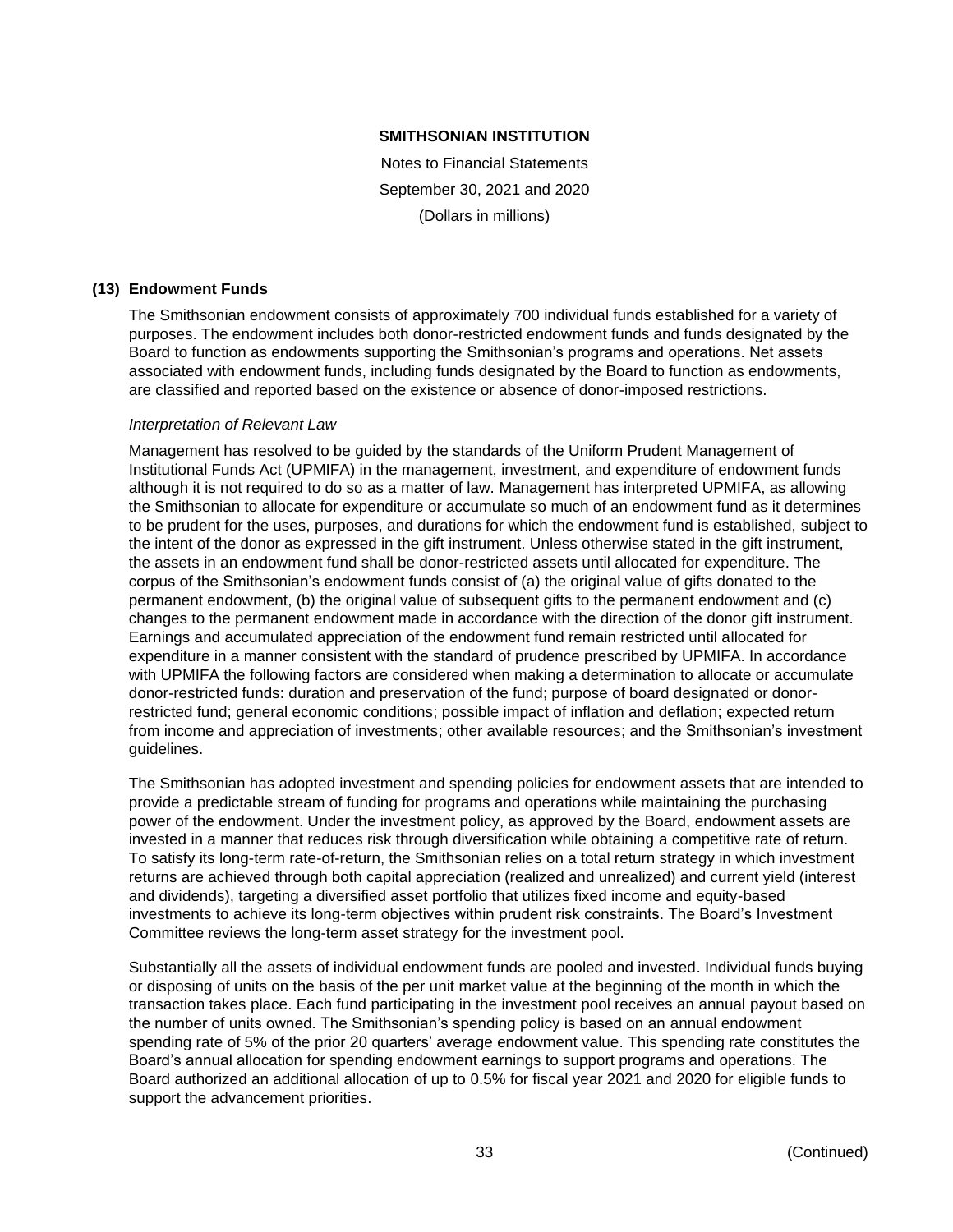Notes to Financial Statements September 30, 2021 and 2020 (Dollars in millions)

The following summarizes certain per endowment unit information, in whole dollars.

|                                                         |    | 2021     | 2020     |
|---------------------------------------------------------|----|----------|----------|
| Market value of fund per unit:<br>Beginning of the year |    | 1.104.32 | 996.12   |
| End of the year                                         | S. | 1,414.37 | 1,104.32 |
| Payout per unit:<br>Program and operations support      | £. | 45.05    | 43.91    |
| Advancement                                             | S. | 3.94     | 0.81     |

The following table summarizes the change in endowment funds during fiscal year 2021 and 2020:

|                                                | 2021                                    |                            |              |  |
|------------------------------------------------|-----------------------------------------|----------------------------|--------------|--|
|                                                | <b>Without</b><br>donor<br>restrictions | With donor<br>restrictions | <b>Total</b> |  |
| Endowment net assets at beginning of the year  | \$<br>804.7                             | 1,133.1                    | 1,937.8      |  |
| Additional designation of quasi endowments and |                                         |                            |              |  |
| reinvestments                                  | 16.3                                    | 9.7                        | 26.0         |  |
| Uninvested cash                                | 1.6                                     |                            | 1.6          |  |
| Contributions received                         |                                         | 23.2                       | 23.2         |  |
| Investment return                              | 268.0                                   | 358.7                      | 626.7        |  |
| Allocation of endowment assets for expenditure | (42.1)                                  | (40.6)                     | (82.7)       |  |
| Endowment net assets at end of year            | \$<br>1,048.5                           | 1,484.1                    | 2,532.6      |  |

|                                                                                                 | 2020 |                                  |                                   |         |
|-------------------------------------------------------------------------------------------------|------|----------------------------------|-----------------------------------|---------|
|                                                                                                 |      | Without<br>donor<br>restrictions | <b>With donor</b><br>restrictions | Total   |
| Endowment net assets at beginning of the year<br>Additional designation of quasi endowments and | \$   | 717.4                            | 1,002.2                           | 1,719.6 |
| reinvestments                                                                                   |      | 14.5                             | 2.8                               | 17.3    |
| Uninvested cash                                                                                 |      | 1.7                              |                                   | 1.7     |
| Contributions received                                                                          |      |                                  | 16.8                              | 16.8    |
| Investment return                                                                               |      | 110.2                            | 149.1                             | 259.3   |
| Allocation of endowment assets for expenditure                                                  |      | (39.1)                           | (37.8)                            | (76.9)  |
| Endowment net assets at end of year                                                             | S    | 804.7                            | 1,133.1                           | 1,937.8 |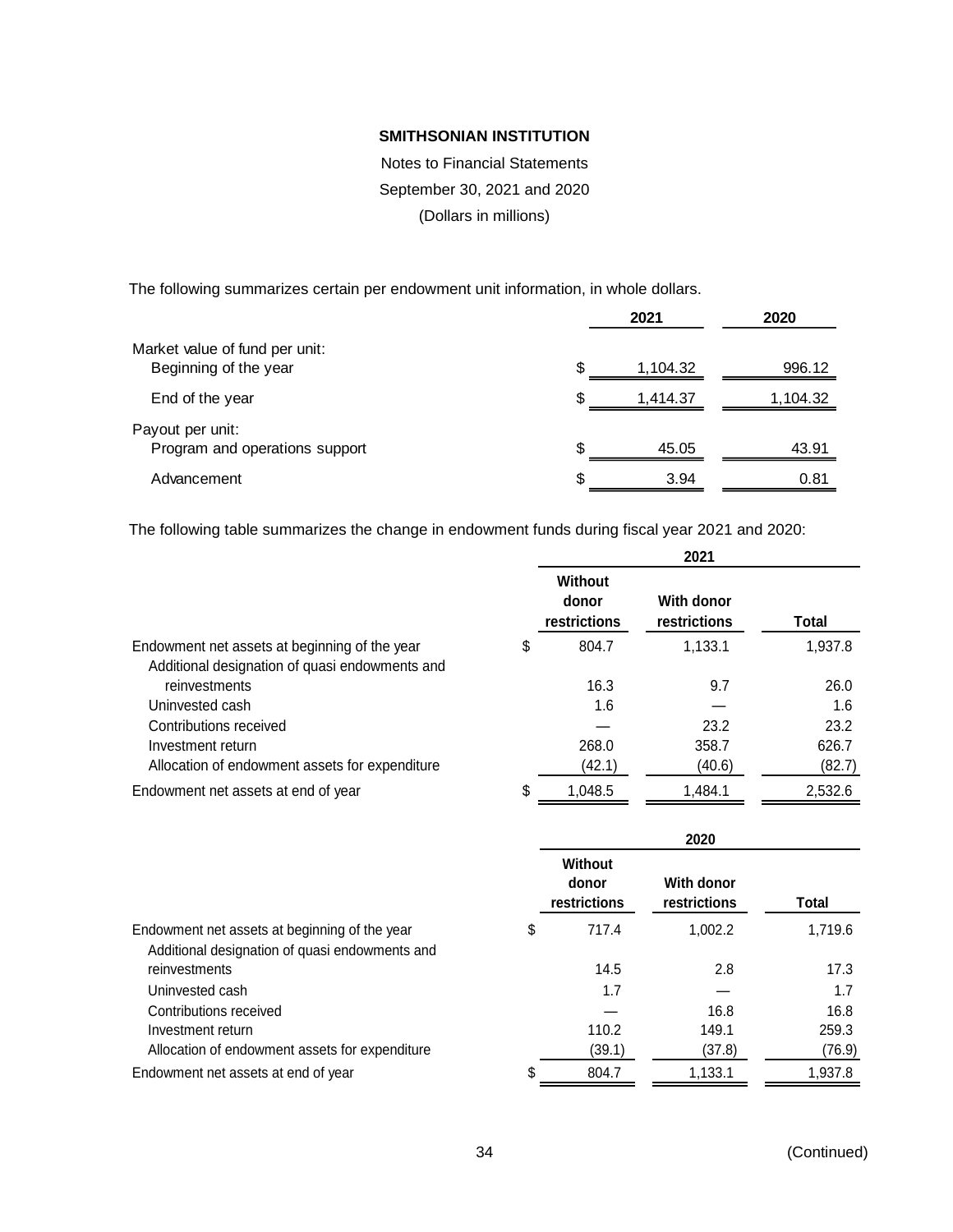Notes to Financial Statements September 30, 2021 and 2020 (Dollars in millions)

#### *Endowment funds with deficiencies*

From time to time, the fair value of assets associated with individual donor restricted endowment funds may fall below the level required to be maintained in perpetuity or the applicable donor gift document, creating an "underwater" endowment fund. Such deficiencies are generally the result of unfavorable market fluctuations and continuing the allocations for various programs is generally deemed prudent by the Board. At September 30, 2021 and 2020, there are no significant underwater endowment funds.

# **(14) Net Assets Released From Restriction**

Net assets are released from donor restrictions due to the passage of time, assets placed in service, or by incurring expenses satisfying the restricted purpose specified by the donors, and were as follows for fiscal years 2021 and 2020:

|                                             |              | 2021    |              |
|---------------------------------------------|--------------|---------|--------------|
|                                             | <b>Trust</b> | Federal | <b>Total</b> |
| Operating releases:                         |              |         |              |
| Purpose restricted gifts released for:      |              |         |              |
| Museums and general support                 | \$<br>27.8   |         | 27.8         |
| Education, public programs and exhibitions  | 64.4         |         | 64.4         |
| Research                                    | 45.7         |         | 45.7         |
| Acquisitions and collections                | 9.4          |         | 9.4          |
| <b>Facilities</b>                           | 0.8          | 58.0    | 58.8         |
| Total operating releases                    | 148.1        | 58.0    | 206.1        |
| Nonoperating releases:                      |              |         |              |
| Assets placed in service and released from: |              |         |              |
| Capital appropriation                       |              | 41.8    | 41.8         |
| Capital contributons                        | 11.2         |         | 11.2         |
| Total nonoperating releases                 | 11.2         | 41.8    | 53.0         |
| <b>Total releases</b>                       | 159.3        | 99.8    | 259.1        |
|                                             |              |         |              |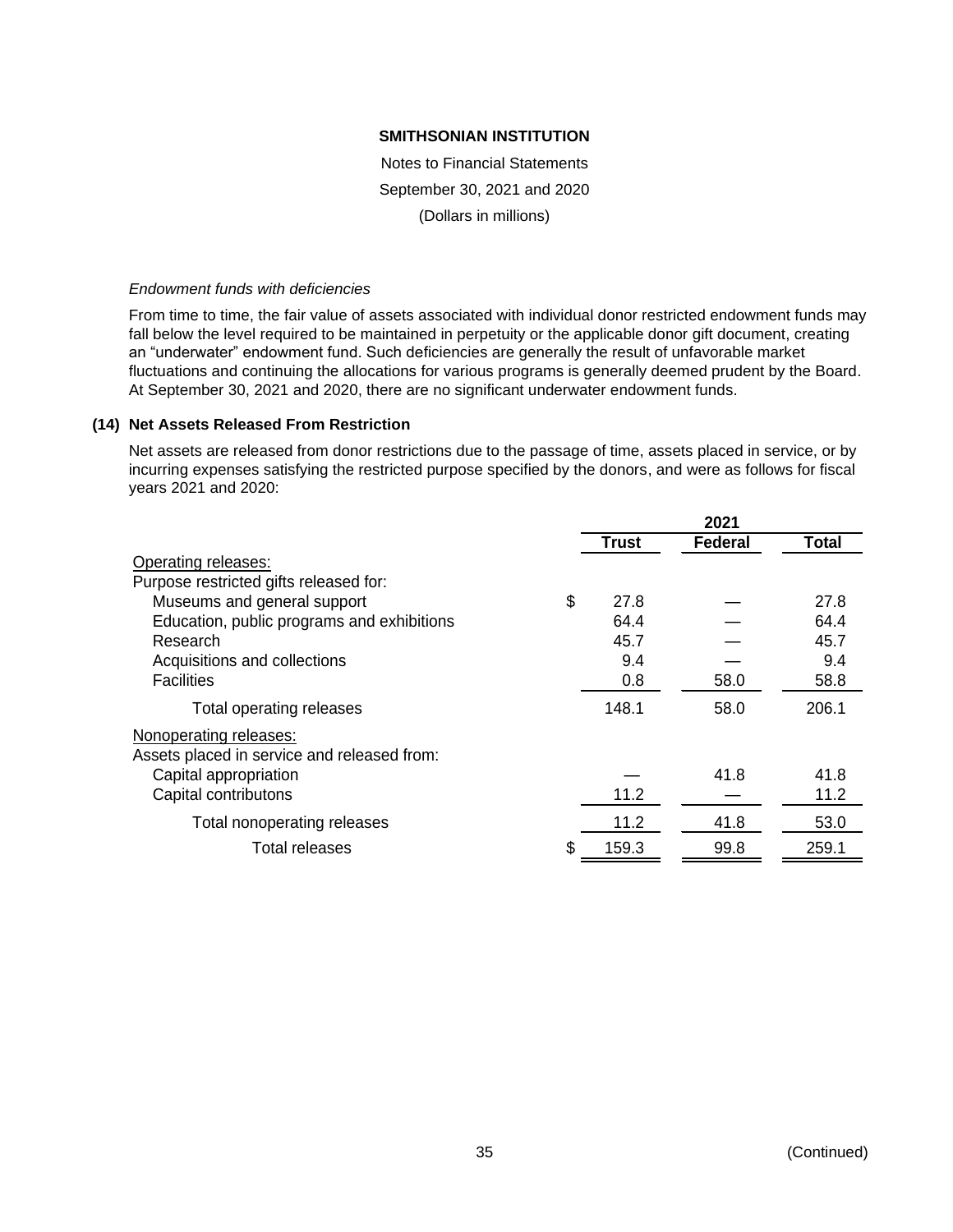Notes to Financial Statements

September 30, 2021 and 2020

(Dollars in millions)

|                                             |       | 2020    |              |
|---------------------------------------------|-------|---------|--------------|
|                                             | Trust | Federal | <b>Total</b> |
| Operating releases:                         |       |         |              |
| Purpose restricted gifts released for:      |       |         |              |
| \$<br>Museums and general support           | 26.4  |         | 26.4         |
| Education, public programs and exhibitions  | 72.4  |         | 72.4         |
| Research                                    | 44.0  |         | 44.0         |
| Acquisitions and collections                | 9.8   |         | 9.8          |
| <b>Facilities</b>                           | 2.5   | 23.5    | 26.0         |
| Total operating releases                    | 155.1 | 23.5    | 178.6        |
| Nonoperating releases:                      |       |         |              |
| Assets placed in service and released from: |       |         |              |
| Research                                    | 0.3   |         | 0.3          |
| Capital appropriation                       |       | 125.8   | 125.8        |
| Capital contributons                        | 13.0  |         | 13.0         |
| Total nonoperating releases                 | 13.3  | 125.8   | 139.1        |
| \$<br>Total releases                        | 168.4 | 149.3   | 317.7        |

# **(15) Federal Appropriations**

The Federal appropriation received in fiscal year 2021 is reconciled to Federal appropriation revenue recognized, which includes the remaining amounts recognized from fiscal year 2020 appropriation for COVID-19 expenses from the Cares Act, as follows:

|                                                                                                                   |                                    | 2021                                           |                             |
|-------------------------------------------------------------------------------------------------------------------|------------------------------------|------------------------------------------------|-----------------------------|
|                                                                                                                   | <b>Salaries</b><br>and<br>expenses | Repair,<br>restoration,<br>and<br>construction | Total                       |
| Federal appropriations received<br>Unexpended appropriations<br>Amounts expended from prior years' appropriations | \$<br>818.2<br>(163.0)<br>118.7    | 214.5<br>(187.2)<br>186.0                      | 1,032.7<br>(350.2)<br>304.7 |
| Federal appropriation revenue                                                                                     | 773.9                              | 213.3                                          | 987.2                       |
| Without donor restrictions (operating)<br>With donor restrictions (nonoperating)                                  | \$<br>773.9                        | 213.3                                          | 773.9<br>213.3              |
| Federal appropriation revenue                                                                                     | 773.9                              | 213.3                                          | 987.2                       |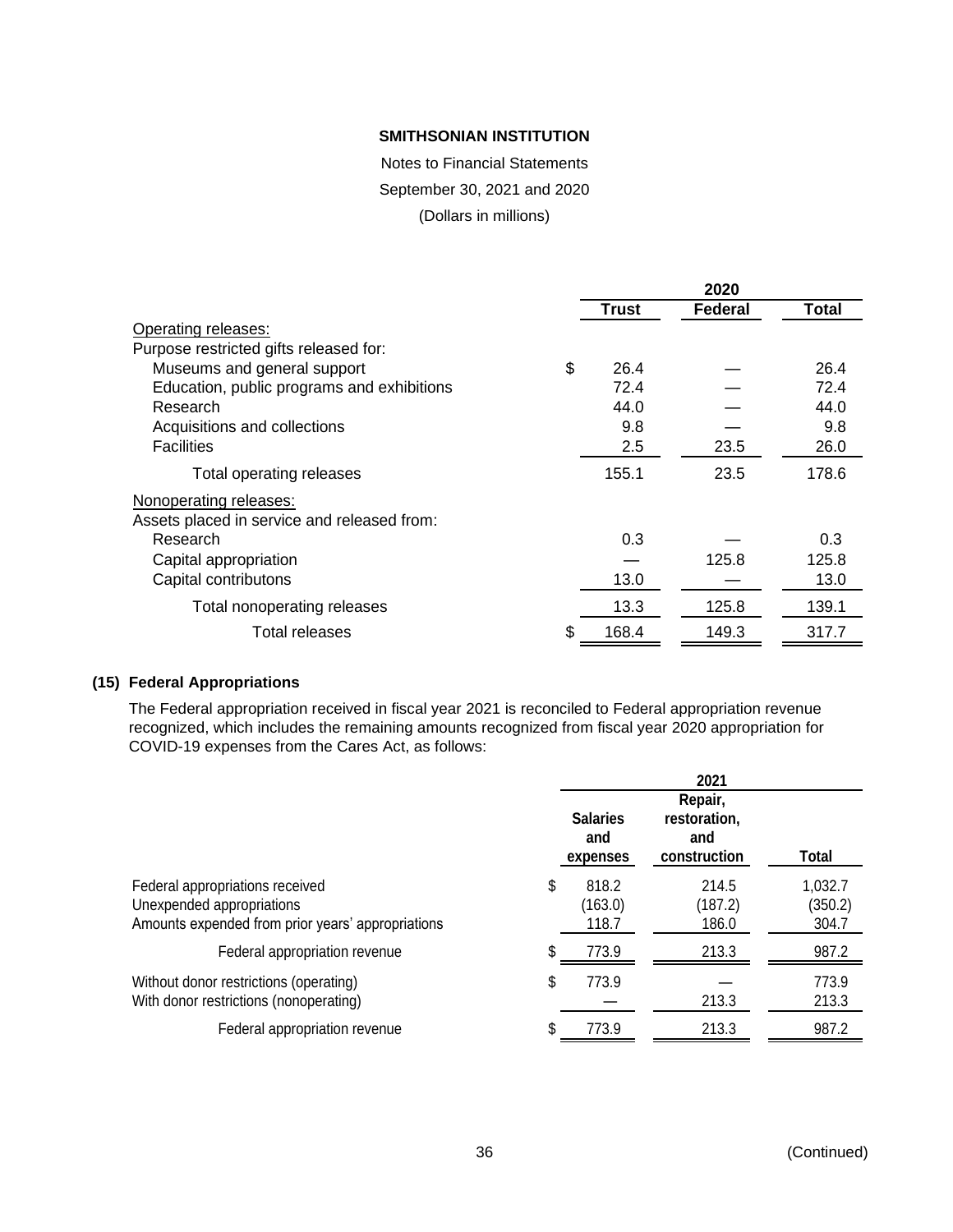Notes to Financial Statements September 30, 2021 and 2020 (Dollars in millions)

The Federal appropriation received in fiscal year 2020, which includes \$7.5 million for COVID-19 from the Cares Act, is reconciled to Federal appropriation revenue recognized as follows:

|                                                                                                                   |    | 2020                               |                                                |                             |  |  |
|-------------------------------------------------------------------------------------------------------------------|----|------------------------------------|------------------------------------------------|-----------------------------|--|--|
|                                                                                                                   |    | <b>Salaries</b><br>and<br>expenses | Repair,<br>restoration,<br>and<br>construction | <b>Total</b>                |  |  |
| Federal appropriations received<br>Unexpended appropriations<br>Amounts expended from prior years' appropriations |    | 801.1<br>(128.7)<br>93.3           | 253.8<br>(338.9)<br>282.6                      | 1,054.9<br>(467.6)<br>375.9 |  |  |
| Federal appropriation revenue                                                                                     | \$ | 765.7                              | 197.5                                          | 963.2                       |  |  |
| Without donor restrictions (operating)<br>With donor restrictions (nonoperating)                                  | \$ | 765.7                              | 197.5                                          | 765.7<br>197.5              |  |  |
| Federal appropriation revenue                                                                                     | \$ | 765.7                              | 197.5                                          | 963.2                       |  |  |

# **(16) Business Activities**

The following summarizes business activities for the years ended September 30:

|                                            |     |                | 2021                  |                                 | 2020           |                       |                                 |  |
|--------------------------------------------|-----|----------------|-----------------------|---------------------------------|----------------|-----------------------|---------------------------------|--|
|                                            |     | <b>Revenue</b> | Operating<br>expenses | <b>Net</b><br>operating<br>gain | <b>Revenue</b> | Operating<br>expenses | <b>Net</b><br>operating<br>gain |  |
| Smithsonian Enterprises<br>Unit activities | \$  | 70.7<br>15.3   | 66.0<br>11.5          | 4.7<br>3.8                      | 92.9<br>15.7   | 91.3<br>9.3           | 1.6<br>6.4                      |  |
|                                            | \$. | 86.0           | 77.5                  | 8.5                             | 108.6          | 100.6                 | 8.0                             |  |

Revenue is further detailed as follows for the years ended September 30:

|                                   |   | 2021 | 2020  |
|-----------------------------------|---|------|-------|
| Merchandise sales                 | S | 12.0 | 27.9  |
| Media                             |   | 28.0 | 37.2  |
| Concessions, licensing, and other |   | 46.0 | 43.5  |
|                                   | S | 86.0 | 108.6 |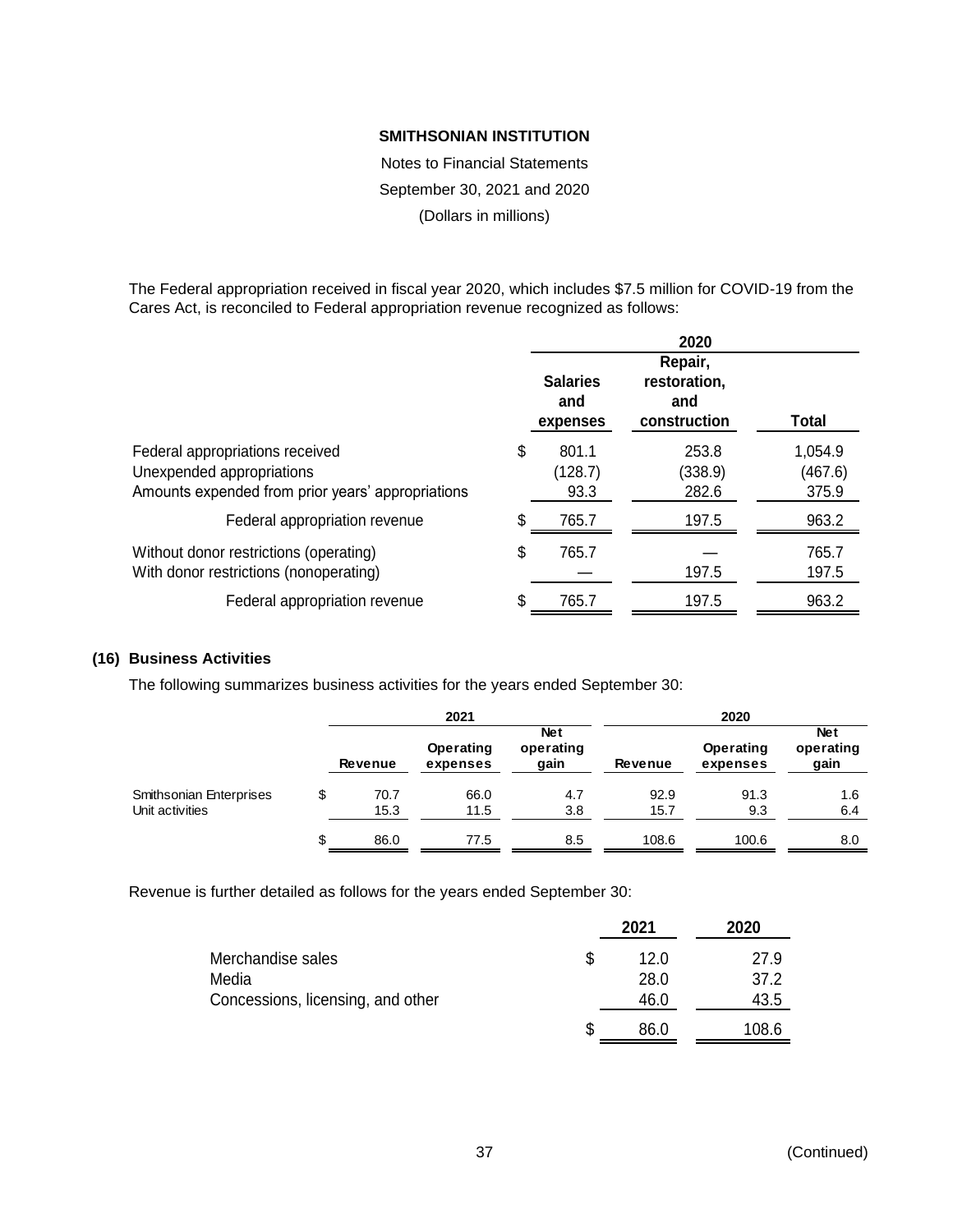Notes to Financial Statements September 30, 2021 and 2020 (Dollars in millions)

# **(17) Functional Classification of Expenses**

Operating expenses by functional and natural classification are presented for the year ended September 30, 2021 as follows:

|                                                                                                                             |                                                               | <b>Program Activities</b>                                |                                                        | <b>Supporting Activities</b>                               |                                                        |                                               |                                          |
|-----------------------------------------------------------------------------------------------------------------------------|---------------------------------------------------------------|----------------------------------------------------------|--------------------------------------------------------|------------------------------------------------------------|--------------------------------------------------------|-----------------------------------------------|------------------------------------------|
|                                                                                                                             | Research                                                      | <b>Collections</b><br>management                         | Education,<br>public<br>programs<br>and<br>exhibitions | <b>Business</b><br>activities                              | Administrative                                         | Advancement                                   | Total                                    |
| <b>Trust</b>                                                                                                                |                                                               |                                                          |                                                        |                                                            |                                                        |                                               |                                          |
| Compensation and benefits<br>Rent, utilities, services, and supplies<br>Cost of sales<br>Travel and transportation<br>Other | \$<br>78.2<br>60.3<br>0.5<br>2.6                              | 13.7<br>4.0<br>$\overline{\phantom{0}}$<br>0.5<br>0.6    | 40.5<br>27.0<br>0.1<br>1.2<br>0.9                      | 46.1<br>12.4<br>27.2<br>(10.2)                             | 30.4<br>14.8<br>$\overline{\phantom{0}}$<br>0.1<br>6.4 | 38.3<br>21.9<br>2.5<br>(0.1)<br>0.5           | 247.2<br>140.4<br>29.8<br>2.2<br>$0.8\,$ |
| Total before depr & amort                                                                                                   | 141.6                                                         | 18.8                                                     | 69.7                                                   | 75.5                                                       | 51.7                                                   | 63.1                                          | 420.4                                    |
| Depreciation, amortization, and<br>changes in environmental<br>remediation obligations                                      | 6.8                                                           | 20.4                                                     | 19.8                                                   | 2.0                                                        | 9.8                                                    | 0.1                                           | 58.9                                     |
| Total operating expenses                                                                                                    | \$<br>148.4                                                   | 39.2                                                     | 89.5                                                   | 77.5                                                       | 61.5                                                   | 63.2                                          | 479.3                                    |
| Federal                                                                                                                     |                                                               |                                                          |                                                        |                                                            |                                                        |                                               |                                          |
| Compensation and benefits<br>Rent, utilities, services, and supplies<br>Cost of sales<br>Travel and transportation<br>Other | \$<br>128.8<br>52.7<br>$\overline{\phantom{0}}$<br>0.3<br>7.2 | 157.4<br>78.7<br>$\overline{\phantom{0}}$<br>0.5<br>15.4 | 177.4<br>94.7<br>0.4<br>15.8                           |                                                            | 131.6<br>65.4<br>0.1<br>0.1<br>7.3                     | 0.3<br>0.3<br>$\overline{\phantom{0}}$<br>0.1 | 595.5<br>291.8<br>0.1<br>1.3<br>45.8     |
| Total before depr & amort                                                                                                   | 189.0                                                         | 252.0                                                    | 288.3                                                  |                                                            | 204.5                                                  | 0.7                                           | 934.5                                    |
| Depreciation, amortization, and<br>changes in environmental<br>remediation obligations                                      | 12.6                                                          | 37.9                                                     | 40.7                                                   |                                                            | 18.2                                                   | 0.2                                           | 109.6                                    |
| Total operating expenses                                                                                                    | \$<br>201.6                                                   | 289.9                                                    | 329.0                                                  |                                                            | 222.7                                                  | $0.9\,$                                       | 1,044.1                                  |
| <b>Total Operating Expenses</b>                                                                                             |                                                               |                                                          |                                                        |                                                            |                                                        |                                               |                                          |
| Compensation and benefits<br>Rent, utilities, services, and supplies<br>Cost of sales<br>Travel and transportation<br>Other | \$<br>207.0<br>113.0<br>—<br>0.8<br>9.8                       | 171.1<br>82.7<br>—<br>1.0<br>16.0                        | 217.9<br>121.7<br>0.1<br>1.6<br>16.7                   | 46.1<br>12.4<br>27.2<br>$\overline{\phantom{0}}$<br>(10.2) | 162.0<br>80.2<br>0.1<br>0.2<br>13.7                    | 38.6<br>22.2<br>2.5<br>(0.1)<br>0.6           | 842.7<br>432.2<br>29.9<br>3.5<br>46.6    |
| Total before depr & amort                                                                                                   | 330.6                                                         | 270.8                                                    | 358.0                                                  | 75.5                                                       | 256.2                                                  | 63.8                                          | 1,354.9                                  |
| Depreciation, amortization, and<br>changes in environmental<br>remediation obligations                                      | 19.4                                                          | 58.3                                                     | 60.5                                                   | 2.0                                                        | 28.0                                                   | 0.3                                           | 168.5                                    |
| Total operating expenses                                                                                                    | \$<br>350.0                                                   | 329.1                                                    | 418.5                                                  | 77.5                                                       | 284.2                                                  | 64.1                                          | 1,523.4                                  |
|                                                                                                                             |                                                               |                                                          |                                                        |                                                            |                                                        |                                               |                                          |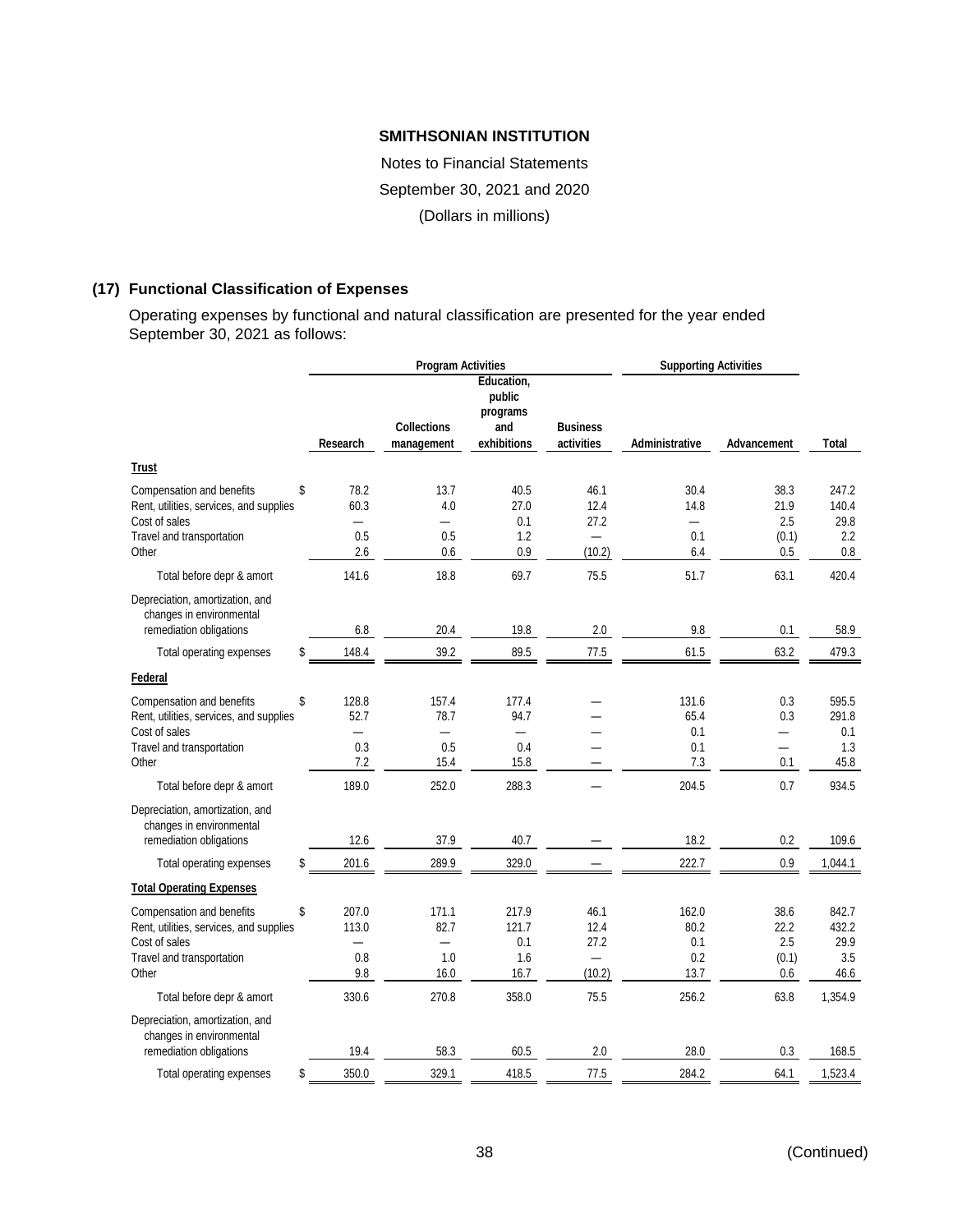Notes to Financial Statements September 30, 2021 and 2020 (Dollars in millions)

Operating expenses by functional and natural classification are presented for the year ended September 30, 2020 as follows:

|                                                                                                                             |                                                               | <b>Program Activities</b>                               |                                                        | <b>Supporting Activities</b>          |                                    |                                        |                                        |
|-----------------------------------------------------------------------------------------------------------------------------|---------------------------------------------------------------|---------------------------------------------------------|--------------------------------------------------------|---------------------------------------|------------------------------------|----------------------------------------|----------------------------------------|
|                                                                                                                             | Research                                                      | <b>Collections</b><br>management                        | Education,<br>public<br>programs<br>and<br>exhibitions | <b>Business</b><br>activities         | Administrative                     | Advancement                            | Total                                  |
| <b>Trust</b>                                                                                                                |                                                               |                                                         |                                                        |                                       |                                    |                                        |                                        |
| Compensation and benefits<br>Rent, utilities, services, and supplies<br>Cost of sales<br>Travel and transportation<br>Other | \$<br>76.7<br>60.1<br>2.4<br>1.4                              | 13.4<br>4.3<br>0.4<br>(1.1)                             | 42.0<br>34.5<br>0.1<br>3.1<br>1.4                      | 53.0<br>14.7<br>40.9<br>0.2<br>(10.2) | 35.0<br>(1.2)<br>0.3<br>1.6        | 38.3<br>24.5<br>2.7<br>0.7<br>0.5      | 258.4<br>136.9<br>43.7<br>7.1<br>(6.4) |
| Total before depr & amort                                                                                                   | 140.6                                                         | 17.0                                                    | 81.1                                                   | 98.6                                  | 35.7                               | 66.7                                   | 439.7                                  |
| Depreciation, amortization, and<br>changes in environmental<br>remediation obligations                                      | 6.8                                                           | 20.3                                                    | 19.9                                                   | 2.0                                   | 9.8                                | 0.1                                    | 58.9                                   |
| Total operating expenses                                                                                                    | \$<br>147.4                                                   | 37.3                                                    | 101.0                                                  | 100.6                                 | 45.5                               | 66.8                                   | 498.6                                  |
| Federal                                                                                                                     |                                                               |                                                         |                                                        |                                       |                                    |                                        |                                        |
| Compensation and benefits<br>Rent, utilities, services, and supplies<br>Cost of sales<br>Travel and transportation<br>Other | \$<br>124.5<br>50.9<br>$\overline{\phantom{0}}$<br>1.1<br>6.4 | 155.9<br>78.4<br>$\overline{\phantom{0}}$<br>0.8<br>6.7 | 170.7<br>92.3<br>0.1<br>0.8<br>5.5                     |                                       | 126.0<br>46.0<br>0.1<br>0.2<br>3.3 | 0.3<br>0.2<br>$\overline{\phantom{0}}$ | 577.4<br>267.8<br>0.2<br>2.9<br>21.9   |
| Total before depr & amort                                                                                                   | 182.9                                                         | 241.8                                                   | 269.4                                                  |                                       | 175.6                              | 0.5                                    | 870.2                                  |
| Depreciation, amortization, and<br>changes in environmental<br>remediation obligations                                      | 13.6                                                          | 40.8                                                    | 43.8                                                   |                                       | 19.6                               | 0.2                                    | 118.0                                  |
| Total operating expenses                                                                                                    | \$<br>196.5                                                   | 282.6                                                   | 313.2                                                  |                                       | 195.2                              | 0.7                                    | 988.2                                  |
| <b>Total Operating Expenses</b>                                                                                             |                                                               |                                                         |                                                        |                                       |                                    |                                        |                                        |
| Compensation and benefits<br>Rent, utilities, services, and supplies<br>Cost of sales<br>Travel and transportation<br>Other | \$<br>201.2<br>111.0<br>3.5<br>7.8                            | 169.3<br>82.7<br>1.2<br>5.6                             | 212.7<br>126.8<br>0.2<br>3.9<br>6.9                    | 53.0<br>14.7<br>40.9<br>0.2<br>(10.2) | 161.0<br>44.8<br>0.1<br>0.5<br>4.9 | 38.6<br>24.7<br>2.7<br>0.7<br>0.5      | 835.8<br>404.7<br>43.9<br>10.0<br>15.5 |
| Total before depr & amort                                                                                                   | 323.5                                                         | 258.8                                                   | 350.5                                                  | 98.6                                  | 211.3                              | 67.2                                   | 1,309.9                                |
| Depreciation, amortization, and<br>changes in environmental<br>remediation obligations                                      | 20.4                                                          | 61.1                                                    | 63.7                                                   | 2.0                                   | 29.4                               | 0.3                                    | 176.9                                  |
| Total operating expenses                                                                                                    | \$<br>343.9                                                   | 319.9                                                   | 414.2                                                  | 100.6                                 | 240.7                              | 67.5                                   | 1,486.8                                |

Collections items purchased included in nonoperating activities are collections management activities.